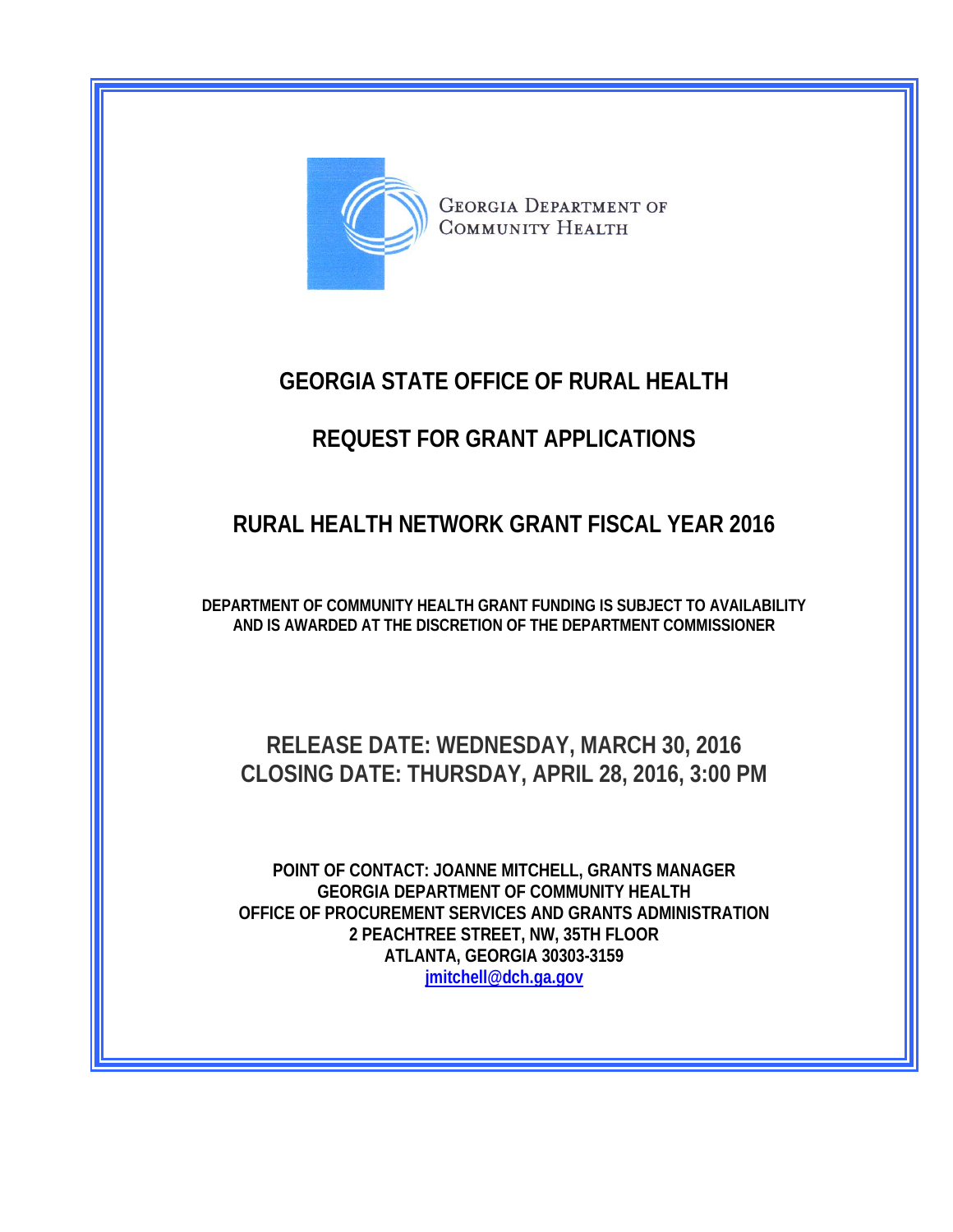| <b>SECTION</b>     |                                                                                                                                                                                                                                                                                                                                                                                                    | <b>PAGE</b> |
|--------------------|----------------------------------------------------------------------------------------------------------------------------------------------------------------------------------------------------------------------------------------------------------------------------------------------------------------------------------------------------------------------------------------------------|-------------|
|                    | <b>BACKGROUND: Purpose, Program Overview, Eligibility</b><br>and Funding Preference, Match and Cost Sharing,<br>Anticipated Award Amount                                                                                                                                                                                                                                                           | $3 - 5$     |
| $\prod$            | <b>SUBMISSION GUIDELINES: Application Submission and</b><br><b>Submission Format</b>                                                                                                                                                                                                                                                                                                               | $6 - 7$     |
| III.               | REQUIRED SELECTION CRITERIA: Project Abstract,<br>Project Narrative, Needs Assessment                                                                                                                                                                                                                                                                                                              | $8 - 9$     |
| IV.                | <b>ORGANIZATIONAL NARRATIVE</b>                                                                                                                                                                                                                                                                                                                                                                    | 10          |
| V.                 | <b>BUDGET PLAN AND BUDGET JUSTIFICATION</b>                                                                                                                                                                                                                                                                                                                                                        | 10          |
| VI.                | <b>OTHER CONTENT</b>                                                                                                                                                                                                                                                                                                                                                                               | $11 - 13$   |
| VII.               | <b>APPENDICES</b>                                                                                                                                                                                                                                                                                                                                                                                  | 13          |
| <b>APPENDIX A.</b> | DCH GRANT APPLICATION FORM                                                                                                                                                                                                                                                                                                                                                                         | 14          |
| <b>APPENDIX B.</b> | <b>ETHICS STATEMENT: Includes Signature Page</b><br>Carefully read, sign, and adhere to Appendix B, the DCH<br>Ethics Statements prior to responding to any Department<br>of Community Health Request for Grant Applications<br>(RFGA). Failure to do so could result in the disqualification<br>of your application at any time during the application<br>process.                                | $15 - 19$   |
| <b>APPENDIX C.</b> | ETHICS IN PROCUREMENT POLICY: Includes (2)<br><b>Signature Pages</b><br>Carefully read, sign, and adhere to Appendix C, the DCH<br>Ethics in Procurement Policy prior to responding to any<br>Department of Community Health Request for Grant<br>Applications (RFGA). Failure to do so could result in the<br>disqualification of your application at any time during the<br>application process. | $20 - 28$   |
| <b>APPENDIX D.</b> | <b>BUSINESS ASSOCIATE AGREEMENT: Includes</b><br><b>Signature Page</b>                                                                                                                                                                                                                                                                                                                             | $29 - 33$   |
| <b>APPENDIX E.</b> | <b>BUDGET PLAN</b>                                                                                                                                                                                                                                                                                                                                                                                 | $34 - 35$   |
| <b>APPENDIX F.</b> | <b>BIOGRAPHICAL SKETCH</b>                                                                                                                                                                                                                                                                                                                                                                         | 36          |
| <b>APPENDIX G.</b> | <b>PROJECT WORK PLAN TEMPLATE</b>                                                                                                                                                                                                                                                                                                                                                                  | 37          |
| <b>APPENDIX H.</b> | <b>TIMELINE TEMPLATE</b>                                                                                                                                                                                                                                                                                                                                                                           | 38          |
|                    | DCH APPLICATION CHECKLIST                                                                                                                                                                                                                                                                                                                                                                          | 39          |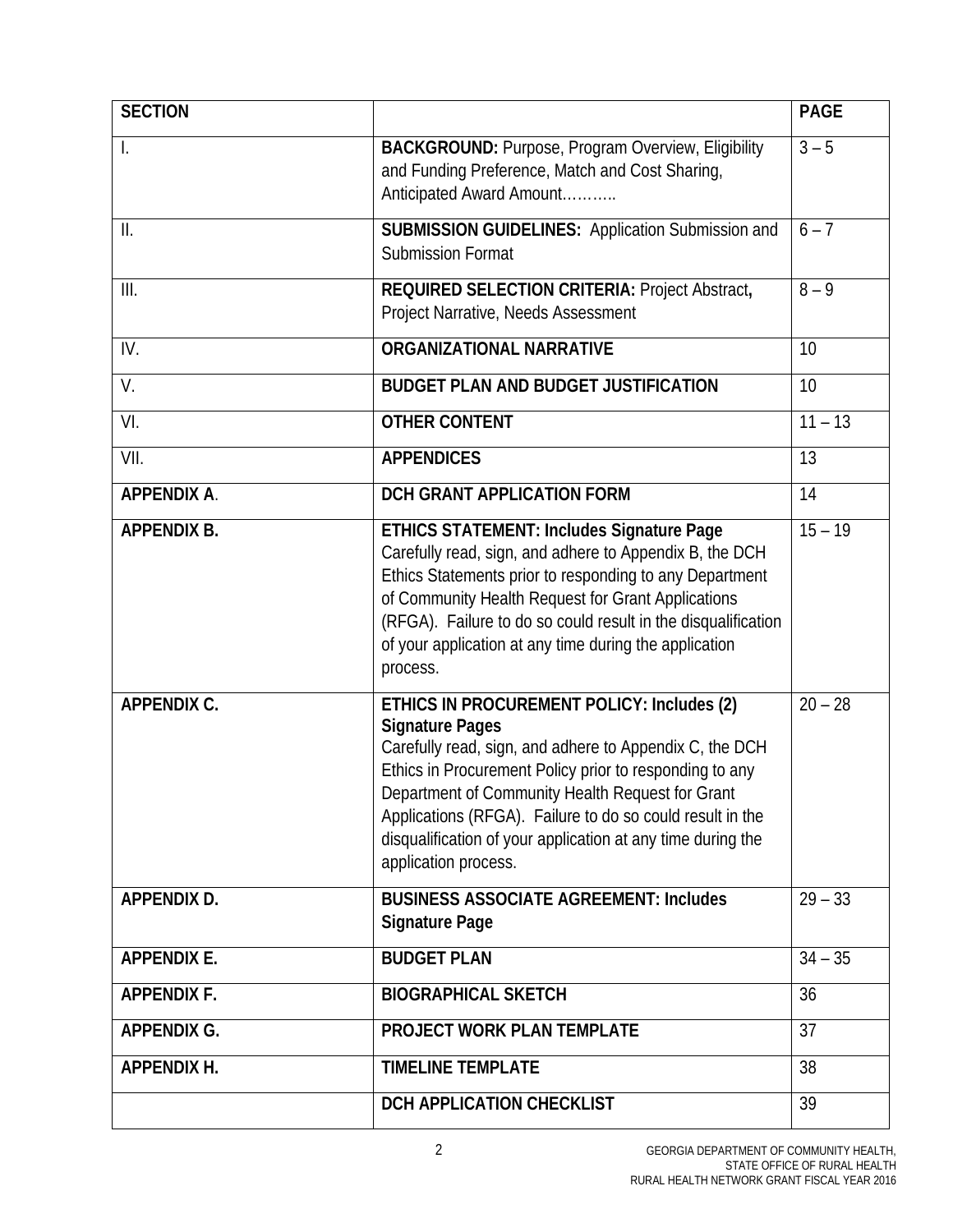# **I. BACKGROUND**

| Background       | The Georgia Department of Community Health (DCH) was<br>created in 1999 by Senate Bill 241 and has the<br>responsibility for insuring over two million people in the<br>State of Georgia, maximizing the State's health care<br>purchasing power, coordinating health planning for State<br>agencies and proposing cost-effective solutions for<br>reducing the number of uninsured. Within DCH, the State<br>Office of Rural Health (SORH) serves Georgians by<br>improving access to health care in rural and underserved<br>areas to improve health status and reduce health<br>disparities.                                                                                                                                         |  |  |  |  |
|------------------|-----------------------------------------------------------------------------------------------------------------------------------------------------------------------------------------------------------------------------------------------------------------------------------------------------------------------------------------------------------------------------------------------------------------------------------------------------------------------------------------------------------------------------------------------------------------------------------------------------------------------------------------------------------------------------------------------------------------------------------------|--|--|--|--|
| Purpose          | The purpose of the Rural Health Network Grant is to<br>expand access, enhance cost efficiency, and improve the<br>quality of essential health care services, including but not<br>limited to primary care, acute care, mental health, oral<br>health, telehealth, emergency medical services and other<br>areas of identified health care related community needs.<br>The Rural Health Network Grant strives to create or<br>improve the integrated health care delivery system in rural<br>areas.                                                                                                                                                                                                                                      |  |  |  |  |
| Program Overview | This funding will provide for the implementation or<br>expansion of rural health networks through the<br>coordination of care and/or education.<br>Eligible programs include, but are not limited to:<br>Projects based on a formal Community Health<br>1)<br>Care Needs Assessment developed with broad-<br>based community input. Funding may be used to<br>address identified needs documented in the<br>assessment.<br>Projects based on training needs of community<br>2)<br>first responders (i.e. EMS, police, fire fighters,<br>etc.) and/or emergency department personnel.<br>3)<br>Projects designed to coordinate care in rural<br>communities involving multiple agencies,<br>providers, and sites working toward a common |  |  |  |  |
|                  | patient outcome goal.<br>Expansion of telehealth projects in partnership<br>4)<br>with the Georgia Partnership for Telehealth<br>(GPT), the statewide telehealth network.<br>(Funding is limited to \$30,000 per telehealth<br>location).                                                                                                                                                                                                                                                                                                                                                                                                                                                                                               |  |  |  |  |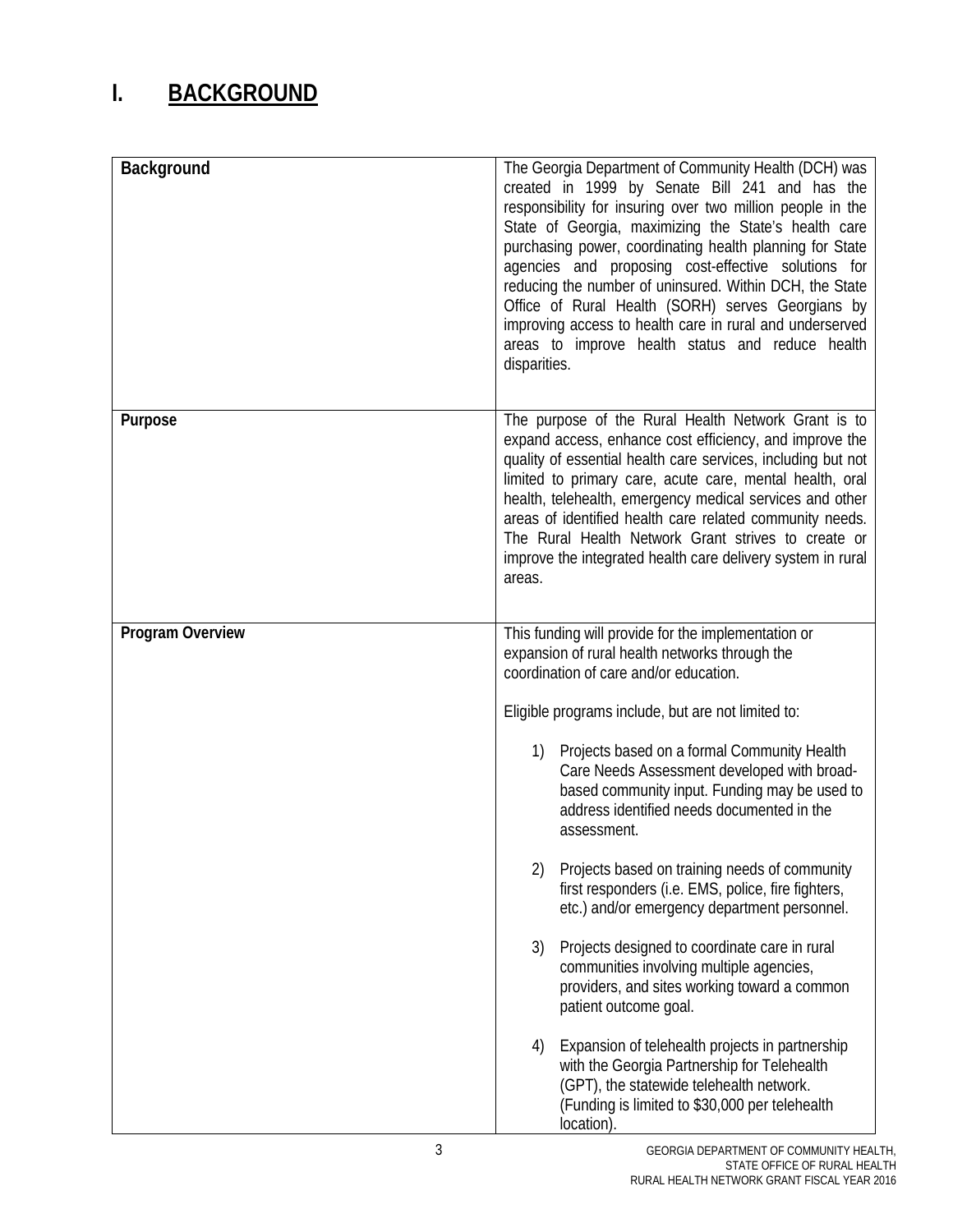|                                           | EMS projects focused on equipping rural EMS<br>5)<br>services with equipment that benefits the<br>community and enhances quality health care<br>services. (This funding cannot be used for the<br>purchase of mandated disposable medical<br>supplies.)                                                                                                                                                                                                                                                                                                                                                                                                                                                                                                                                                                                                                                                                                                                                                                                             |
|-------------------------------------------|-----------------------------------------------------------------------------------------------------------------------------------------------------------------------------------------------------------------------------------------------------------------------------------------------------------------------------------------------------------------------------------------------------------------------------------------------------------------------------------------------------------------------------------------------------------------------------------------------------------------------------------------------------------------------------------------------------------------------------------------------------------------------------------------------------------------------------------------------------------------------------------------------------------------------------------------------------------------------------------------------------------------------------------------------------|
| <b>Eligibility and Funding Preference</b> | The project identified by the applicant must target two or<br>more rural counties, and all funds provided through this<br>grant must be used to support the project within those<br>target communities.<br>Note: A Rural County is defined as a county of 35,000 or<br>less population based on the 2000 or more recent census,<br>unless otherwise defined in a State of Georgia codified<br>definition utilized by the Department.<br>This grant opportunity is open to non-profit healthcare<br>providers or local governments.<br>There are no funding preferences.                                                                                                                                                                                                                                                                                                                                                                                                                                                                             |
| <b>Match and Cost Sharing</b>             | Matching funds are not required for this grant.                                                                                                                                                                                                                                                                                                                                                                                                                                                                                                                                                                                                                                                                                                                                                                                                                                                                                                                                                                                                     |
| <b>Anticipated Award Amount</b>           | \$150,000 total; two individual grants of \$75,000 each                                                                                                                                                                                                                                                                                                                                                                                                                                                                                                                                                                                                                                                                                                                                                                                                                                                                                                                                                                                             |
| <b>Funding Cycle</b>                      | Upon official execution of Grant through March 31, 2017                                                                                                                                                                                                                                                                                                                                                                                                                                                                                                                                                                                                                                                                                                                                                                                                                                                                                                                                                                                             |
| <b>Deliverables</b>                       | Work Plan and Budget. Within fourteen (14)<br>1.<br>calendar days of grant execution, GRANTEE must<br>submit a revised work plan and budget for<br>DCH/SORH approval. If there are no revisions to the<br>original work plan or budget, GRANTEE shall notify<br>DCH/SORH in writing.<br>Provide written quarterly grant progress reports that<br>2.<br>include details of project progression. Progress<br>reports must include achievements of milestones<br>within the defined work plan timeframes. Reports<br>must also include patient encounters, people<br>impacted, and any additional information requested<br>by SORH.<br>Provide quarterly invoices, to be submitted no more<br>3.<br>than thirty (30) calendar days following the close of<br>each quarter. Any additional instructions which may<br>be required will be provided by the SORH as needed.<br>Deliver a final report to the SORH no more than thirty<br>4.<br>(30) calendar days following the close of the grant<br>period. The final report should be a detailed report |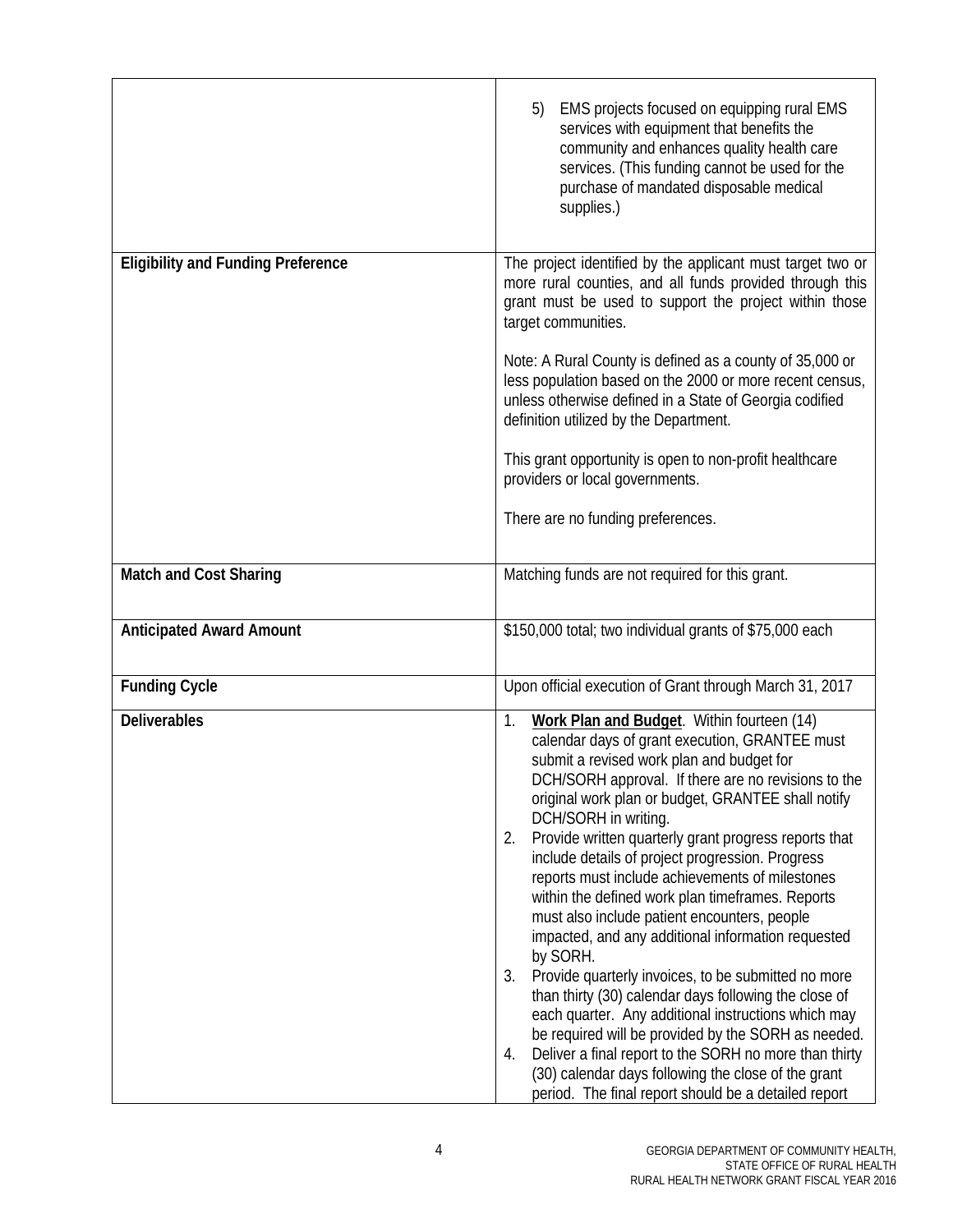|                                      | outlining the lifespan of the grant and programmatic<br>outcomes.                                                                                                                                        |
|--------------------------------------|----------------------------------------------------------------------------------------------------------------------------------------------------------------------------------------------------------|
| Deadline for Submission of Questions | Questions must be submitted in writing to Joanne<br>Mitchell, jmitchell@dch.ga.gov by Wednesday, April 13,<br>2016. Response to questions will be posted within five<br>business days from closing date. |
| Deadline for Submission              | <b>APPLICATIONS MUST BE RECEIVED BY:</b><br>Thursday, April 28, 2016, by 3:00pm                                                                                                                          |

# **In addition, the following factors may affect the funding decisions:**

Availability of funds

Relevance to program priorities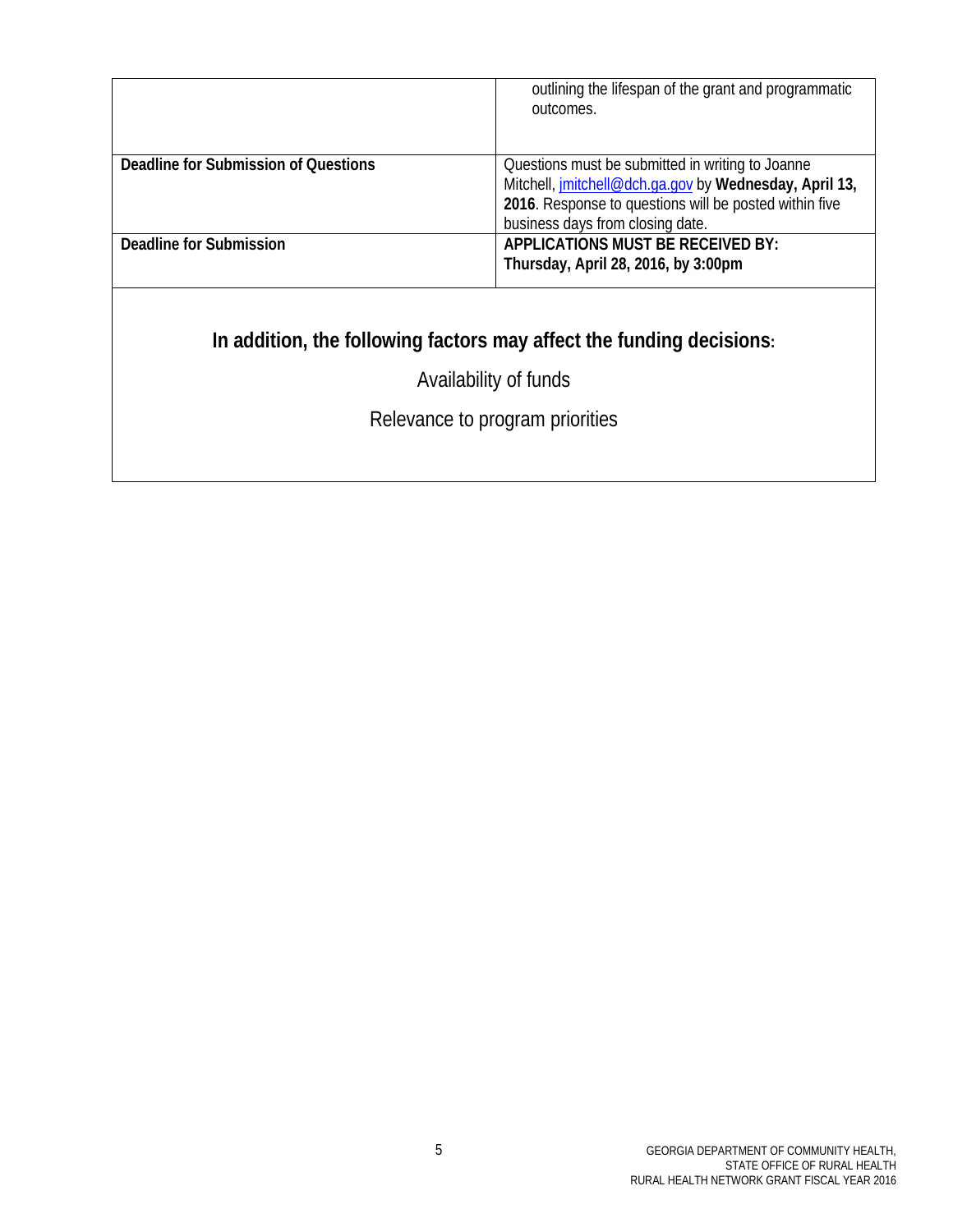## **II. SUBMISSION GUIDELINES**

## **APPLICATION SUBMISSION**

Submission requires remittance of three (3) hard copies, bound and tabbed, with one (1) marked "Original" inclusive of original signatures and, three (3) separate electronic/digital copies submitted on flash/thumb drives, with one (1) designated as the original copy of the Grant Application. Applications may be delivered via U.S. mail, an express mail carrier, hand delivered or couriered. **COMPLETED APPLICATIONS MUST BE RECEIVED BY 3:00PM, THURSDAY, APRIL 28, 2016.** If the application is incomplete or non-responsive to submission requirements, it will not be entered into the review process. The applicant will be notified by e-mail that the application did not meet submission requirements.

Timely and complete submissions are the responsibility of the applicant(s). The Department of Community Health welcomes completed submissions prior to the Thursday, April 28, 2016, closing date however all submissions are final. **ALL LATE APPLICATIONS WILL BE CONSIDERED NON-RESPONSIVE TO SUBMISSION REQUIREMENTS.** 

## **Mailing Address for Application Delivery**

Joanne Mitchell, Grants Manager Georgia Department of Community Health 2 Peachtree Street, NW, 35th Floor Atlanta, Georgia 30303-3159 E-mail: [jmitchell@dch.ga.gov](mailto:jmitchell@dch.ga.gov)

## **SUBMISSION FORMAT**

The Grant Proposal and Project Abstract **MUST** be submitted in the following format or the application will be considered non-responsive and will not be entered into the review process:

- 1. **PDF** file format
- 2. **Font Size:** 12 point unreduced (Arial or Times New Roman)
- 3. **Page Size:** 8.5 by 11 inches
- 4. **Page Margin Size:** One inch
- 5. **Project Abstract** should be single spaced and shall not exceed 1 page.
- 6. **Project Narrative:**
	- a. The Project Narrative should be double spaced.
	- b. The Project Narrative shall not exceed a maximum of 15 pages (if the narrative exceeds the page limit, only the first pages which are within the page limit will be reviewed).
	- c. The Project Narrative consists of the following components as detailed on pages 8-9:
		- 1. Needs Assessment
		- 2. Significance
		- 3. Quality Project Design and Methodology
		- 4. Work Plan
		- 5. Quality Management Plan
		- 6. Quality Project Evaluation
		- 7. Quality Project Schedule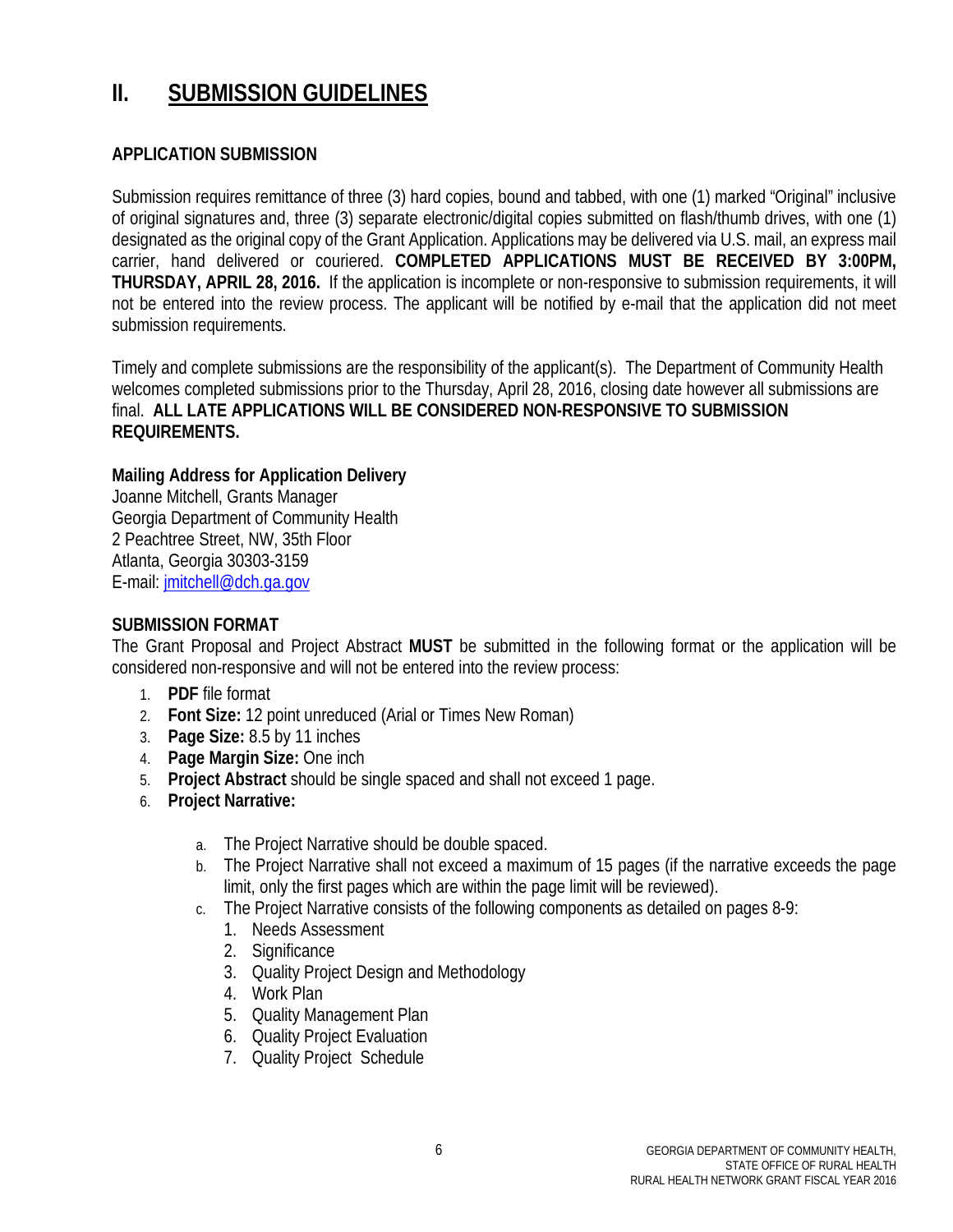## 7. **Organizational Narrative**:

- a. The Organizational Narrative should be double spaced.
- b. The Organizational Narrative shall not exceed a maximum of 2 pages (if the narrative exceeds the page limit, only the first pages which are within the page limit will be reviewed).

## 8. **Budget Plan and Budget Justification**:

- a. The Budget must be completed on Appendix E.
- b. The budget justification is limited to a maximum of 6 pages (if the budget narrative exceeds the page limit, only the first pages which are within the page limit will be reviewed). The spacing should be doubled spaced.
- 9. **Number** and **Label** all pages; not to exceed the maximum number of pages where applicable.
- 10. **Headers** should identify each section and **Footers** should include: the name of the organization and page numbers.
- 11. **All** required forms and content **MUST** be on the flash/thumb drive in the order and format in this solicitation.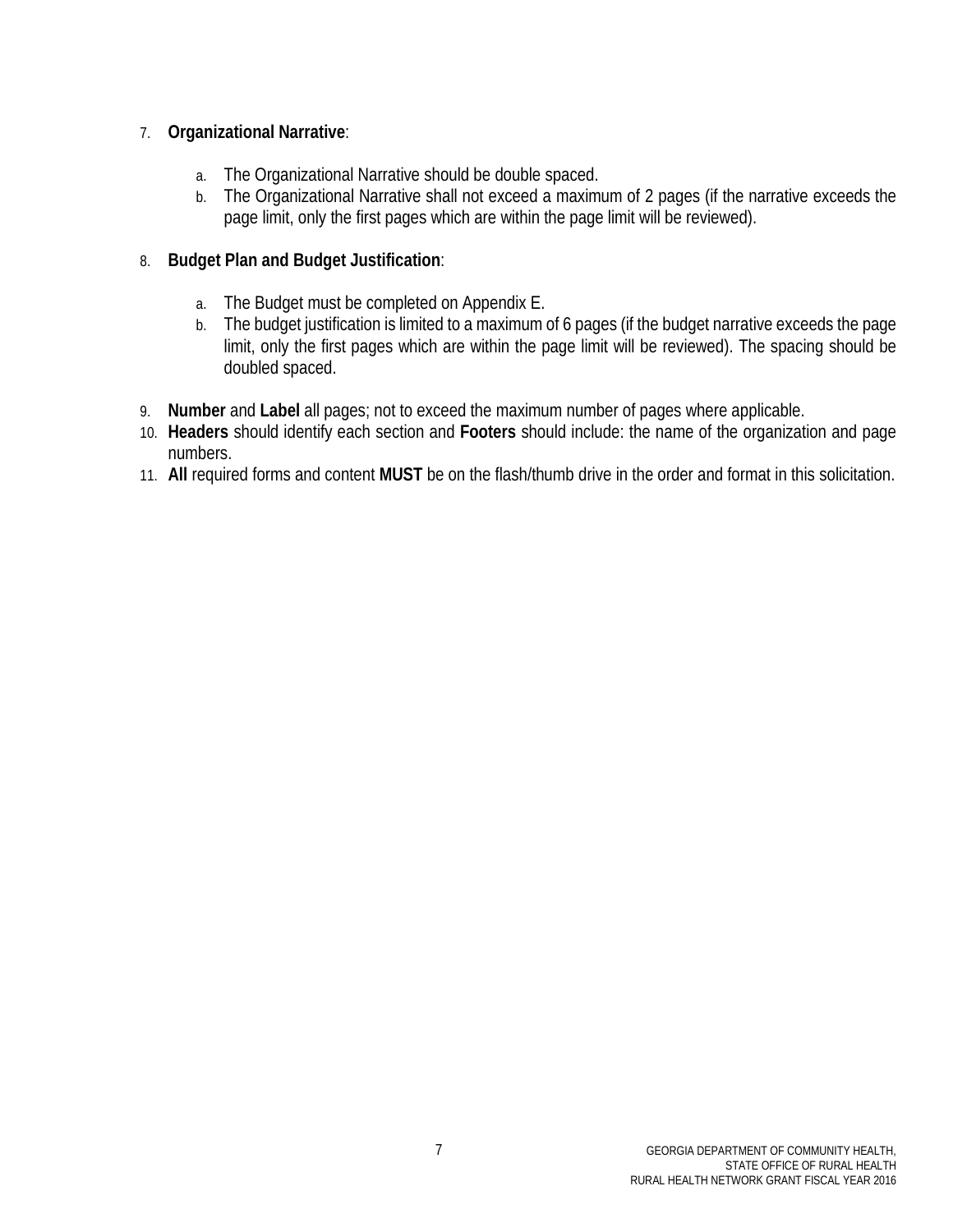# **III. REQUIRED SELECTION CRITERIA**

## **PROJECT ABSTRACT**

A Project Abstract is required for all application forms. The Project Abstract must contain a summary of the proposed activity suitable for dissemination to the public. It should be a self-contained description of the project and should contain a statement of objectives and methods to be employed. It should be informative to other persons working in the same or related fields and insofar as possible understandable to a technically literate lay reader. This abstract must not include any proprietary/confidential information. **The Project Abstract will not be counted toward the narrative page limit. (50 pts)**

## **PROJECT NARRATIVE**

This section provides comprehensive framework and description of all aspects of the proposed project. It should be succinct, self-explanatory and well organized so that reviewers can understand the proposed project.

**Use the following section headers for the Narrative**:

## **NEEDS ASSESSMENT (750 pts)**

This section outlines the perceived needs of the community and how the project will help address those unmet needs. This section should help reviewers understand the community and how the proposed project will help serve the community. In determining the need for the proposed project, we consider the following factor:

• The extent to which specific gaps or weaknesses in services, infrastructure, or opportunities have been identified and will be addressed by the proposed project, including the nature and magnitude of those gaps and weaknesses.

## **Significance** (**100 pts)**

In determining the significance of the proposed project, we consider the following factor:

• The extent to which the proposed project involves the development or demonstration of promising new strategies that build on, or are alternatives to, existing strategies.

## **Quality Project Design and Methodology** (**300pts**)

This section describes proposed methods that will be used to address the stated needs and to meet each of the previously-described program requirements and expectations in this funding opportunity announcement. In determining the significance of the quality of the design of the proposed project, we consider the following factors:

• The extent to which the goals, objectives, and outcomes to be achieved by the proposed project are clearly specified and measurable.

• The extent to which the proposed project will be coordinated with similar or related efforts, and with other appropriate community, State, and Federal resources.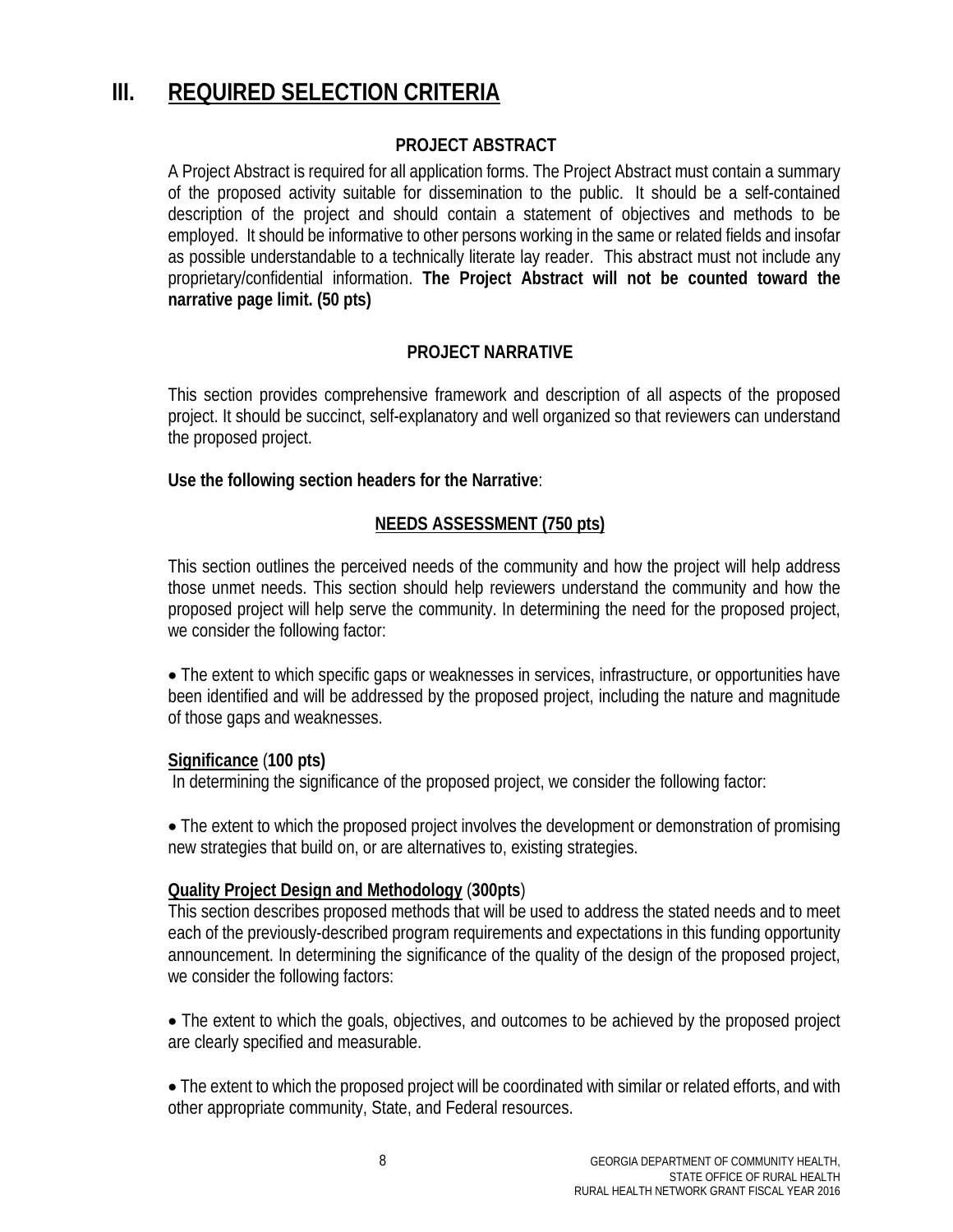• The extent to which the proposed project is designed to build capacity and yield results that will extend beyond the period of State or Federal financial assistance.

## **Work Plan (100pts)**

This section describes the activities or steps that will be used to achieve each of the activities proposed in the Methodology section over the course of the project period. The following should be addressed in this section:

• The applicant describes a clear and coherent work plan that is aligned with the network's goals and objectives. To accomplish this, applicants are strongly encouraged to present a matrix that illustrates the network's goals, strategies, activities and measurable process and outcome measures (A template, Appendix G, is provided but it is not required that the applicant use the provided template). The work plan must outline the individual or organization responsible for carrying out each activity and reflect a timeline for completion of such activity.

## **Quality Management Plan (50 pts)**

In determining the quality of the management plan of the proposed project, we consider the following factor:

• The adequacy of the management plan to achieve the objectives of the proposed project on time and within budget, including clearly defined responsibilities, timelines, and milestones for accomplishing.

## **Quality Project Evaluation** (**150 pts**)

In determining the quality of the evaluation, we consider the following factors:

• The extent to which the methods of evaluation are thorough, feasible, and appropriate to the goals, objectives, and outcomes of the proposed project.

• The extent to which the methods of evaluation will provide performance feedback and permit periodic assessment of progress toward achieving intended outcomes.

• Describe how project goals will be tracked, measured, and evaluated. Any assumptions made in developing the project matrix/work plan and the anticipated outputs and outcomes of grant funded activities should be explained. Both outcome and process measures may be used to assess the progress of efforts.

• Explain the process by which data/information for these measures will be collected and analyzed, including an approach for evaluating the network's progress in relation to its proposed outputs and outcomes. If an outside evaluator/consultant will be hired to assist in the evaluation of the network's progress, provide details about the evaluator and the proposed approach for conducting an evaluation.

## **Quality Project Schedule (50 pts**)

In determining the quality of the project schedule, we consider the following factors:

• Using a recognized project scheduling tool (Gantt Chart, PERT, WBS, etc.), describe the actions, deliverables and milestones of the project, the amount of time required to achieve said deliverables and milestones, and the individuals/teams responsible for said actions.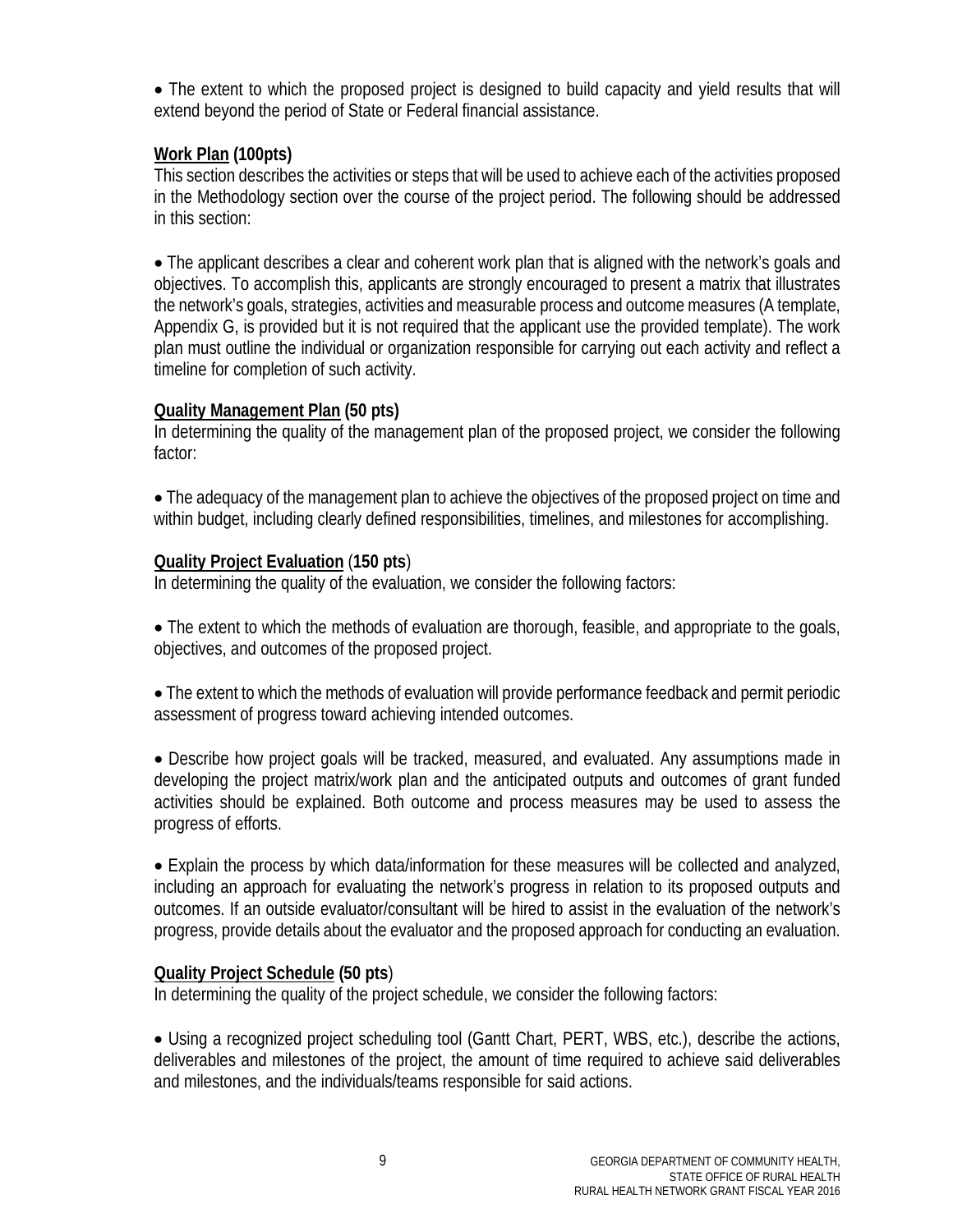• A timeline template is provided (Appendix H) but it is not required that the applicant use the template.

# **IV. ORGANIZATIONAL NARRATIVE**

This section describes the lead applicant, the network and its members. The following should be addressed in this section: (**50 pts**)

• Provide a brief overview of the lead applicant organization that includes information such as their mission, structure and current primary activities. The lead applicant should describe its ability to manage the grant project and personnel. It should also identify and describe financial practices and systems that assure that the applicant organization has financial resources to manage State and/or Federal funds.

• State whether the applicant has a project director in place, or an interim director. If the project has an interim director, discuss the process and timeline for hiring a permanent director for this grant, if applicable.

• Information on the individual who will serve as the project director (or interim) and will be responsible for project monitoring and for ensuring the grant activities are carried out. It is preferable, but not required, that the proposed project identifies a permanent director prior to receiving grant funds. Evidence that the project director will allot at least 25 percent of their time to the project and has management experience involving multiple organizational arrangements. The applicant organization should have at least one paid full-time staff employed at the time of application.

• Please submit documentation of the lead applicant's legal identity as a for-profit, nonprofit or public entity. Documentation would include:

- o Dun & Bradstreet (D&B) Supplier Evaluation Report (SER); and
- o Printout or Screenshot from Secretary of State Corporations Division web portal

• Applicant should provide an organizational chart that illustrates the hierarchy of roles and responsibilities of the organization as it pertains to the staff/team affiliated with the proposed project.

## **V. BUDGET PLAN AND BUDGET JUSTIFICATION**

• All anticipated expenses and funding sources directly related to this project, including in-kind contributions, should be calculated and completed on the included Budget Plan (Appendix E).

• A concise narrative labeled Budget Justification should follow the Budget Plan (Appendix E). The budget plan and budget forms will not be counted toward the narrative page limit. Note, however, that both documents should be placed immediately after the Organizational Narrative in your proposal submission and should not exceed six (6) pages. Do not sequentially number this section.). Provide a detailed and clearly justified budget narrative that is consistent with the purpose and objectives. Describe the financial resources needed over the duration of the project period and include the share requested from this grant as well as funds from other sources, including organizations, institutions. Describe any in-kind sources of support**. (150 pts**)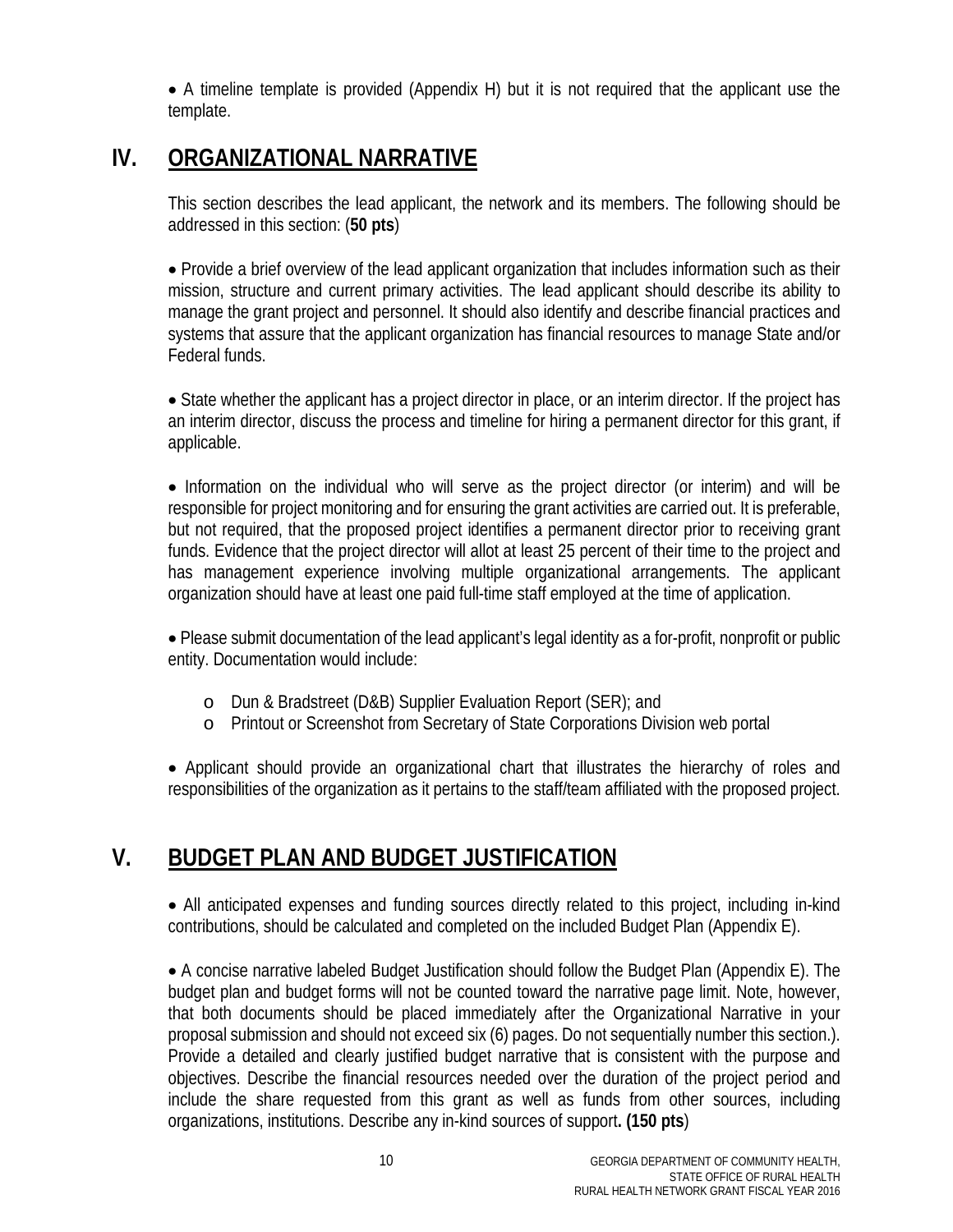# **VI. OTHER CONTENT**

Although not required an applicant may wish to submit the following:

• Relevant certification documents as detailed in Section I – Background.

**Point of Contact:** Joanne Mitchell, Grants Manager Georgia Department of Community Health Office of Procurement and Grants Administration 2 Peachtree Street, NW 35th Floor Atlanta, Georgia 30303 – 3159 E-mail: [jmitchell@dch.ga.gov](mailto:jmitchell@dch.ga.gov) Phone: (404) 651-6183

**Grant funding:** DCH grant funding is subject to availability. All awards are subject to the discretion of the Commissioner.

**Indirect cost:** Indirect costs represent the expenses of doing business that are not readily identified within the budget submission (Appendix E.) but are necessary for the general operation of the organization and the facilitation of the activities required by the grant. In theory, costs like heat, light, accounting and personnel might be charged directly if little meters could record minutes in a cross-cutting manner. Practical difficulties preclude such an approach. Therefore, cost allocation plans or indirect cost rates are used to distribute those costs to benefiting revenue sources. For the purpose of providing the most efficient and effective use of grant dollars DCH limits the application of indirect costs to 9.27 percent.

*"SMART"* **Objectives:** To further enhance performance measurement the Department of Community Health is requiring that objectives be "*SMART"* (Specific, Measurable, Achievable, Realistic and Timely). This will assist the department in evaluating whether the objectives that are being set are effective and appropriate for the project.

Be aware of the differences between *goals* and *objectives*. Goals relate to aspirations, purpose and vision. The objective is a plan to achieve the goal therefore a goal may have many objectives.

## **SMART OBJECTIVES**

- 1. *"SMART"* refers to the acronym that describes the key characteristics of meaningful objectives, which are **S**pecific (concrete, detailed, well defined), **M**easureable (evaluable in terms of outcomes, data, numbers, quantity, comparison), **A**chievable (feasible, actionable), **R**ealistic (considering resources) and **T**imely (a defined time line). However this order may not always be the best way to write your objectives. Often M-A/R-S-T is the preferred method.
- 2. **MEASURABLE** is the most important consideration when developing *SMART* objectives. Measurability is the evidence of objective achievement. This is your outcomes or other measurable data.
- 3. **ACHIEVABLE** is correlates to Measurable. Objectives, unlike your aspirations and visions, need to be achievable, there is no point in starting a project which is improbable or impossible to complete or one in which you can't tell when you are finished. An objective is only achievable when it is also measurable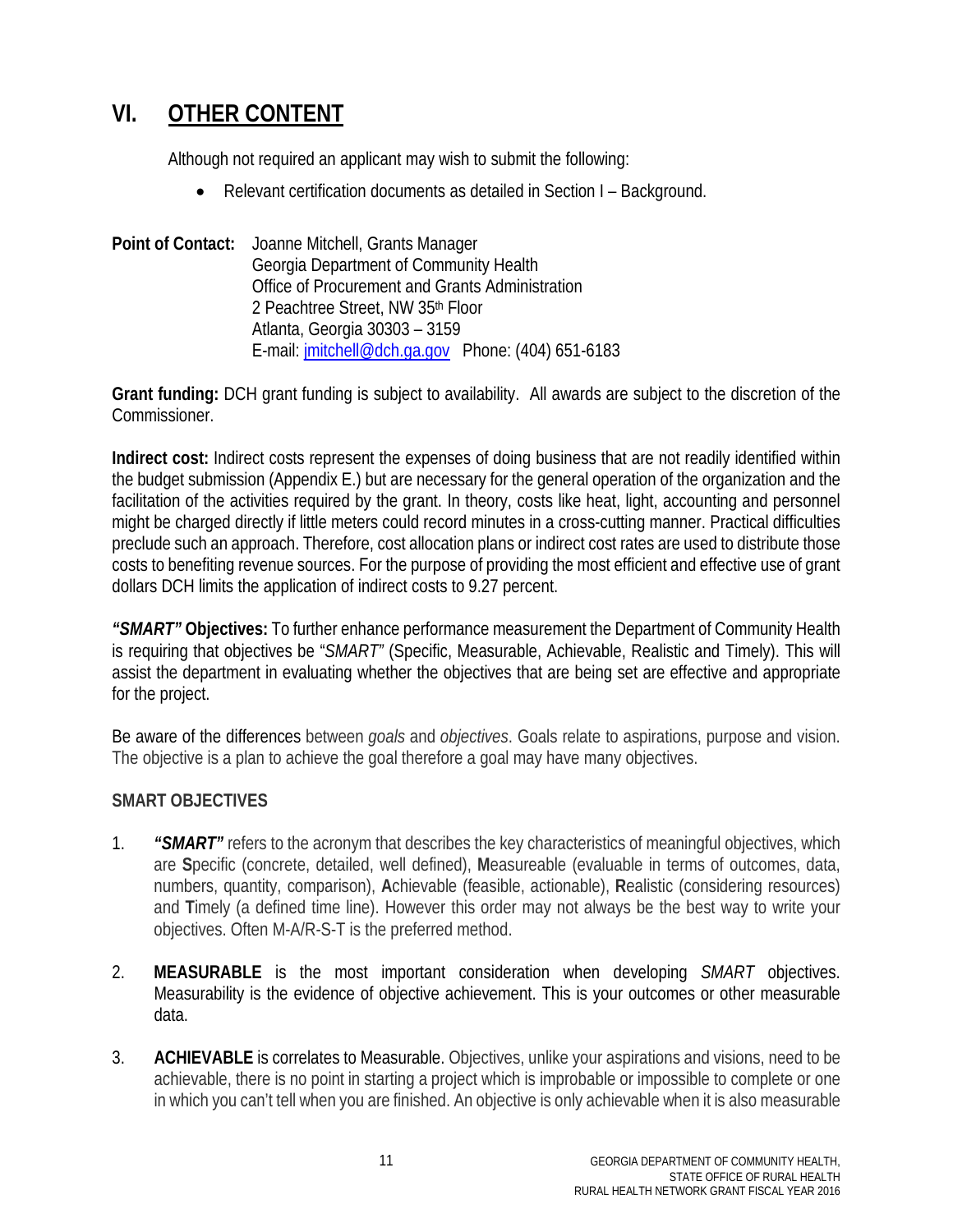and limitations have been assessed. Although an objective may be measurable you must also consider if you have the necessary resources or at least a realistic chance of acquiring the resources.

- 4. **REALISTIC** is correlates to Achievable. If it is achievable it may not be realistic and conversely if it is not realistic, it is not achievable. Realistic is about who, what, when, where and how. This is where human capital, resources, time, money and opportunity intersect.
- 5. **SPECIFIC** correlates to measurability, achievability and the realistic nature of the objective. A specific objective is concrete, detailed, focused and well defined. The results of specific objectives are actionorientated and straightforward. The objective should communicate what you would like to see happen and emphasize action and outcome. Specific seek to answer
	- a. What do we seek to achieve? (Conduct, develop, plan, initiate etc.)
	- b. Why are we doing this?
	- c. Who will be involved? Who will be responsible? Do I need partners?
	- d. When will this be completed?
	- e. How will we achieve this?
- 6. **TIMELY** correlates to measurable, achievable, realistic and specific. Timely is the deadline set for achievement of an objective. Deadlines MUST be achievable and realistic to merit the undertaking. A timely objective is a measurable objective. A timely objective is a specific objective as it answers when achievement will be met.

**Vendor Exclusion**: The DCH shall conduct business only with responsible participants. Participants will be excluded from participating in DCH programs not as a penalty but rather to protect public funds and to ensure the integrity of publicly funded programs and public confidence in its programs.

DCH will obtain a list to include vendors who have been sanctioned for unethical behavior in their dealings with the Department to include behavior such as:

- Being convicted of a felony within the last 7 years;
- Misdemeanor conviction relating to health care fraud within the last 3 years;
- Conviction relating to obstruction of an investigation within the last 3 years;
- Exclusion or suspension under federal or state health care programs;
- Repeated instances of non-performance under previous grant agreements. Non-Performance is defined as failing to successfully complete deliverables resulting in the grant's termination or nonpayment of invoices;
- Fraudulently receiving funds from DCH to include falsifying invoices in order to receive payment for work not completed;
- Violating any state or Department policy with which the grantee is required to comply;
- Collusion or collaboration with any bidder, proposer or applicant in the submission of any grant application for the purpose of lessening or reducing competition;
- Conviction on three (3) or more occasions of exclusion offenses. Permanent exclusion.
- Any other behavior the Department deems unethical.

Exclusion shall be concurrent with the period of debarment, suspension, or exclusion imposed by the federal or state government; however, DCH reserves the right to modify this term based on the nature and the seriousness of the wrongful act or omission warranting exclusion, the length of time since any wrongful act or omission warranting exclusion and the goals and purposes underlying the rule. In any case, exclusions shall not be less than for one year and at least until all appropriated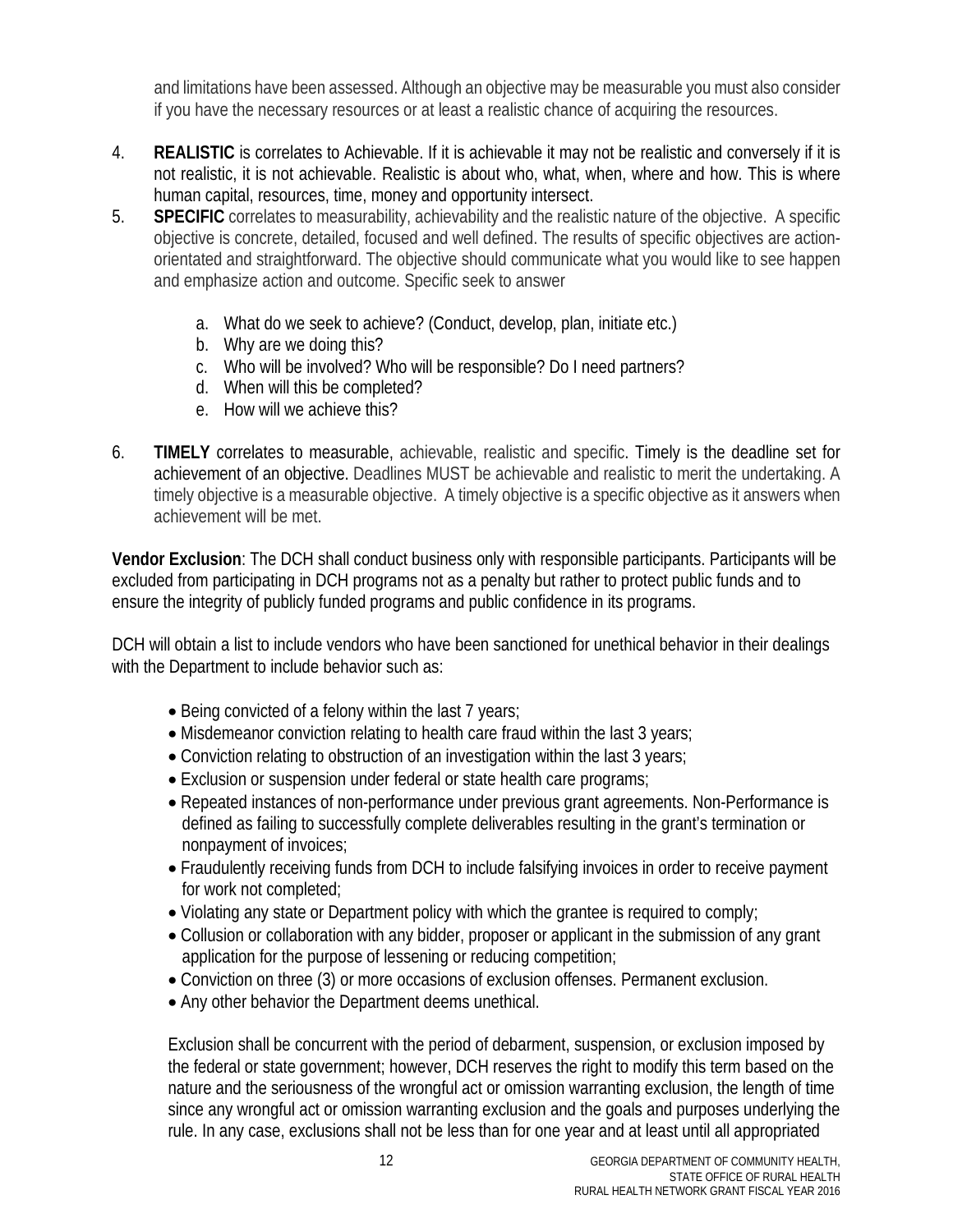funds, costs, and penalties owed to DCH by the participant are paid full, the participant provides support that he is financial viable and the participant meets all applicable requirements in federal rules and laws.

## **Persons or Entities Excluded**:

In addition to the excluded participants, exclusion applies to:

- All participants related parties, and the heirs and assigns of the participants and related parties.
- The participant's immediate family members will generally be excluded from participation in any entity to which the excluded participant was a related party, any successor entity or start up entity in the same or similar program.

Participants will be excluded from participation in DCH programs not as a penalty but rather to protect public funds and to ensure the integrity of publicly funded programs.

# **VII. APPENDICES**

All appendices are required. Some appendices include a Signature Page(s) carefully read, sign, and adhere to these forms prior to responding to any Department of Community Health Request for Grant Applications (RFGA). Failure to do so could result in the disqualification of your application at any time during the application process. Included Appendices are as follows:

- **A.** DCH Grant Application Form
- **B.** Ethics Statement (*Signature Page must be submitted*)
- **C.** Ethics in Procurement Policy (*Signature Pages must be submitted*)
- **D.** Business Associate Agreement (*Signature Page must be submitted*)
- **E.** Budget Plan (*Budget Justification MUST accompany this appendix*)
- **F.** Biographical Sketch (*For key personnel only)*
- **G.** Project Work Plan Template
- **H.** Timeline Template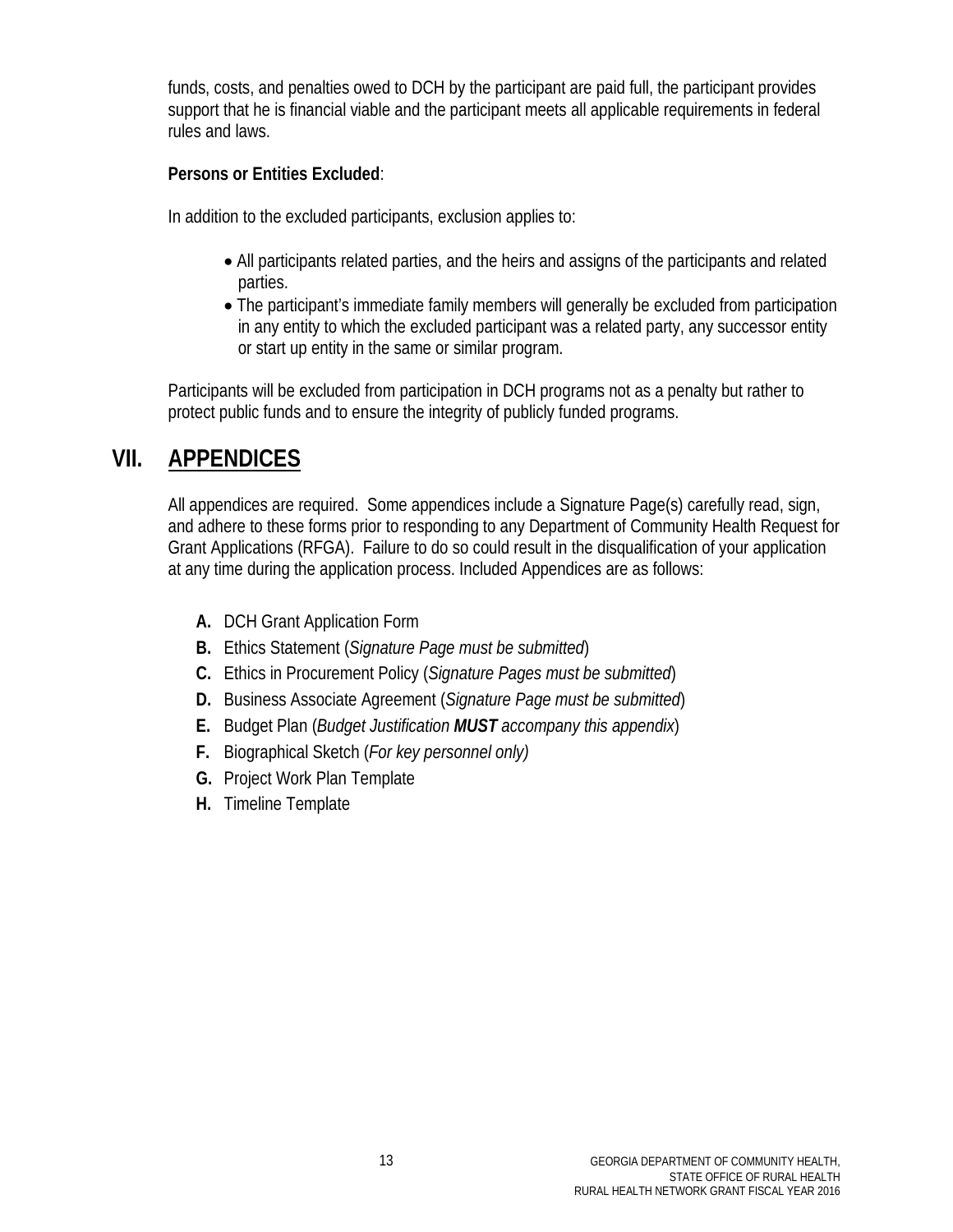#### **GEORGIA DEPARTMENT OF COMMUNITY HEALTH STATE OFFICE OF RURAL HEALTH , RURAL HEALTH NETWORK GRANT FISCAL YEAR 2016 DCH GRANT APPLICATION FORM**

**Please provide complete contact information for a minimum of three (3) officers within the organization. Mailing Address MAY NOT be a post office box.**

| Name of Grant:                                                                                                                                                                              |                       |         | mannig Address <u>MAT NOT</u> be a post unice box. |  |                           |                       |  |  |
|---------------------------------------------------------------------------------------------------------------------------------------------------------------------------------------------|-----------------------|---------|----------------------------------------------------|--|---------------------------|-----------------------|--|--|
| <b>APPLICANT ORGANIZATION:</b>                                                                                                                                                              |                       |         |                                                    |  |                           |                       |  |  |
| Legal Name                                                                                                                                                                                  |                       |         |                                                    |  |                           |                       |  |  |
| Address:                                                                                                                                                                                    |                       |         |                                                    |  |                           |                       |  |  |
| City:                                                                                                                                                                                       |                       | State:  |                                                    |  | ZIP Code:                 |                       |  |  |
| Phone:                                                                                                                                                                                      |                       | Fax:    |                                                    |  | E-mail:                   |                       |  |  |
| Federal ID Number:                                                                                                                                                                          |                       |         | <b>State Tax ID Number</b>                         |  |                           |                       |  |  |
| DIRECTOR OF APPLICANT ORGANIZATION                                                                                                                                                          |                       |         |                                                    |  |                           |                       |  |  |
| Name/Title                                                                                                                                                                                  |                       |         |                                                    |  |                           |                       |  |  |
| Address:                                                                                                                                                                                    |                       |         |                                                    |  |                           |                       |  |  |
| City:                                                                                                                                                                                       |                       | State:  |                                                    |  | ZIP Code:                 |                       |  |  |
| Phone:                                                                                                                                                                                      |                       | Fax:    |                                                    |  | E-mail:                   |                       |  |  |
| FISCAL MANAGEMENT OFFICER OF APPLICANT ORGANIZATION                                                                                                                                         |                       |         |                                                    |  |                           |                       |  |  |
| Name/Title                                                                                                                                                                                  |                       |         |                                                    |  |                           |                       |  |  |
| Address:                                                                                                                                                                                    |                       |         |                                                    |  |                           |                       |  |  |
| City:                                                                                                                                                                                       |                       | State:  |                                                    |  | ZIP Code:                 |                       |  |  |
| Phone:                                                                                                                                                                                      |                       | Fax:    |                                                    |  | E-mail:                   |                       |  |  |
| <b>OPERATING ORGANIZATION</b> (If Different from Applicant Organization)                                                                                                                    |                       |         |                                                    |  |                           |                       |  |  |
| Name:                                                                                                                                                                                       |                       |         |                                                    |  |                           |                       |  |  |
| Address:                                                                                                                                                                                    |                       |         |                                                    |  |                           |                       |  |  |
| City:                                                                                                                                                                                       |                       | State:  |                                                    |  | ZIP Code:                 |                       |  |  |
| Phone:                                                                                                                                                                                      |                       | Fax:    | E-Mail:                                            |  |                           |                       |  |  |
| CONTACT PERSON FOR OPERATING ORGANIZATION (If Different from Director of Organization)                                                                                                      |                       |         |                                                    |  |                           |                       |  |  |
| Name:                                                                                                                                                                                       |                       |         |                                                    |  |                           |                       |  |  |
| Address:                                                                                                                                                                                    |                       |         |                                                    |  |                           |                       |  |  |
| City:                                                                                                                                                                                       |                       | State:  |                                                    |  | ZIP Code:                 |                       |  |  |
| Phone:                                                                                                                                                                                      |                       | E-mail: |                                                    |  | Fax:                      |                       |  |  |
| <b>CONTACT PERSON FOR FURTHER INFORMATION ON APPLICATION</b> (If Different from Contact Person for Operating Organization)                                                                  |                       |         |                                                    |  |                           |                       |  |  |
| Name:                                                                                                                                                                                       |                       |         |                                                    |  |                           |                       |  |  |
| Address:                                                                                                                                                                                    |                       |         |                                                    |  |                           |                       |  |  |
| City:                                                                                                                                                                                       |                       |         | <b>ZIP Code:</b>                                   |  |                           |                       |  |  |
| Phone:<br>E-mail:                                                                                                                                                                           |                       |         |                                                    |  | Fax:                      |                       |  |  |
| <b>Amount Requested:</b>                                                                                                                                                                    | Type of Organization: |         | Hospital                                           |  | Physician                 | Primary Care Provider |  |  |
|                                                                                                                                                                                             |                       |         | Clinic<br>Non-Profit<br><b>Government Entity</b>   |  |                           |                       |  |  |
| <b>Faith Community</b>                                                                                                                                                                      |                       |         |                                                    |  | <b>Consortia of These</b> |                       |  |  |
| I CERTIFY THAT THE INFORMATION CONTAINED HEREIN IS TRUE AND ACCURATE TO THE BEST OF MY KNOWLEDGE AND THAT I HAVE SUBMITTED<br>THIS APPLICATION ON THE BEHALF OF THE APPLICANT ORGANIZATION. |                       |         |                                                    |  |                           |                       |  |  |
| SIGNATURE:                                                                                                                                                                                  |                       |         | TITLE:                                             |  |                           | DATE:                 |  |  |
|                                                                                                                                                                                             |                       |         |                                                    |  |                           |                       |  |  |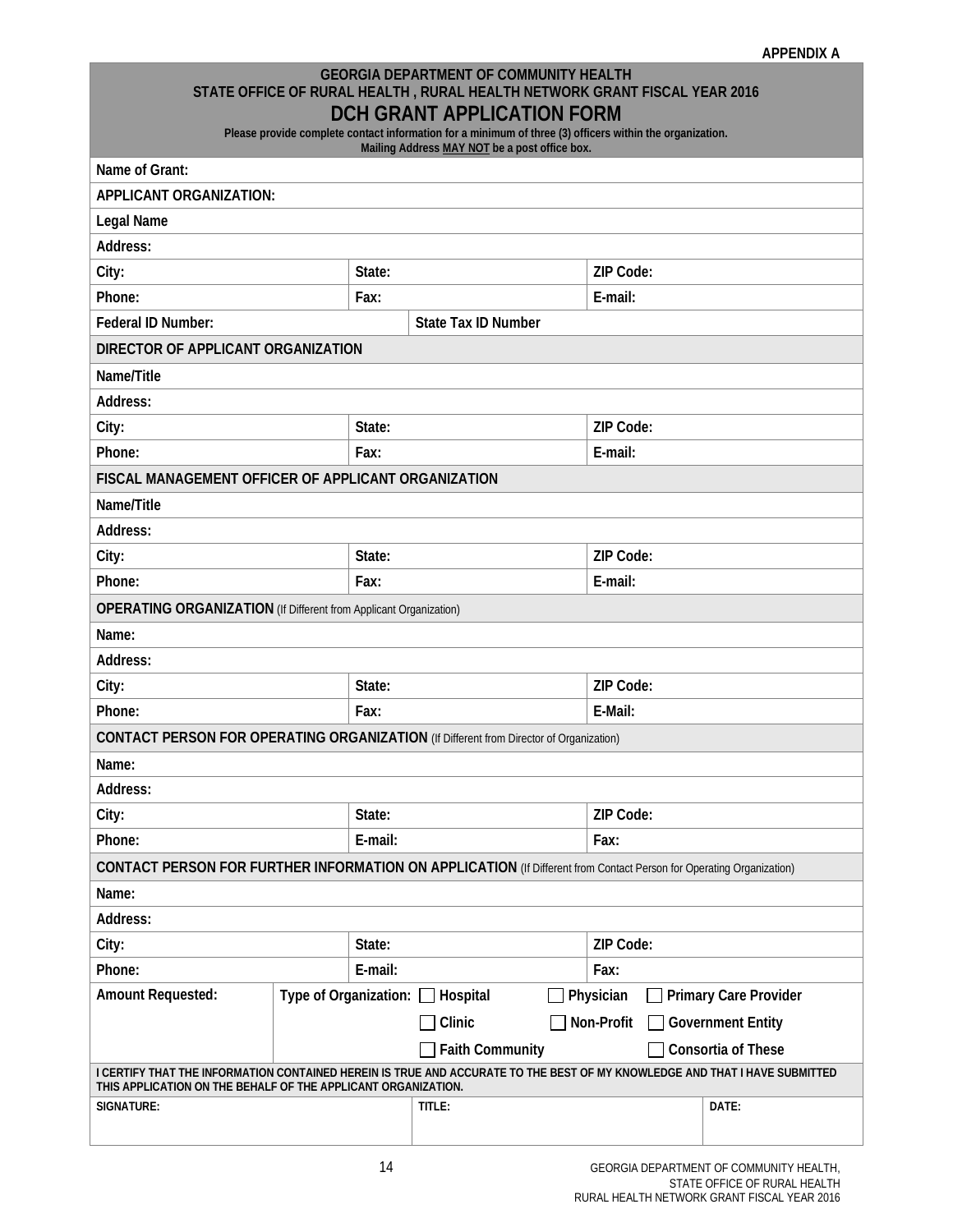#### **GEORGIA DEPARTMENT OF COMMUNITY HEALTH, STATE OFFICE OF RURAL HEALTH**

# **STATEMENT OF ETHICS**

**NOTE:** Carefully read, sign, and adhere to Appendix B, the DCH Ethics Statements prior to responding to any Department of Community Health Request for Grant Applications (RFGA). Failure to do so could result in the disqualification of your application at any time during the application process.

## **PREAMBLE**

The Department of Community Health (DCH) has embraced a mission to improve the health of all Georgians through health benefits, systems development, and education. In accomplishing this mission, DCH employees and any individual, group, contractor or grantee who receives funds from DCH must abide by this Statement of Ethics must work diligently and conscientiously to support the goals of improving health care delivery and health outcomes of the people we serve, empowering health care consumers to make the best decisions about their health and health care coverage, and ensuring the stability and continued availability of health care programs for the future. Ultimately, the mission and goals of the organization hinge on each employee's commitment to strong business and personal ethics. This Statement of Ethics requires that each employee or previously defined party:

- Promote fairness, equality, and impartiality in providing services to clients
- Safeguard and protect the privacy and confidentiality of clients' health information, in keeping with the public trust and mandates of law
- Treat clients and co-workers with respect, compassion, and dignity
- Demonstrate diligence, competence, and integrity in the performance of assigned duties
- Commit to the fulfillment of the organizational mission, goals, and objectives
- Be responsible for employee conduct and report ethics violations to the Ethics Officer
- Engage in carrying out DCH's mission in a professional manner
- Foster an environment that motivates DCH employees and vendors to comply with the Statement of **Ethics**
- Comply with the Code of Ethics set forth in O.C.G.A. Section 45-10-1 et seq.

Not only should DCH employees comply with this Statement of Ethics, but DCH expects that each vendor, grantee, contractor, and subcontractor will abide by the same requirements and guidelines delineated. Moreover, it is important that employees and members of any advisory committee or commission of DCH acknowledge the Statement of Ethics.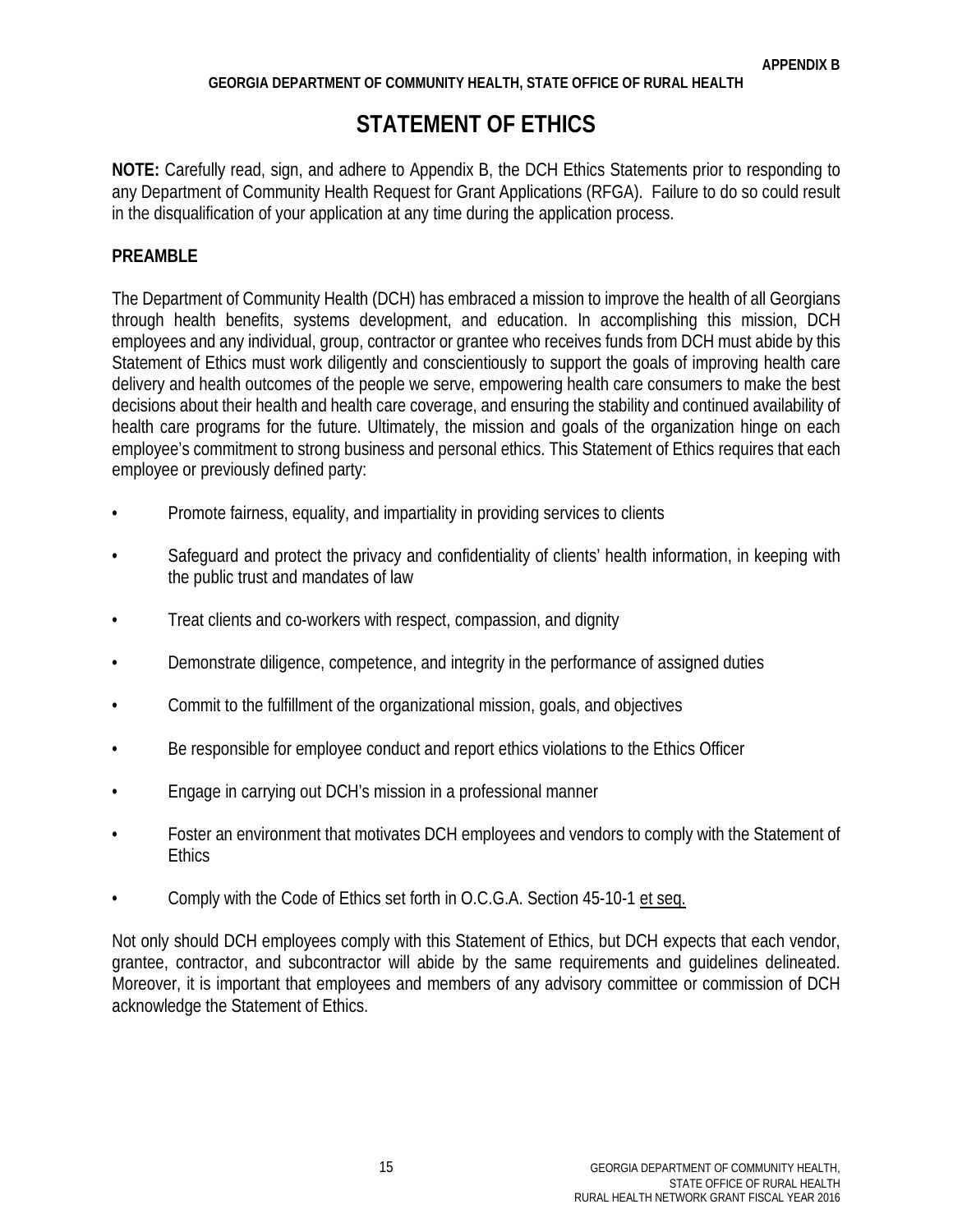## **ETHICAL GUIDELINES**

### **1. Code of Conduct**

All employees of DCH are expected to maintain and exercise at all times the highest moral and ethical standards in carrying out their responsibilities and functions. Employees must conduct themselves in a manner that prevents all forms of impropriety, including placement of self-interest above public interest, partiality, prejudice, threats, favoritism and undue influence. There will be no reprisal or retaliation against any employee for questioning or reporting possible ethical issues.

## **2. Equal Employment**

The Department is committed to maintaining a diverse workforce and embraces a personnel management program which affords equal opportunities for employment and advancement based on objective criteria. DCH will provide recruitment, hiring, training, promotion, and other conditions of employment without regard to race, color, age, sex, religion, disability, nationality, origin, pregnancy, or other protected bases. The Department expects employees to support its commitment to equal employment. The failure of any employee to comply with the equal employment requirements provided in DCH Policy #21 may result in disciplinary action, up to and including termination.

### **3. Harassment**

DCH will foster a work environment free of harassment and will not tolerate harassment based on sex (with or without sexual conduct), race, color, religion, national origin, age, disability, protected activity (i.e., opposition to prohibited discrimination or participation in a complaint process) or other protected bases from anyone in the workplace: supervisors, co-workers, or vendors. The Department strongly urges employees to report to the Human Resources Section any incident in which he or she is subject to harassment. Additionally, any employee who witnesses another employee being subjected to harassment should report the incident to the Human Resources Section. If DCH determines that an employee has engaged in harassment, the employee shall be subject to disciplinary action, up to and including termination, depending on the severity of the offense.

## **4. Appropriate Use of DCH Property**

Employees should only use DCH property and facilities for DCH business and not for any type of personal gain. The use of DCH property and facilities, other than that prescribed by departmental policy, is not allowed. Furthermore, the use of DCH property and facilities for any purpose which is unlawful under the laws of the United States, or any state thereof, is strictly prohibited.

Employees who divert state property or resources for personal gain will be required to reimburse the Department and will be subject to the appropriate disciplinary action, up to and including, termination.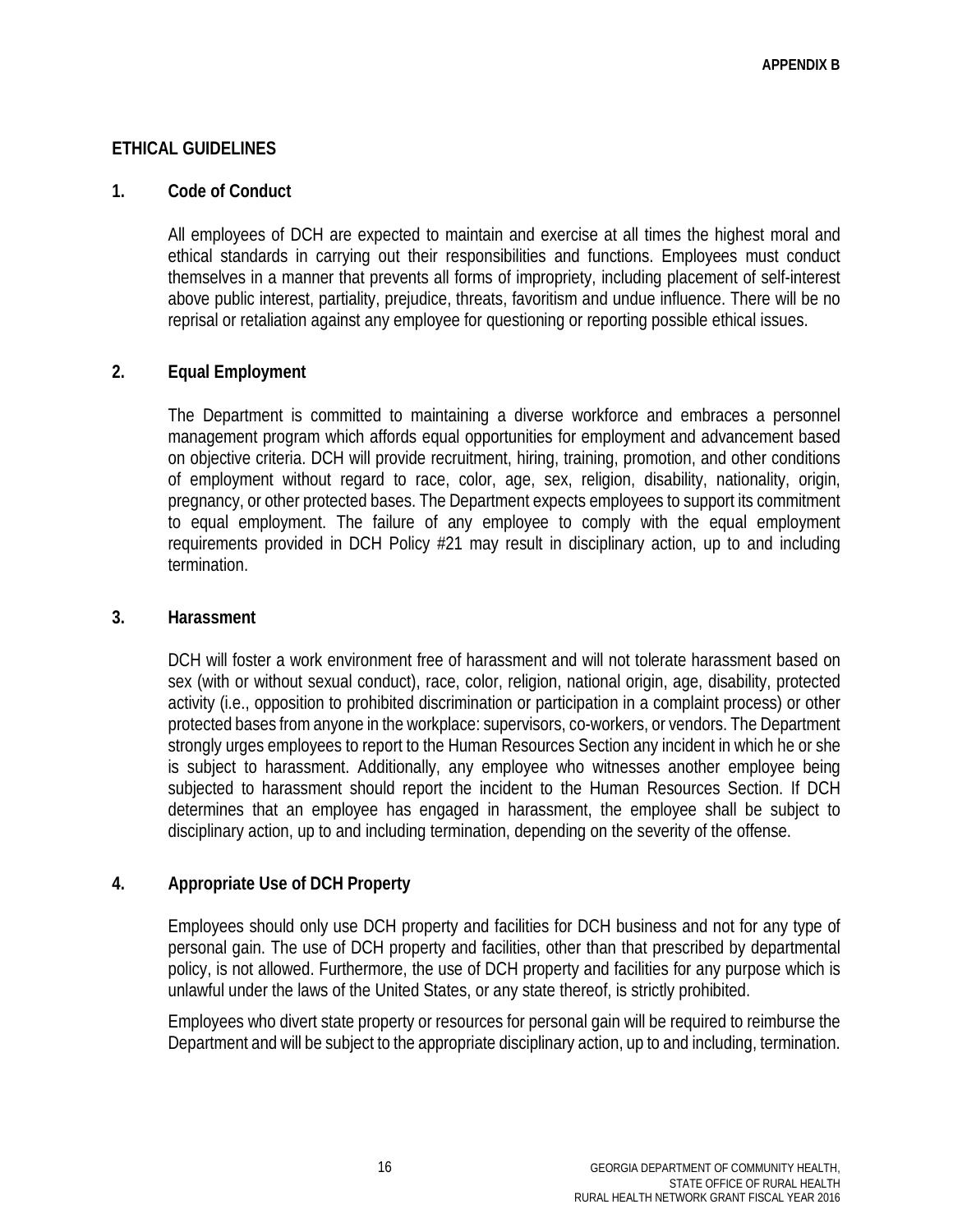## **5. Secure Workplace**

DCH is committed to maintaining a safe, healthy work environment for its employees. Accordingly, it is DCH's expectation that employees refrain from being under the influence of alcohol or drugs in the workplace because such conduct poses a threat to the employee, as well as others present in the workplace. Additionally, DCH has a zero tolerance policy regarding violence in the workplace. Specifically, DCH will not condone the threat of or actual assault or attack upon, a client, vendor, or other employee. If an employee engages in violent behavior which results in an assault of another person, he or she will be immediately terminated.

## **6. Political Activities**

Although the DCH recognizes that employees may have an interest in participating in political activities and desires to preserve employees' rights in participating in the political process, employees must be aware of certain allowances and prohibitions associated with particular political activities. DCH encourages employees to familiarize themselves with DCH Policy #416 to gain understanding about those instances when a political activity is disallowed and/or approval of such activity is warranted.

## **7. Confidentiality**

DCH has a dual mandate in terms of confidentiality and privacy. Foremost, as a state agency, DCH must comply with the Georgia Open Records Act and Open Meetings Act. The general rule that is captured by those laws is that all business of the agency is open to the public view upon request. The exceptions to the general rule are found in various federal and state laws. In order to protect the individuals' health information that is vital to the delivery of and payment for health care services, DCH sets high standards of staff conduct related to confidentiality and privacy. Those standards are reinforced through continuous workforce training, vendor contract provisions, policies and procedures, and web-based resources.

## **8. Conflicts of Interest**

Employees should always strive to avoid situations which constitute a conflict of interest or lend to the perception that a conflict of interest exists. Specifically, employees must avoid engaging in any business with the DCH which results in personal financial gain. Similarly, employees must encourage family members to avoid similar transactions since they are subject to the same restrictions as employees. DCH encourages its employees to seek guidance from the Office of General Counsel regarding questions on conflicts of interest.

## **9. Gifts**

Employees are strictly prohibited from individually accepting gifts from any person with whom the employee interacts on official state business. Gifts include, but are not limited to, money, services, loans, travel, meals, charitable donations, refreshments, hospitality, promises, discounts or forbearance that are not generally available to members of the public. Any such item received must be returned to the sender with an explanation of DCH's Ethics Policy.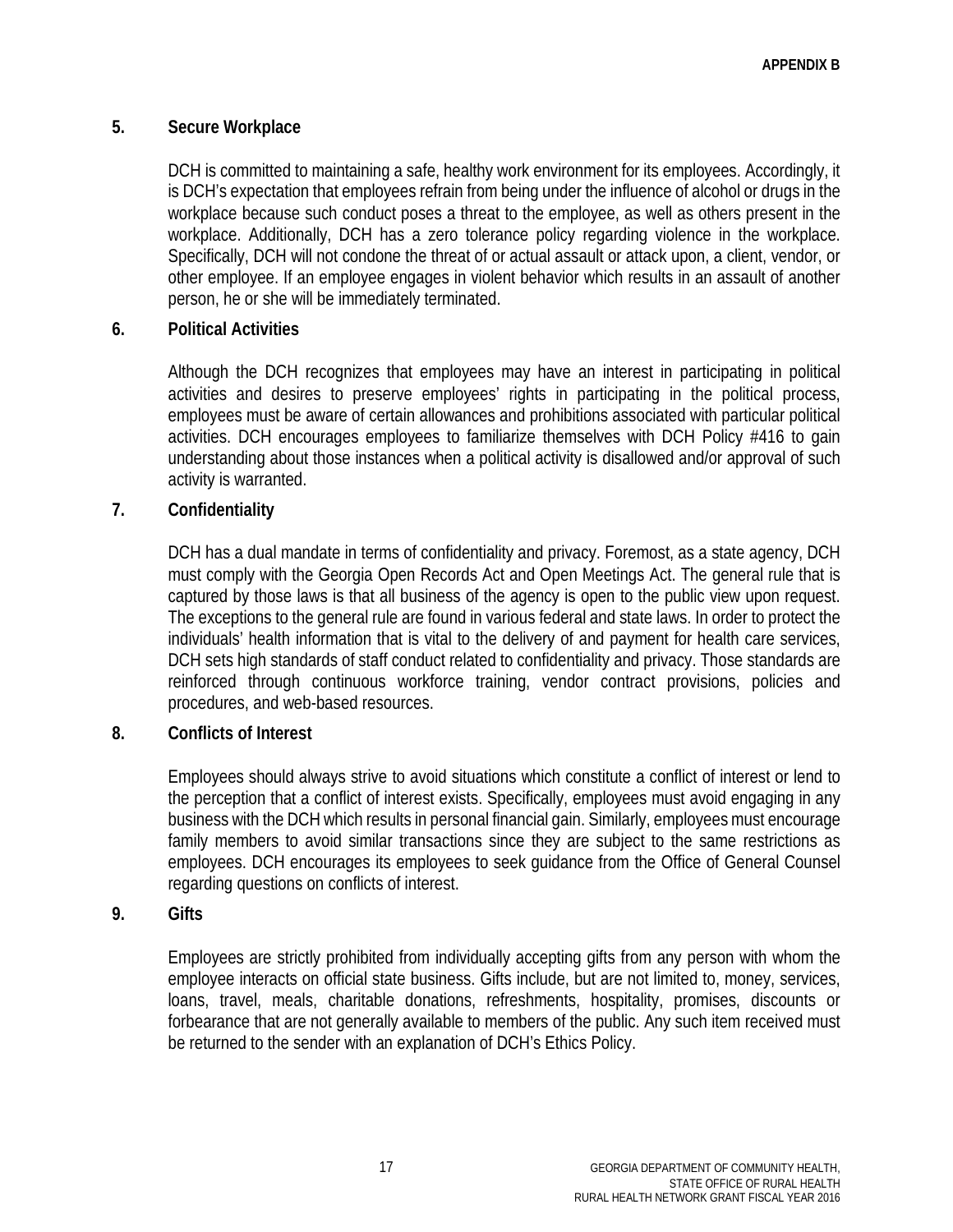### **10. Relationships with Vendors and Lobbyists**

DCH values vendors who possess high business ethics and a strong commitment to quality and value. Business success can only be achieved when those involved behave honestly and responsibly. Therefore, it is critical that employees ensure that vendors contracting with DCH are fully informed of DCH policies concerning their relationships with DCH employees and that these policies be uniformly applied to all vendors. Among other requirements, DCH expects that each vendor will honor the terms and conditions of its contracts and agreements. If DCH determines that a vendor has violated the terms and conditions of a contract or agreement, the vendor shall be held responsible for its actions.

Employees must ensure that fair and open competition exists in all procurement activities and contracting relationships in order to avoid the appearance of and prevent the opportunity for favoritism. DCH strives to inspire public confidence that contracts are awarded equitably and economically. DCH will apply the state procurement rules, guidelines, and policies. Open and competitive bidding and contracting will be the rule.

DCH recognizes that lobbyists, both regulatory and legislative, may from time to time seek to meet with DCH employees to advance a particular interest. DCH recognizes that employees may have personal opinions, even those that may be contrary to a position that DCH has adopted. DCH employees, however, must recognize that the public, including legislators and lobbyists, may have difficulty differentiating between the official DCH position and a personal opinion. Accordingly, employees should always work directly with the Director of Legislative Affairs in preparing any responses to requests or questions from elected officials and their staff or lobbyists.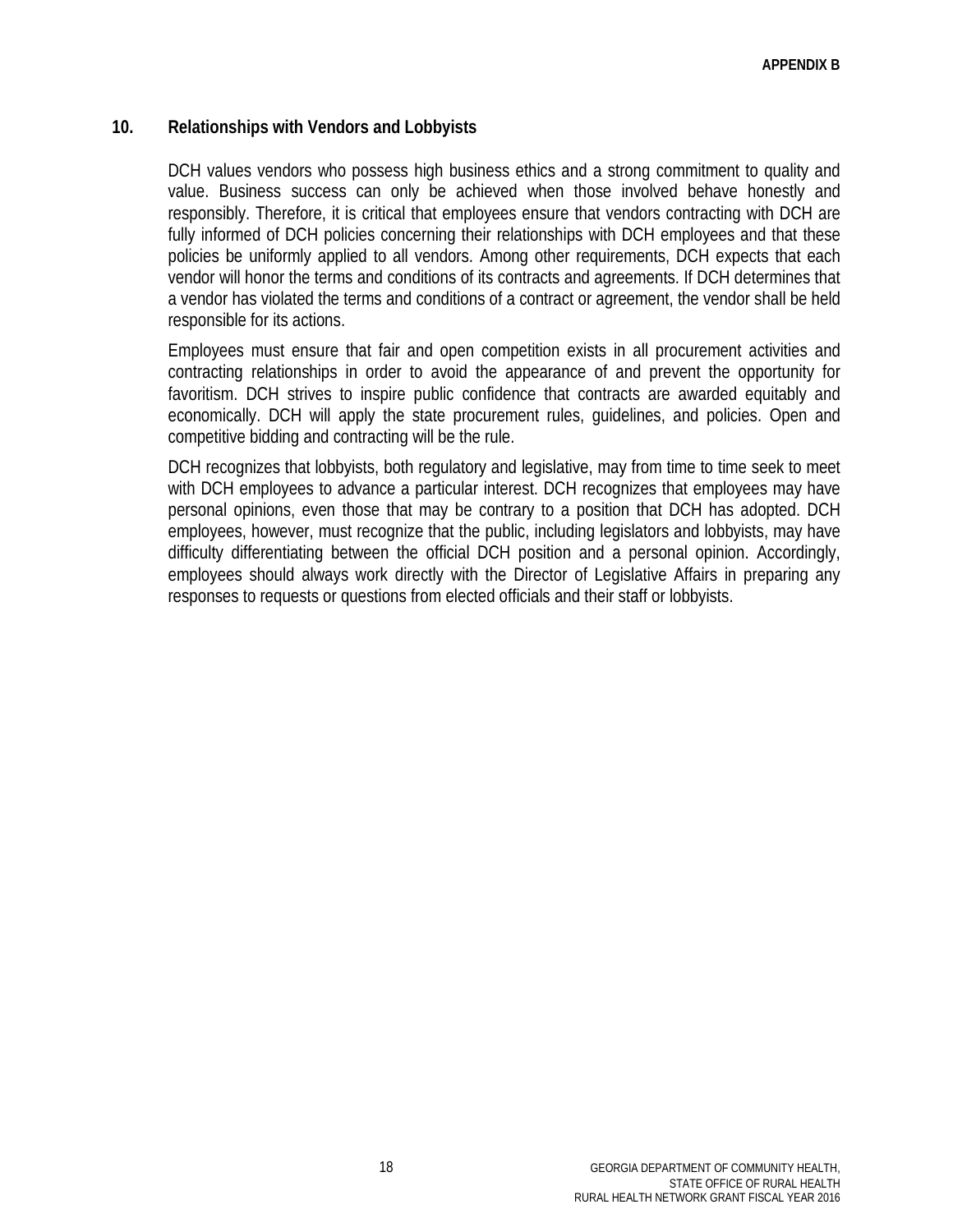#### **GEORGIA DEPARTMENT OF COMMUNITY HEALTH, STATE OFFICE OF RURAL HEALTH RURAL HEALTH NETWORK GRANT FISCAL YEAR 2016 STATEMENT OF ETHICS AGREEMENT**

## **DCH STATEMENT OF ETHICS ACKNOWLEDGEMENT**

## **BY SIGNING THIS AGREEMENT, I THE UNDERSIGNED, HEREBY ACKNOWLEDGE THAT:**

- I have received, read, and understand the Georgia Department of Community Health Statement of Ethics;
- I agree to comply with each provision of the Georgia Department of Community Health Statement of Ethics;

\_\_\_\_\_\_\_\_\_\_\_\_\_\_\_\_\_\_\_\_\_\_\_\_\_\_\_\_\_\_\_\_\_\_\_\_\_\_\_\_\_\_ \_\_\_\_\_\_\_\_\_\_\_\_\_\_\_\_\_\_\_\_\_\_\_\_\_

• I am a:  $\Box$  Member of the Board of the Department of Community Health Member/employee of advisory committee or commission Department Employee Vendor/Contractor/Subcontractor/Grantee

Signature Date

Print Name

Print Supervisor's Name

\_\_\_\_\_\_\_\_\_\_\_\_\_\_\_\_\_\_\_\_\_\_\_\_\_\_\_\_\_\_\_\_\_\_\_\_\_\_\_\_\_\_\_

\_\_\_\_\_\_\_\_\_\_\_\_\_\_\_\_\_\_\_\_\_\_\_\_\_\_\_\_\_\_\_\_\_\_\_\_\_\_\_\_\_\_\_

\_\_\_\_\_\_\_\_\_\_\_\_\_\_\_\_\_\_\_\_\_\_\_\_\_\_\_\_\_\_\_\_\_\_\_\_\_\_\_\_\_\_\_\_

Division/Section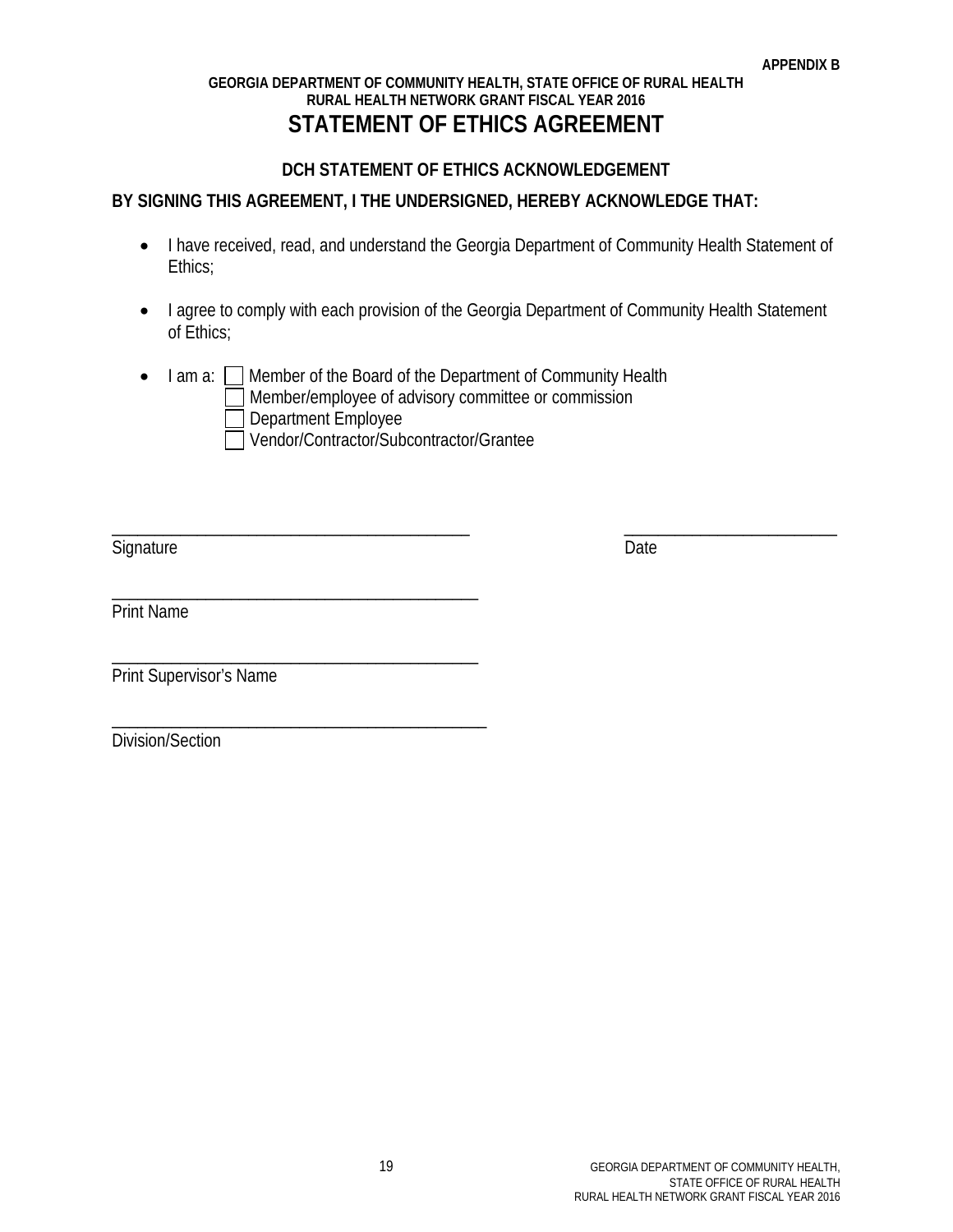## **ETHICS IN PROCUREMENT POLICY**

**NOTE:** Carefully read, sign, and adhere to Appendix C, the DCH Ethics in Procurement Policy prior to responding to any Department of Community Health Request for Grant Applications (RFGA). Failure to do so could result in the disqualification of your application at any time during the application process.

### **I. THE COMMITMENT**

The Department is committed to a procurement process that fosters fair and open competition, is conducted under the highest ethical standards, is fully compliant with all instruments of governance and has the complete confidence and trust of the public it serves. To achieve these important public purposes, it is critical that potential and current vendors, as well as employees, have a clear understanding of and an appreciation for, the DCH Ethics in Procurement Policy (the "Policy").

#### **II. SCOPE**

This Policy is applicable to all Vendors and Employees, as those terms are defined below.

### **III. CONSIDERATIONS**

Procurement ethics must include, but is not limited to, the following considerations:

### **A. Legitimate Business Needs**

The procurement of goods and services will be limited to those necessary to accomplish the mission, goals, and objectives of the Department.

### **B. Conflicts of Interest**

A "conflict of interest" exists when personal interest interferes in any way with the interests of the Department. A conflict situation can arise when an individual takes actions or has interests that may make it difficult to perform his or her work objectively and effectively. Conflicts of interest also arise when an individual, or a member of his or her Immediate Family, receives improper personal benefits as a result of his or her action, decision, or disclosure of Confidential Information in a Procurement.

## **C. Appearance of Impropriety**

Employees must take care to avoid any appearance of impropriety and must disclose to their supervisors any material transaction or relationship that reasonably could be expected to give rise to a conflict of interest. Similarly, anyone engaged in a business relationship with the Department should avoid any appearances of impropriety.

#### **D. Influence**

An impartial, arms' length relationship will be maintained with anyone seeking to influence the outcome of a Procurement.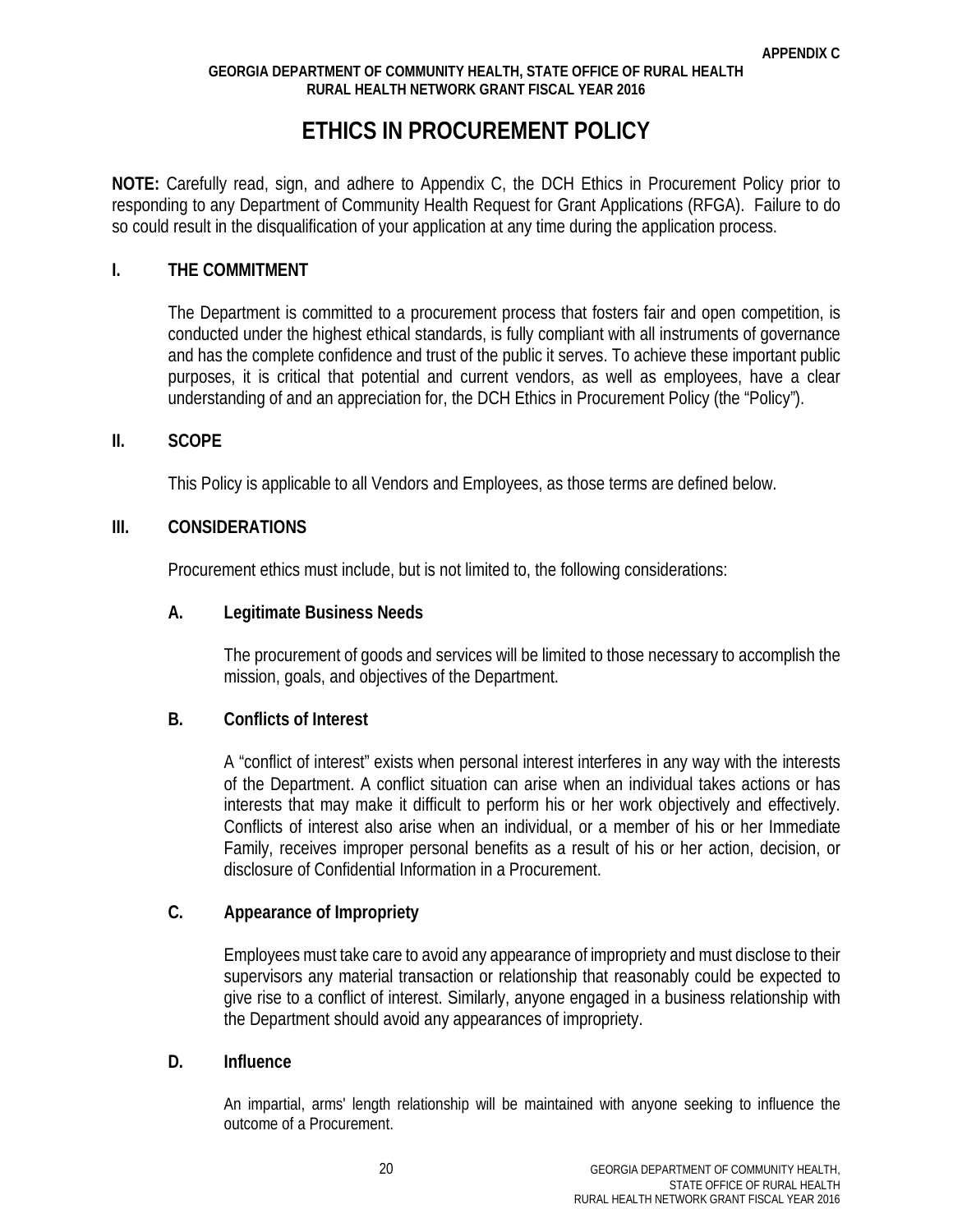## **ETHICS IN PROCUREMENT POLICY**

#### **E. Gifts**

DCH Employees are prohibited from soliciting, demanding, accepting, or agreeing to accept Gifts from a Vendor.

#### **F. Misrepresentations**

Employees and Vendors may not knowingly falsify, conceal or misrepresent material facts concerning a Procurement.

#### **G. Insufficient Authorization**

Employees may not obligate the Department without having received prior authorization from an approved official. Engaging in such activity is a misrepresentation of authority.

An Employee's failure to adhere to these considerations, as well as the guidelines set forth herein shall be grounds for disciplinary action, up to and including, termination. Similarly, a Vendor's failure to comply with this Policy will result in appropriate action as determined by governing state and/or federal law, rules and regulations, and other applicable Department policies and procedures.

#### **IV. DEFINITIONS**

For purposes of this policy:

"Affiliate Vendor Team" shall mean employees, directors, officers, contractors, and consultants of a Vendor that directly or indirectly assist the Vendor in the preparation of response to a Procurement.

"Confidential Information" shall mean all information not subject to disclosure pursuant to the Open Records Act, O.C.G.A. §50-18-70 et seq. that a current Vendor or potential Vendor might utilize for the purpose of responding to Procurement or that which is deemed disadvantageous or harmful to the Department and to the citizens of the State of Georgia in that such disclosure might lead to an unfair advantage of one Vendor over another in a Procurement.

"Contracting Officer" shall mean the Department Employee maintaining oversight of the Procurement process who may also be designated as the Point of Contact as described below.

"Department" shall mean the Georgia Department of Community Health.

"Employee" shall mean any person who is employed by the Department.

"Evaluation Team" shall mean a designated group of Department Employees who review, assess, and score documents submitted to the Department in response to a Procurement solicitation.

"Gifts" shall mean, for purposes of this Policy, money, advances, personal services, gratuities, loans, extensions of credit, forgiveness of debts, memberships, subscriptions, travel, meals, charitable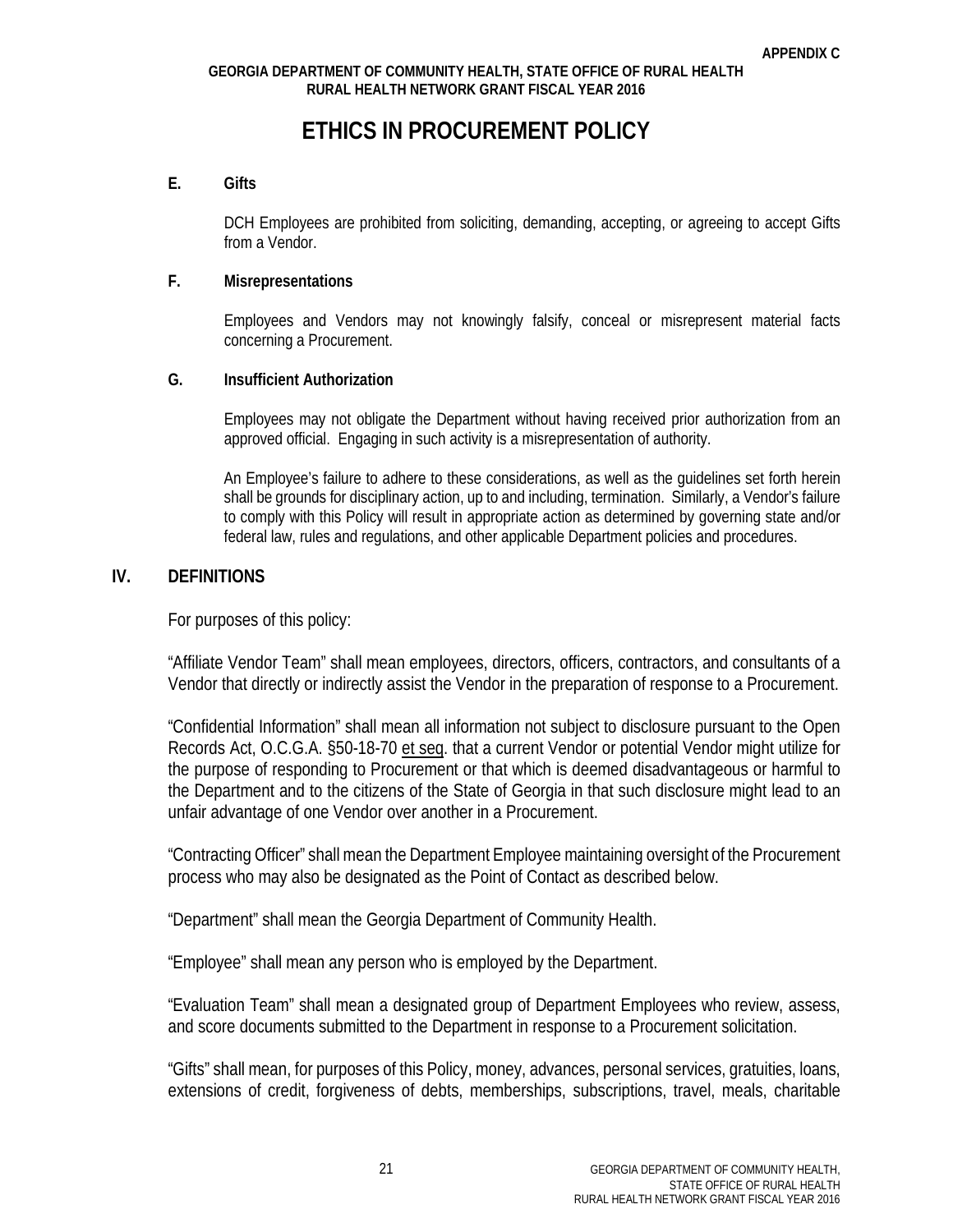## **ETHICS IN PROCUREMENT POLICY**

donations, refreshments, hospitality, promises, discounts or forbearance that are not generally available to members of the public. A Gift need not be intended to influence or reward an Employee.

"Financial Interest" shall mean, for purposes of this Policy, an ownership interest in assets or stocks equaling or exceeding 0%.

"Immediate Family" shall mean a spouse, dependent children, parents, in-laws, or any person living in the household of the Employee.

"Kickback" shall mean compensation of any kind directly or indirectly accepted by an Employee from a Vendor competing for or doing business with the Department, for the purpose of influencing the award of a contract or the manner in which the Department conducts its business. Kickbacks include, but are not limited to, money, fees, commissions or credits.

"Procurement" shall mean buying, purchasing, renting, leasing, or otherwise acquiring any supplies, services, or construction. The term also includes all activities that pertain to obtaining any supply, service, or construction, including description of requirements, selection and solicitation of sources, preparation and award of contract, as well as the disposition of any Protest.

"Protest" shall mean a written objection by an interested party to an RFQ or RFP solicitation, or to a proposed award or award of a contract, with the intention of receiving a remedial result.

"Protestor" shall mean an actual bidder/Grantee who is aggrieved in connection with a contract award and who files a Protest.

"Point of Contact" shall mean the individual designated to be a Vendor's only contact with the DCH following the public advertisement of a solicitation or the issuance of a request for a bid, proposal, or quote, until the award of a resulting contract and resolution of a Protest, if applicable.

"Prohibited Contact" shall mean contact with any officer, member of the Board or other Employee of the DCH, other than the Point of Contact, whereby it could be reasonably inferred that such contact was intended to influence, or could reasonably be expected to influence, the outcome of a Procurement. This prohibition includes, without limitation, personal meetings, meals, entertainment functions, telephonic communications, letters, faxes and e-mails, as well as any other activity that exposes the Employee to direct contact with a Vendor. This prohibition does not include contacts with Employees solely for the purpose of discussing existing on-going Department work which is unrelated to the subject of the Procurement. Inquiries regarding the status of Procurement should also be directed to the Point of Contact.

"Vendor" shall mean any individual or entity seeking to or doing business with the Department within the scope of this Policy, including, without limitation, contractors, consultants, suppliers, manufacturers seeking to act as the primary contracting party, officers and Employees of the foregoing, any subcontractors, sub consultants and sub suppliers at all lower tiers, as well as any person or entity engaged by the Department to provide a good or service.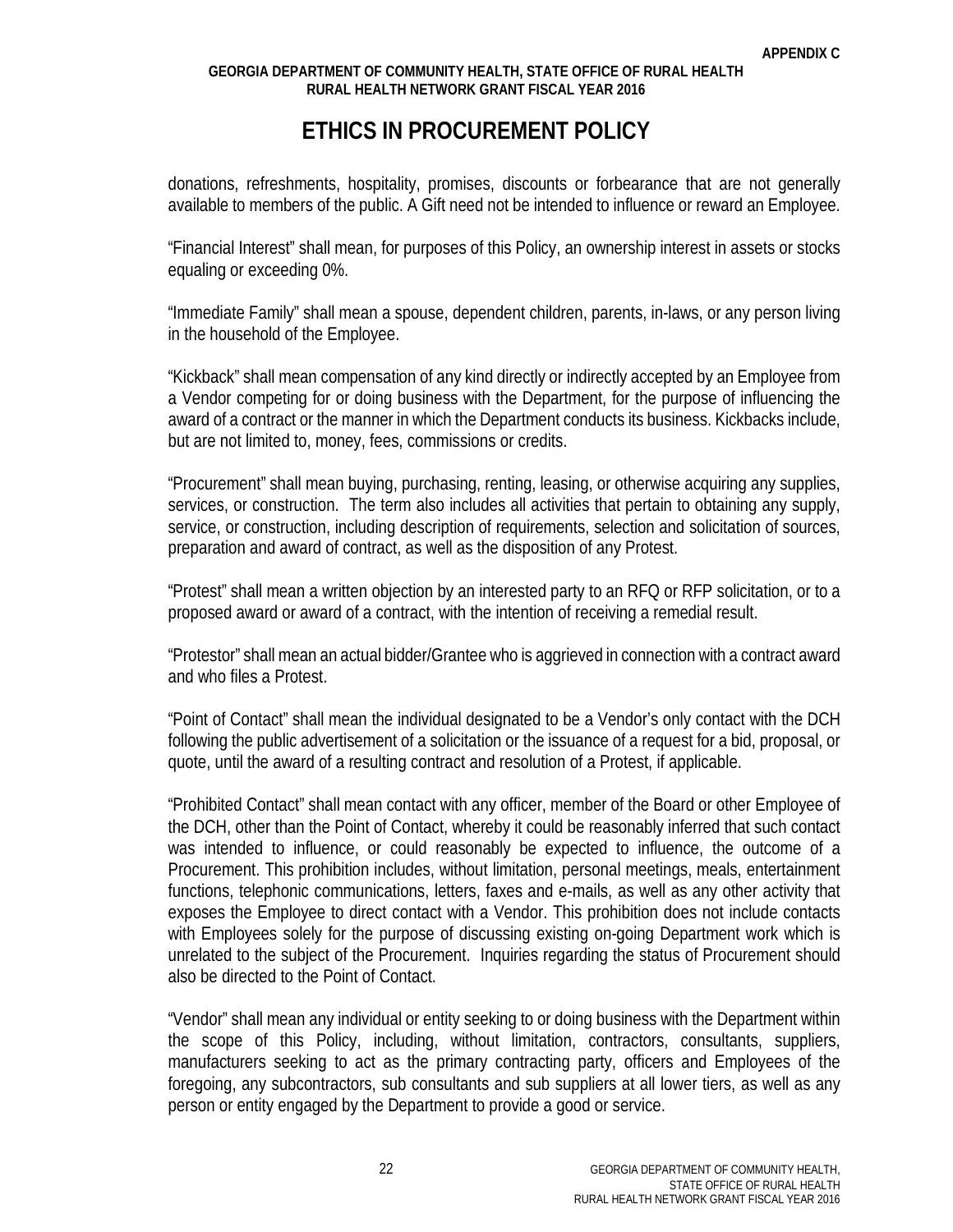## **ETHICS IN PROCUREMENT POLICY**

"DOAS Vendor Manual" shall mean the Georgia of Department of Administrative Services' vendor manual.

### **V. EMPLOYEE RESPONSIBILITIES**

### *A. Evaluation Team Members*

- 1. The Contracting Officer must ensure that employees participating in any Procurement activities have sufficient understanding of the Procurement and evaluation process and the applicable DCH and DOAS rules and regulations and policies associated with the processes.
- 2. Evaluation team members are tasked with conducting objective, impartial evaluations, and therefore, must place aside any personal and/or professional biases or prejudices that may exist. Additionally, Employees serving on an Evaluation Team must not allow personal relationships (i.e. friendships, dating) with Employees, principals, directors, officers, etc. of a Vendor or individuals on the Affiliate Vendor Team to interfere with the ability to render objective and fair determinations. Such interference may constitute the appearance of, and/or an actual conflict of interest and should be immediately disclosed to the Contracting Officer prior to the Employee's participation on the evaluation team. The Contracting Officer shall consult with the Ethics Officer to make a determination as to whether the Employee should participate on the evaluation team.
- 3. In the event that the Department determines that a conflict of interest does exist and the Employee failed to make the appropriate disclosure, the Department will disqualify the Employee from further participation on the evaluation team. Furthermore, in the event that the Department determines that the conflict of interest did impact the outcome of a Procurement; such Employee may be subject to disciplinary action, up to and including termination.
- 4. In the event that the Department identifies that the employee maintains a relationship of any sort that lends to an appearance of a conflict of interest with respect to a Procurement, the Department may, in its discretion, take appropriate action to eliminate such an appearance, up to and including the disallowance of the Employee's participation in any Procurement activities. In such instances, the employee most likely will not be subject to disciplinary action.
- 5. Prior to participating on an evaluation team, each DCH Employee must execute a statement attesting and acknowledging that:
	- a. The Employee shall not participate in a decision or investigation, or render an approval, disapproval, or recommendation with respect to any aspect of a Procurement, knowing that the Employee, or member of their immediate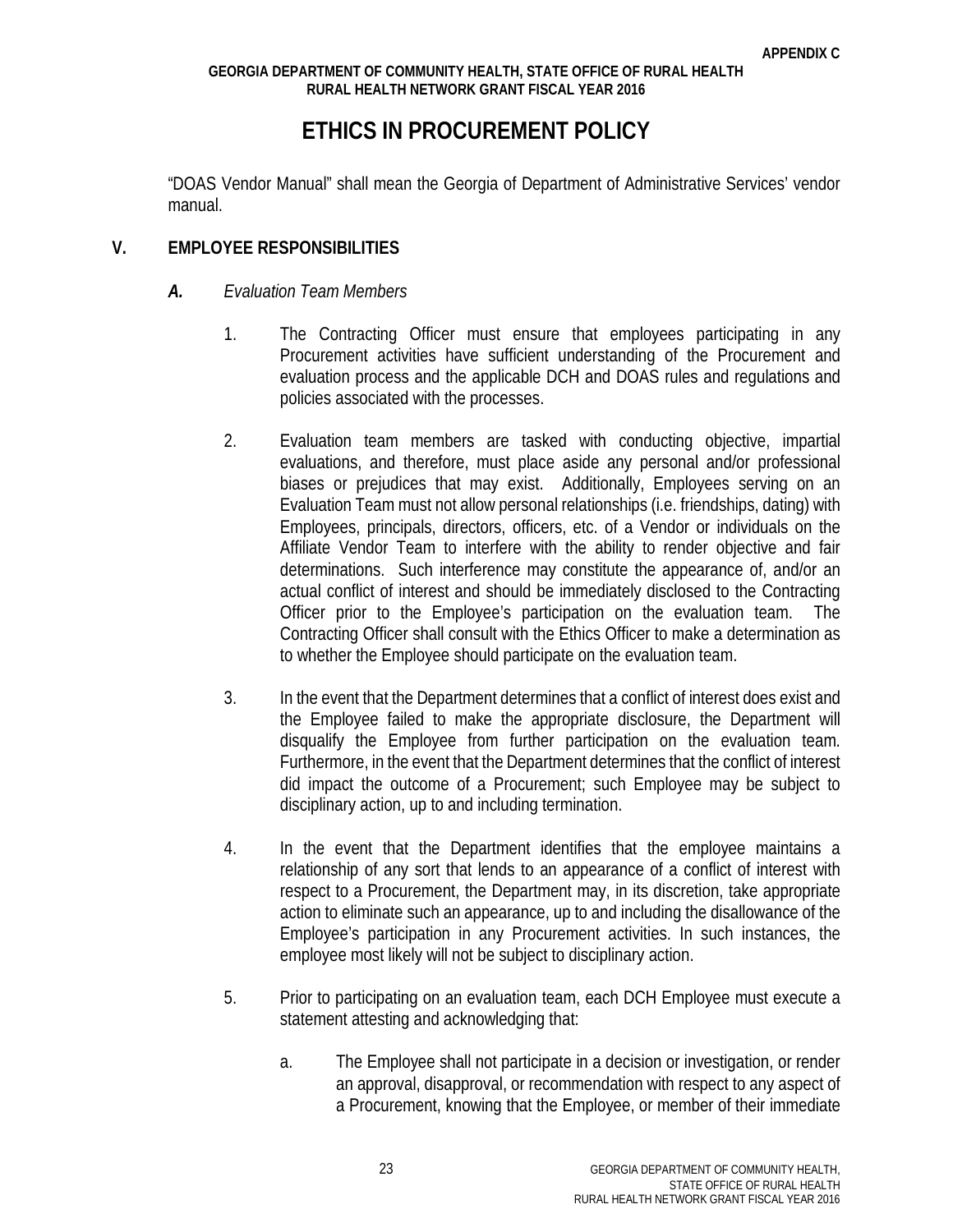## **ETHICS IN PROCUREMENT POLICY**

family has an actual or potential Financial Interest in the Procurement, including prospective employment;

- b. The Employee shall not solicit or accept Gifts, regardless of whether the intent is to influence purchasing decisions;
- c. The Employee shall not be employed by, or agree to work for, a Vendor or potential Vendor or Affiliate Vendor Team during any phase of a Procurement;
- d. The Employee shall not knowingly disclose Confidential Information;
- e. The Employee is precluded from engaging in Prohibited Contact upon the release of a Procurement solicitation, during the Evaluation Process, and throughout a Protest period, period of stay or court injunction related to procurement with which Employee was associated or at any time prior to the final adjudication of the Protest;
- f. The Employee is responsible for reporting any violations of this Policy in accordance with this Policy;
- g. The Employee will be responsible for complying with all DOAS rules and regulations, as well as Georgia law pertaining to procurements and conflicts of interest; and
- h. The Employee shall not assist a potential Vendor in the Procurement process in evaluating the solicitation, preparing a bid in response to the evaluation, or negotiating a contract with the Department. This prohibition shall not prohibit the Contracting Officer from carrying out his or her prescribed duties as allowed by DCH policy and procedures or the DOAS Vendor Manual.

## *B. Responsibilities of Non-Evaluation Team Members*

All Employees should be mindful of the importance of confidentiality during any Procurement. Even if an Employee is not serving in the capacity of a member on the Evaluation Team, the Employee must refrain from engaging in conduct with a Vendor that could result in a conflict of interest or be considered a Prohibited Contact.

## **VI. VENDOR RESPONSIBILITIES**

## A. *Gifts and Kick-Backs*

Vendors may neither offer nor give any Gift or Kick-backs, directly or indirectly, to an Employee. Similarly, no Vendor may offer or give any Gift or Kick-backs, directly or indirectly, to any member of an Employee's Immediate Family. Such prohibited activity may result in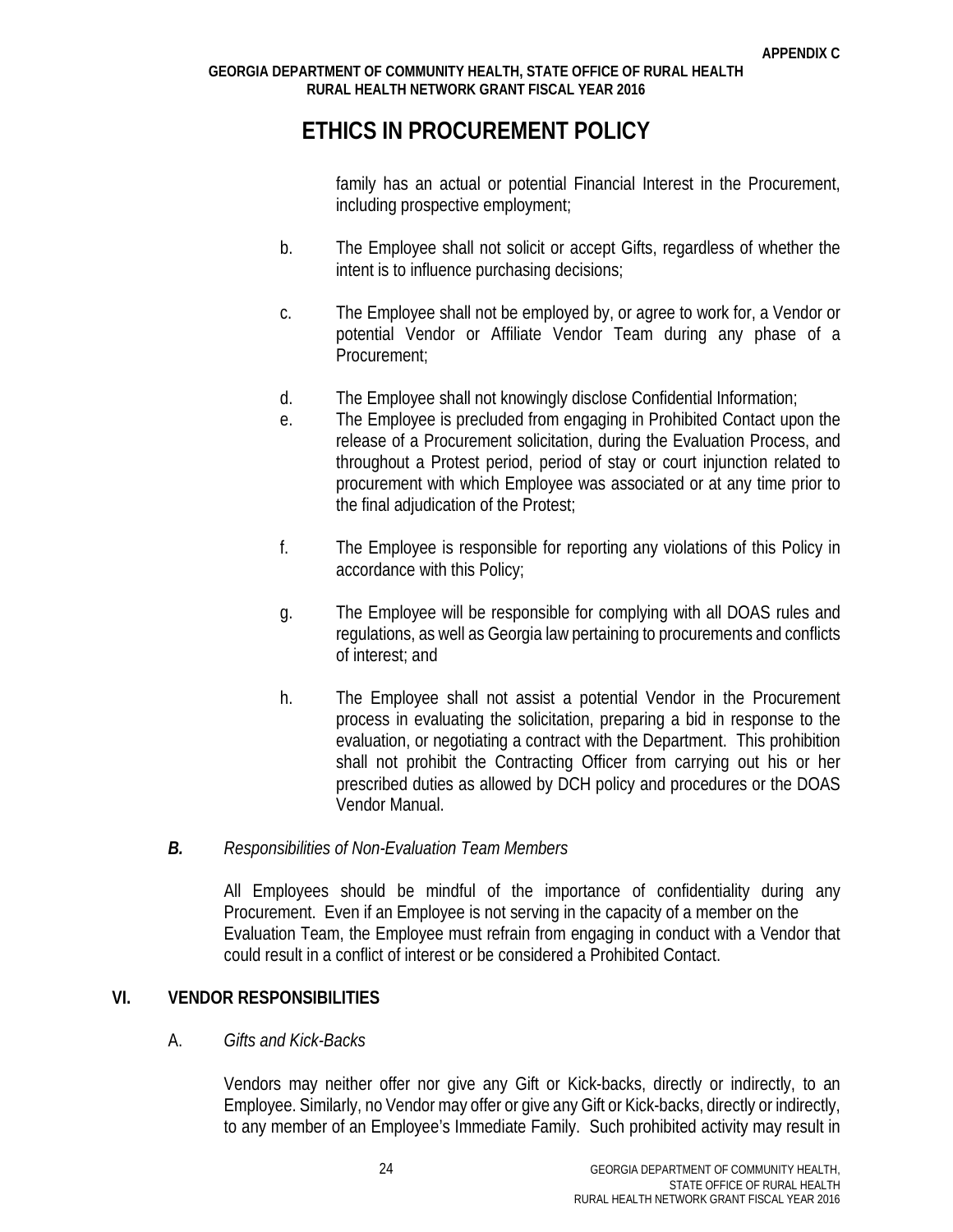## **ETHICS IN PROCUREMENT POLICY**

the termination of the contract, in those cases where the Vendor has executed a contract with the Department. In the event that a potential Vendor who has submitted a response to a Procurement solicitation engages in such activity, the Department shall act in accordance with DOAS protocol.

### B. *Family Relationships with Department Employees*

If a Vendor has a family or personal relationship with the Employee, a Gift that is unconnected with the Employee's duties at the DCH is not necessarily prohibited. In determining whether the giving of an item was motivated by personal rather than business concerns, the history of the relationship between the Vendor and Employee shall be considered. However, regardless of the family or personal relationship between a Vendor and an Employee, a Gift is strictly forbidden where it is being given under circumstances where it can reasonably be inferred that it was intended to influence the Employee in the performance of his or her official duties.

### C. *Vendor Submittals*

The Department expects all potential Vendors and current Vendors to be forthcoming, always submitting true and accurate information in response to a Procurement or with regard to an existing business relationship. If the Department determines that the Vendor has intentionally omitted or failed to provide pertinent information and/or falsified or misrepresented material information submitted to the Department, the Department shall act in accordance with applicable state law and DOAS procurement policies and procedures.

Vendors must calculate the price(s) contained in any bid in accordance with Section 5.11 of the DOAS Vendor Manual.

## D. *Business Relations*

A Vendor may not be allowed to conduct business with the Department for the following reasons:

- 1. Falsifying or misrepresenting any material information to the Department as set forth hereinabove;
- 2. Conferring or offering to confer upon an Employee participating in a Procurement (which the entity has bid or intends to submit a bid) any Gift, gratuity, favor, or advantage, present or future; and
- 3. Any other reasons not explicitly set forth herein that are contained in the DOAS Vendor Manual.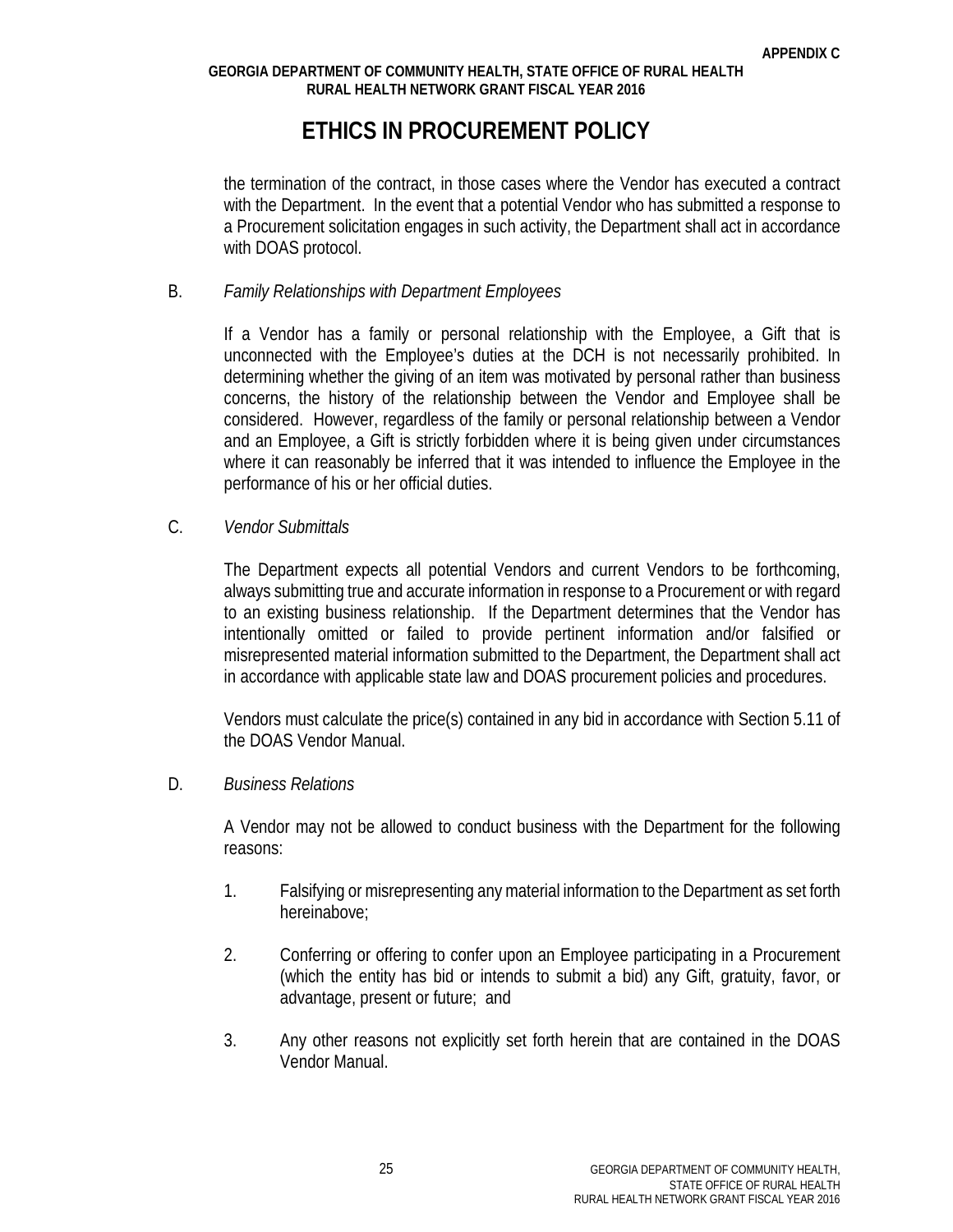## **ETHICS IN PROCUREMENT POLICY**

#### **VII. USE OF CONFIDENTIAL INFORMATION**

Employees will not use Confidential Information for their own advantage or profit, nor will they disclose Confidential Information during Procurement to any potential Vendor or to any other unauthorized recipient outside DCH.

#### **VIII. ADDRESSING VIOLATIONS**

#### A. *The Process*

Adherence to this policy makes all DCH staff responsible for bringing violations to the attention of the Contracting Officer under Procurement protocols or to a supervisor/manager if the affected Employee is not a part of the Procurement. If for any reason it is not appropriate to report a violation to the Contracting Officer or the Employee's immediate supervisor, Employees will report such violations or concerns to the Ethics Officer. The Contracting Officer and managers are required to report suspected ethics violations to the Ethics Officer who has specific responsibility to investigate all reported violations.

Reporting suspected policy violations by others shall not jeopardize an Employee's tenure with the Department. Confirmed violations will result in appropriate disciplinary action, up to and including termination from employment. In some circumstances, criminal and civil penalties may be applicable.

The Ethics Officer will notify the employee making the report of the suspected violation of receipt of such report within five (5) business days. All reports will be promptly investigated and appropriate corrective action will be taken if warranted by the investigation.

#### B. *Good Faith Filings*

Anyone filing a complaint concerning a violation of this policy must be acting in good faith and have reasonable grounds for believing the information disclosed indicates a violation. Any allegations that prove not to be substantiated and which prove to have been made maliciously or knowingly to be false will be viewed as a serious disciplinary offense.

#### C. *Confidentiality*

Violations or suspected violations may be submitted on a confidential basis by the complainant or may be submitted anonymously. Reports of violations or suspected violations will be kept confidential to the extent possible, consistent with the need to conduct an adequate investigation. Additionally, all Employees are expected to cooperate in the investigation of such violations. Failure to cooperate in an investigation may result in disciplinary action, up to and including termination from employment.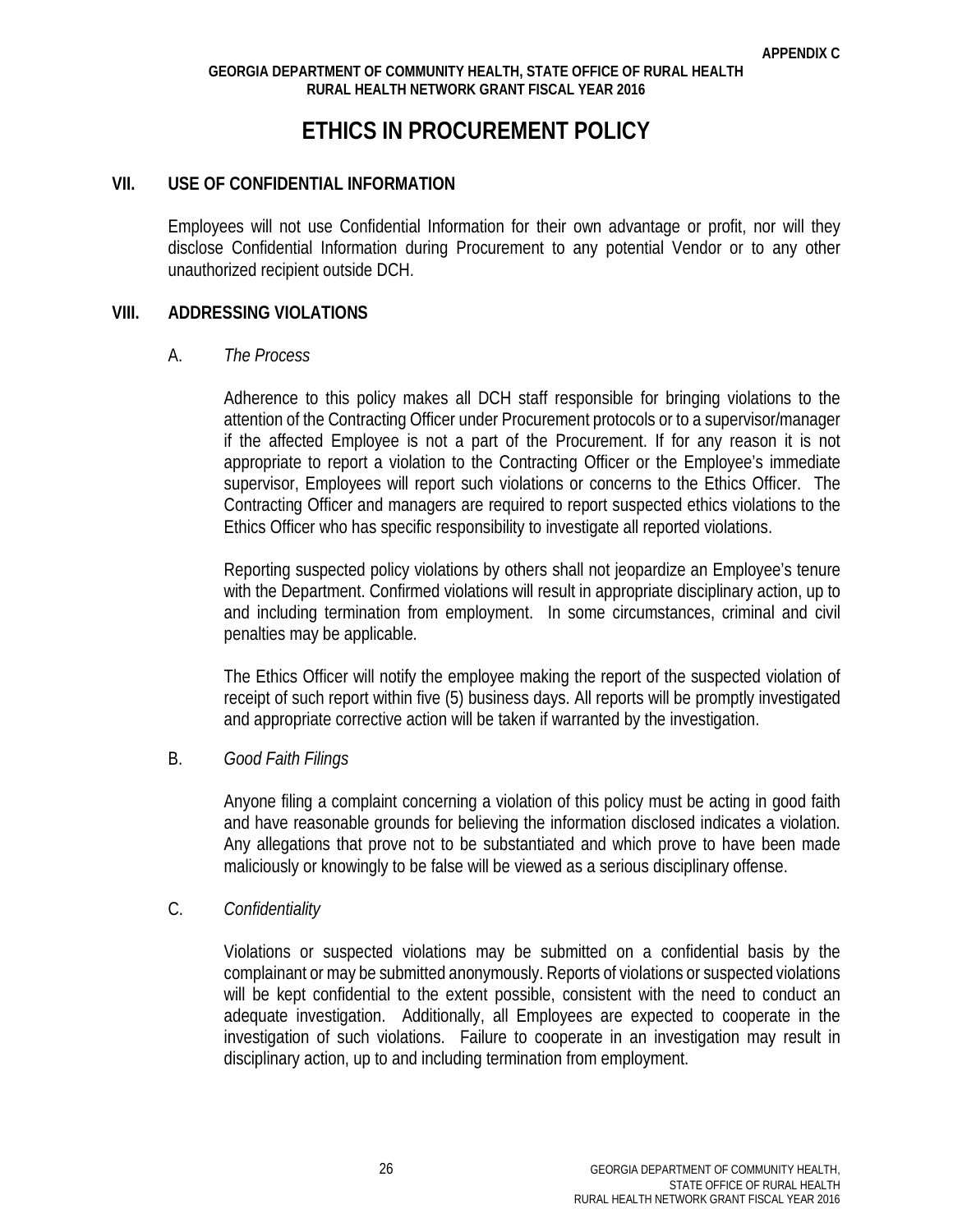#### **ETHICS IN PROCUREMENT POLICY ACKNOWLEDGEMENT AND AGREEMENT Signature for this form must be a President, Vice President, CEO or an equivalent Authorized Officer**

**BY SIGNING THIS AGREEMENT, I THE UNDERSIGNED, HEREBY ACKNOWLEDGES AND AGREES THAT:** 

- I have received, read, and understand the Georgia Department of Community Health's *Statement of Ethic in Procurements*;
- I agree to comply with each provision of the Georgia Department of Community Health's *Statement of Ethics in Procurement*;
- I am a (please check which applies):



\_\_\_\_\_\_\_\_\_\_\_\_\_\_\_\_\_\_\_\_\_\_\_\_\_\_\_\_\_\_\_\_\_\_\_\_\_\_\_\_\_\_\_\_\_\_\_\_\_\_\_\_\_

\_\_\_\_\_\_\_\_\_\_\_\_\_\_\_\_\_\_\_\_\_\_\_\_\_\_\_\_\_\_\_\_\_\_\_\_\_\_\_\_\_\_\_\_\_\_\_\_\_\_\_\_\_ **Company Name**

\_\_\_\_\_\_\_\_\_\_\_\_\_\_\_\_\_\_\_\_\_\_\_\_\_\_\_\_\_\_\_\_\_\_\_\_\_\_\_\_ \_\_\_\_\_\_\_\_\_\_\_\_\_\_\_\_\_\_\_\_\_\_\_ Authorized Signature **Date** Date

**Print Name**

\_\_\_\_\_\_\_\_\_\_\_\_\_\_\_\_\_\_\_\_\_\_\_\_\_\_\_\_\_\_\_\_\_\_\_\_\_\_\_\_\_\_\_\_\_\_\_\_ **\*AFFIX CORPORATE SEAL HERE**

**ATTEST:** 

**Signature Date** 

\_\_\_\_\_\_\_\_\_\_\_\_\_\_\_\_\_\_\_\_\_\_\_\_\_\_\_\_\_\_\_\_\_\_\_ \_\_\_\_\_\_\_\_\_\_\_\_\_\_\_\_\_\_\_\_\_\_

\_\_\_\_\_\_\_\_\_\_\_\_\_\_\_\_\_\_\_\_\_\_\_\_\_\_\_\_\_\_\_\_\_\_\_\_ **Title**

**\*CORPORATIONS WITHOUT A SEAL, MUST ATTACH THEIR CERTIFICATE OF CORPORATE RESOLUTION**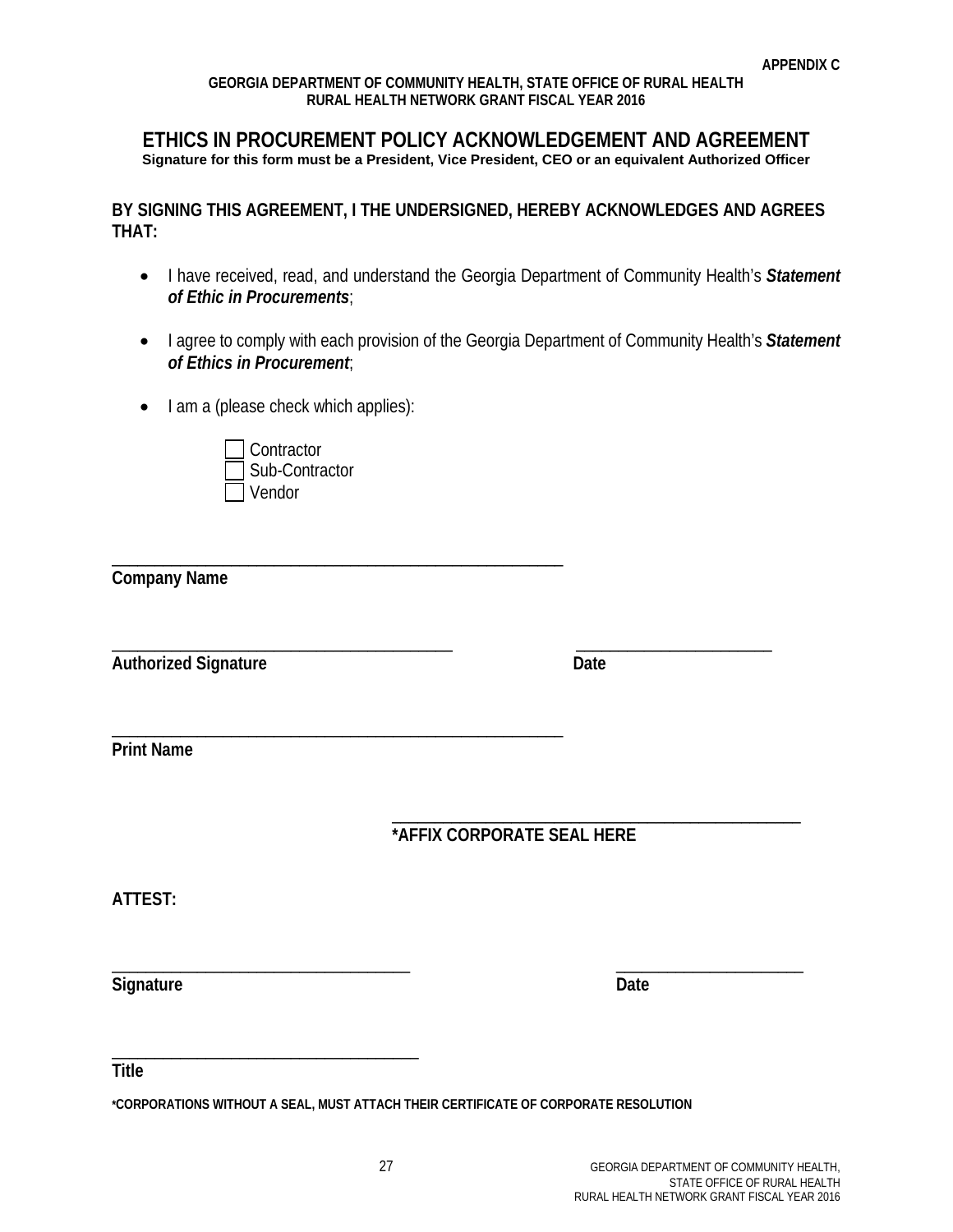## **ETHICS IN PROCUREMENT POLICY ACKNOWLEDGEMENT AND AGREEMENT**

**Signature for this form must be a President, Vice President, CEO or an equivalent Authorized Officer**

| Zip code   |
|------------|
| Fax Number |
|            |
|            |
| Date       |
|            |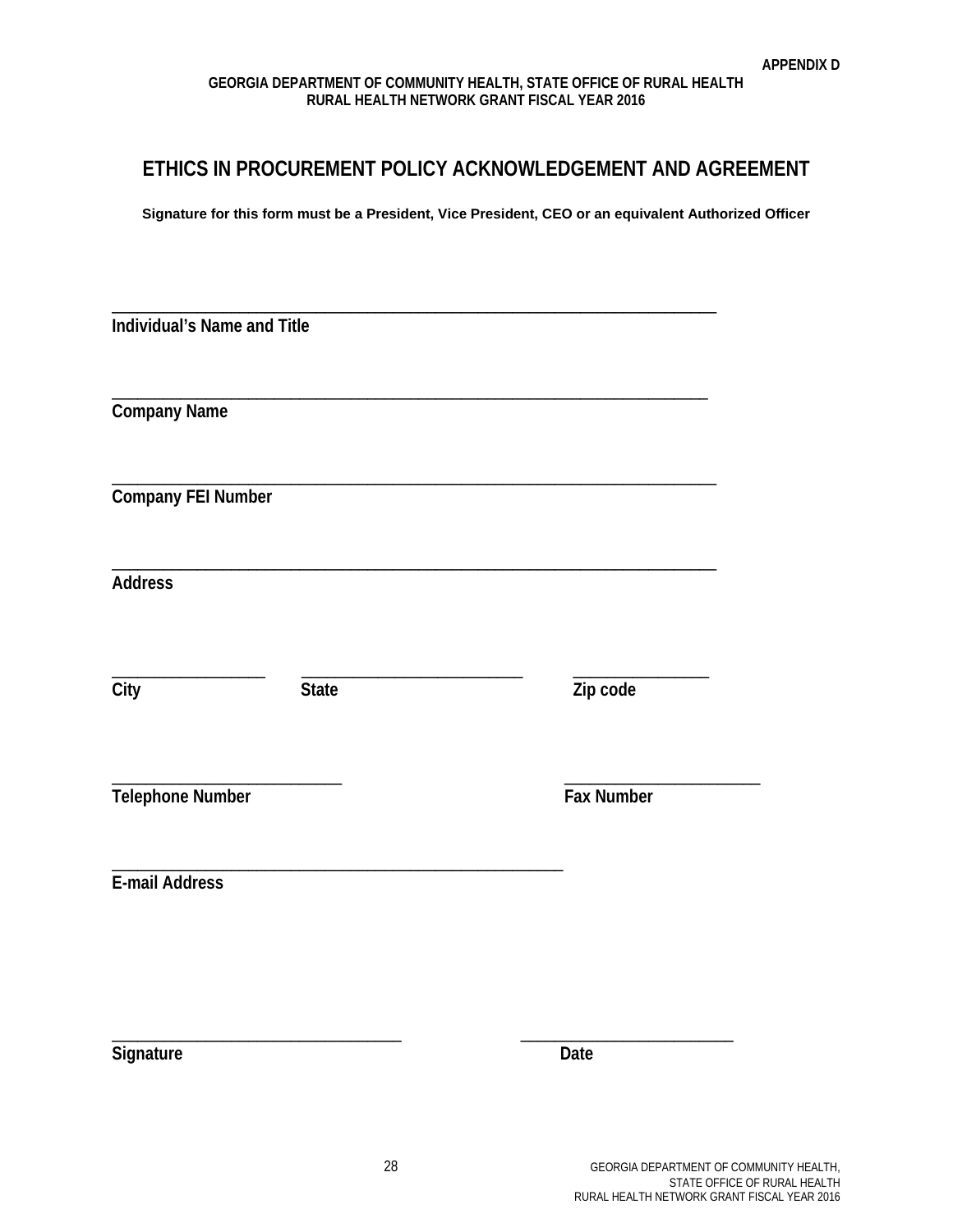## **BUSINESS ASSOCIATE AGREEMENT**

This Business Associate Agreement (hereinafter referred to as "Agreement"), effective this day of is made and entered into by and between the Georgia Department of Community Health (hereinafter referred to as "DCH") and  $\blacksquare$  (hereinafter referred to as "GRANTEE").

**WHEREAS,** DCH is required by the Health Insurance Portability and Accountability Act of 1996, Public Law 104-191 ("HIPAA"), to enter into a Business Associate Agreement with certain entities that provide functions, activities, or services involving the use of Protected Health Information ("PHI");

WHEREAS, GRANTEE, under Grant No. *Conserversion (hereinafter referred to as "Grant")*, may provide functions, activities, or services involving the use of PHI;

**NOW, THEREFORE,** for and in consideration of the mutual promises, covenants and agreements contained herein, and other good and valuable consideration, the receipt and sufficiency of which are hereby acknowledged, DCH and GRANTEE (each individually a "Party" and collectively the "Parties") hereby agree as follows:

- 1. Terms used, but not otherwise defined, in this Agreement shall have the same meaning as those terms in the Privacy Rule, published as the Standards for Privacy of Individually Identifiable Health Information in 45 CFR Parts 160 and 164 ("Privacy Rule"):
- 2. Except as limited in this Agreement, GRANTEE may use or disclose PHI only to extent necessary to meet its responsibilities as set forth in the Contract provided that such use or disclosure would not violate the Privacy Rule if done by DCH.

## 3. **Unless otherwise required by Law, GRANTEE agrees:**

- A. That it will not request, create, receive, use or disclose PHI other than as permitted or required by this Agreement or as required by law.
- B. To establish, maintain and use appropriate safeguards to prevent use or disclosure of the PHI other than as provided for by this Agreement.
- C. To mitigate, to the extent practicable, any harmful effect that is known to GRANTEE of a use or disclosure of PHI by GRANTEE in violation of the requirements of this Agreement.
- D. That its agents or subcontractors are subject to the same obligations that apply to GRANTEE under this Agreement and GRANTEE agrees to ensure that its agents or subcontractors comply with the conditions, restrictions, prohibitions and other limitations regarding the request for, creation, receipt, use or disclosure of PHI, that are applicable to GRANTEE under this Agreement.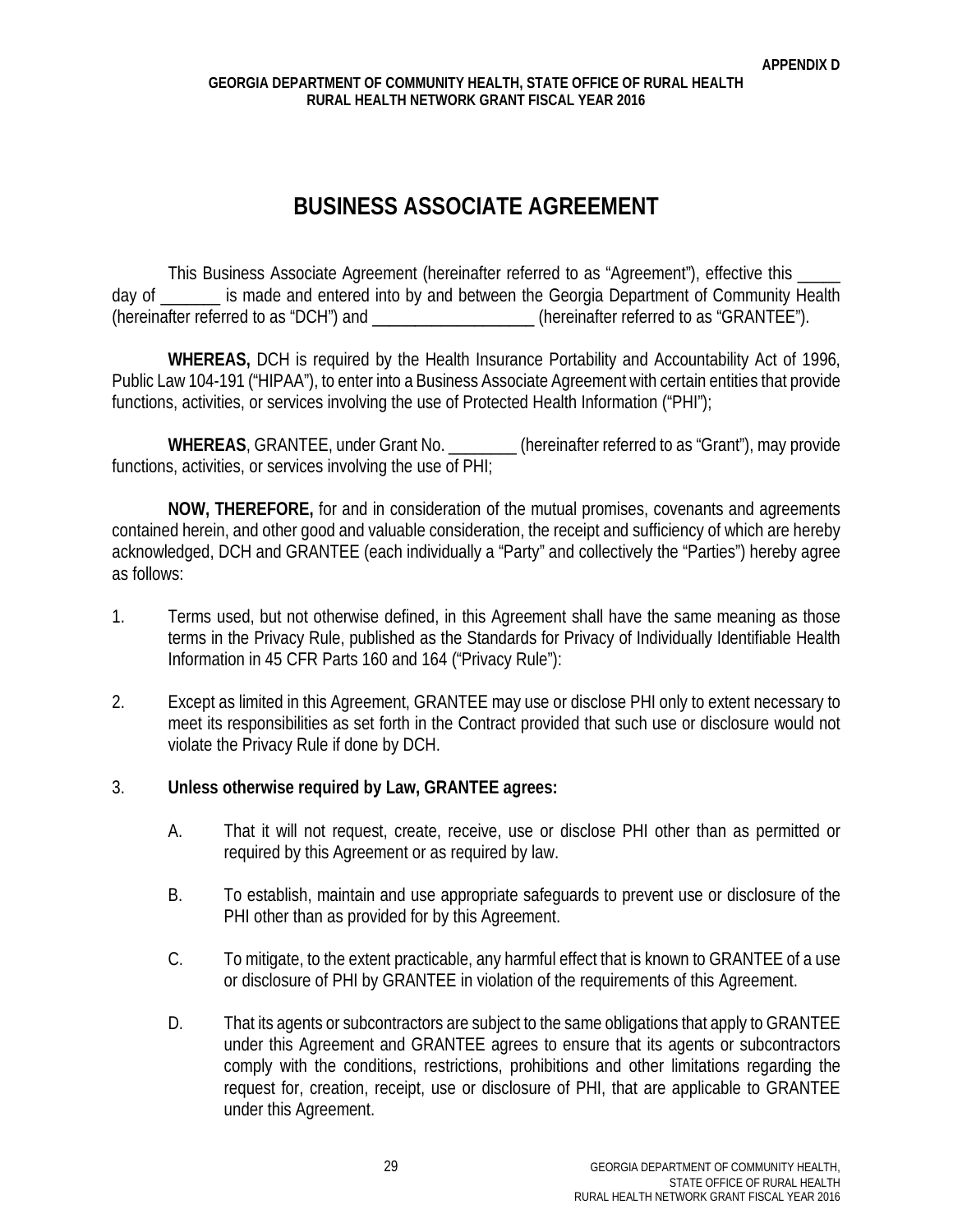- E. To report to DCH any use or disclosure of PHI that is not provided for by this Agreement of which it becomes aware. GRANTEE agrees to make such report to DCH in writing in such form as DCH may require within twenty-four (24) hours after Contractor becomes aware.
- F. To make any amendment(s) to PHI in a Designated Record Set that DCH directs or agrees to pursuant to 45 CFR 164.526 at the request of DCH or an Individual, within five (5) business days after request of DCH or of the Individual. GRANTEE also agrees to provide DCH with written confirmation of the amendment in such format and within such time as DCH may require.
- G. To provide access to PHI in a Designated Record Set, to DCH upon request, within five (5) business days after such request, or, as directed by DCH, to an Individual. GRANTEE also agrees to provide DCH with written confirmation that access has been granted in such format and within such time as DCH may require.
- H. To give DCH, the Secretary of the U.S. Department of Health and Human Services (the "Secretary") or their designees access to Contractor's books and records and policies, practices or procedures relating to the use and disclosure of PHI for or on behalf of DCH within five (5) business days after DCH, the Secretary or their designees request such access or otherwise as DCH, the Secretary or their designees may require. GRANTEE also agrees to make such information available for review, inspection and copying by DCH, the Secretary or their designees during normal business hours at the location or locations where such information is maintained or to otherwise provide such information to DCH, the Secretary or their designees in such form, format or manner as DCH, the Secretary or their designees may require.
- I. To document all disclosures of PHI and information related to such disclosures as would be required for DCH to respond to a request by an Individual or by the Secretary for an accounting of disclosures of PHI in accordance with the requirements of the Privacy Rule.
- J. To provide to DCH or to an Individual, information collected in accordance with Section 3. I. of this Agreement, above, to permit DCH to respond to a request by an Individual for an accounting of disclosures of PHI as provided in the Privacy Rule.

## 4. **Unless otherwise required by Law, DCH agrees:**

- A. That it will notify GRANTEE of any new limitation in DCH's Notice of Privacy Practices in accordance with the provisions of the Privacy Rule if, and to the extent that, DCH determines in the exercise of its sole discretion that such limitation will affect Contractor's use or disclosure of PHI.
- B. That it will notify GRANTEE of any change in, or revocation of, permission by an Individual for DCH to use or disclose PHI to the extent that DCH determines in the exercise of its sole discretion that such change or revocation will affect GRANTEE's use or disclosure of PHI.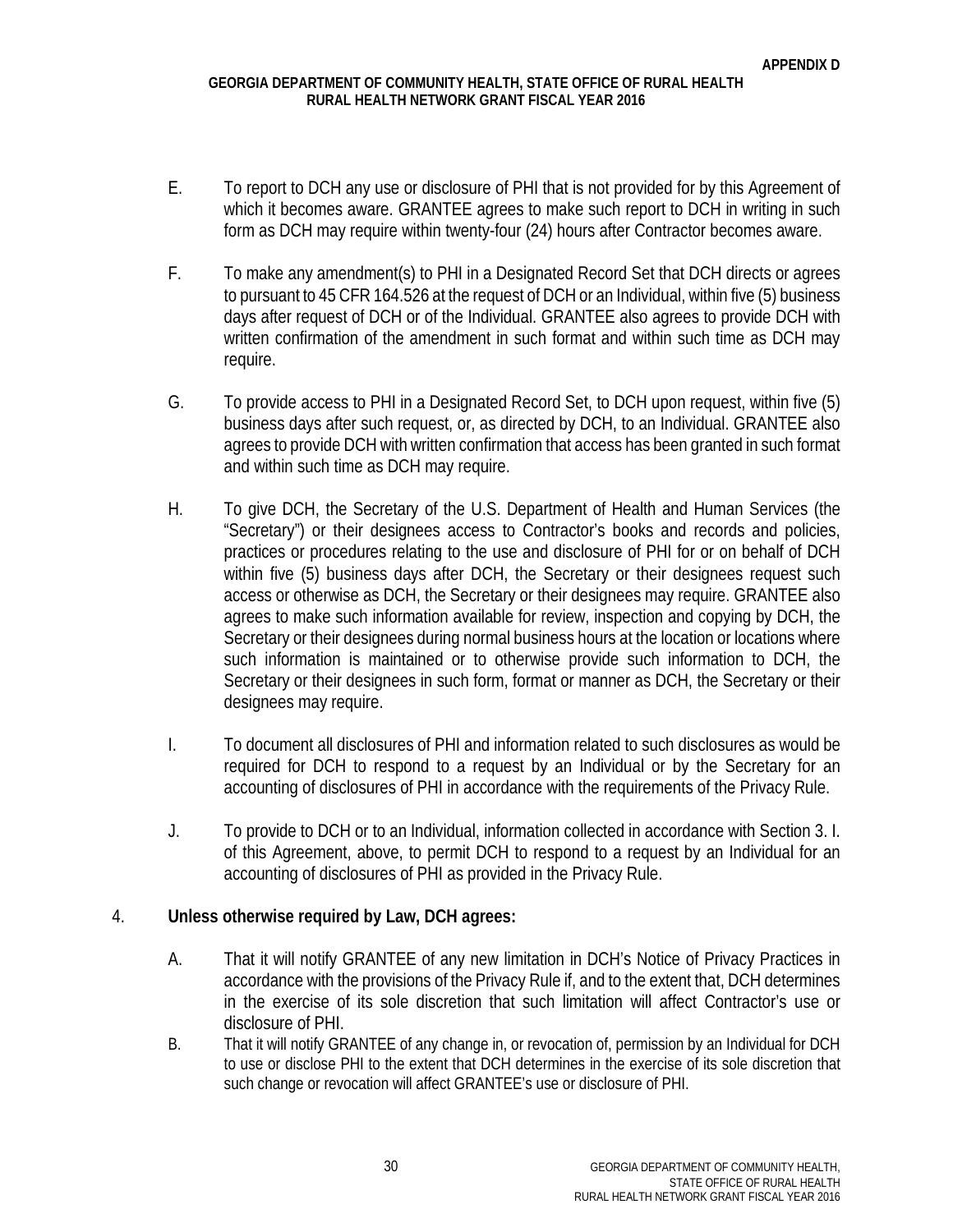- C. That it will notify GRANTEE of any restriction regarding its use or disclosure of PHI that DCH has agreed to in accordance with the Privacy Rule if, and to the extent that, DCH determines in the exercise of its sole discretion that such restriction will affect GRANTEE's use or disclosure of PHI.
- 5. The **Term of this Agreement** shall be effective as of \_\_\_\_\_\_\_\_\_\_\_, and shall terminate when all of the PHI provided by DCH to GRANTEE, or created or received by GRANTEE on behalf of DCH, is destroyed or returned to DCH, or, if it is infeasible to return or destroy PHI, protections are extended to such information, in accordance with the termination provisions in this Section.
	- A. **Termination for Cause**. Upon DCH's knowledge of a material breach by GRANTEE, DCH shall either:
		- 1. Provide an opportunity for GRANTEE to cure the breach or end the violation, and terminate this Agreement if GRANTEE does not cure the breach or end the violation within the time specified by DCH;
		- 2. Immediately terminate this Agreement if GRANTEE has breached a material term of this Agreement and cure is not possible; or
		- 3. If neither termination nor cure is feasible, DCH shall report the violation to the Secretary.

## B. **Effect of Termination.**

- 1. Except as provided in paragraph (A.) (2) of this Section, upon termination of this Agreement, for any reason, GRANTEE shall return or destroy all PHI received from DCH, or created or received by GRANTEE on behalf of DCH. This provision shall apply to PHI that is in the possession of subcontractors or agents of Contractor. Neither GRANTEE nor its agents nor subcontractors shall retain copies of the PHI.
- 2. In the event that GRANTEE determines that returning or destroying the PHI is not feasible, GRANTEE shall send DCH detailed written notice of the specific reasons why it believes such return or destruction not feasible and the factual basis for such determination, including the existence of any conditions or circumstances which make such return or disclosure infeasible. If DCH determines, in the exercise of its sole discretion, that the return or destruction of such PHI is not feasible, GRANTEE agrees that it will limit its further use or disclosure of PHI only to those purposes DCH may, in the exercise of its sole discretion, deem to be in the public interest or necessary for the protection of such PHI, and will take such additional action as DCH may require for the protection of patient privacy or the safeguarding, security and protection of such PHI.
- 3. If neither termination nor cure is feasible, DCH shall report the violation to the Secretary.
- 4. Section 5. B. of this Agreement, regarding the effect of termination or expiration, shall survive the termination of this Agreement.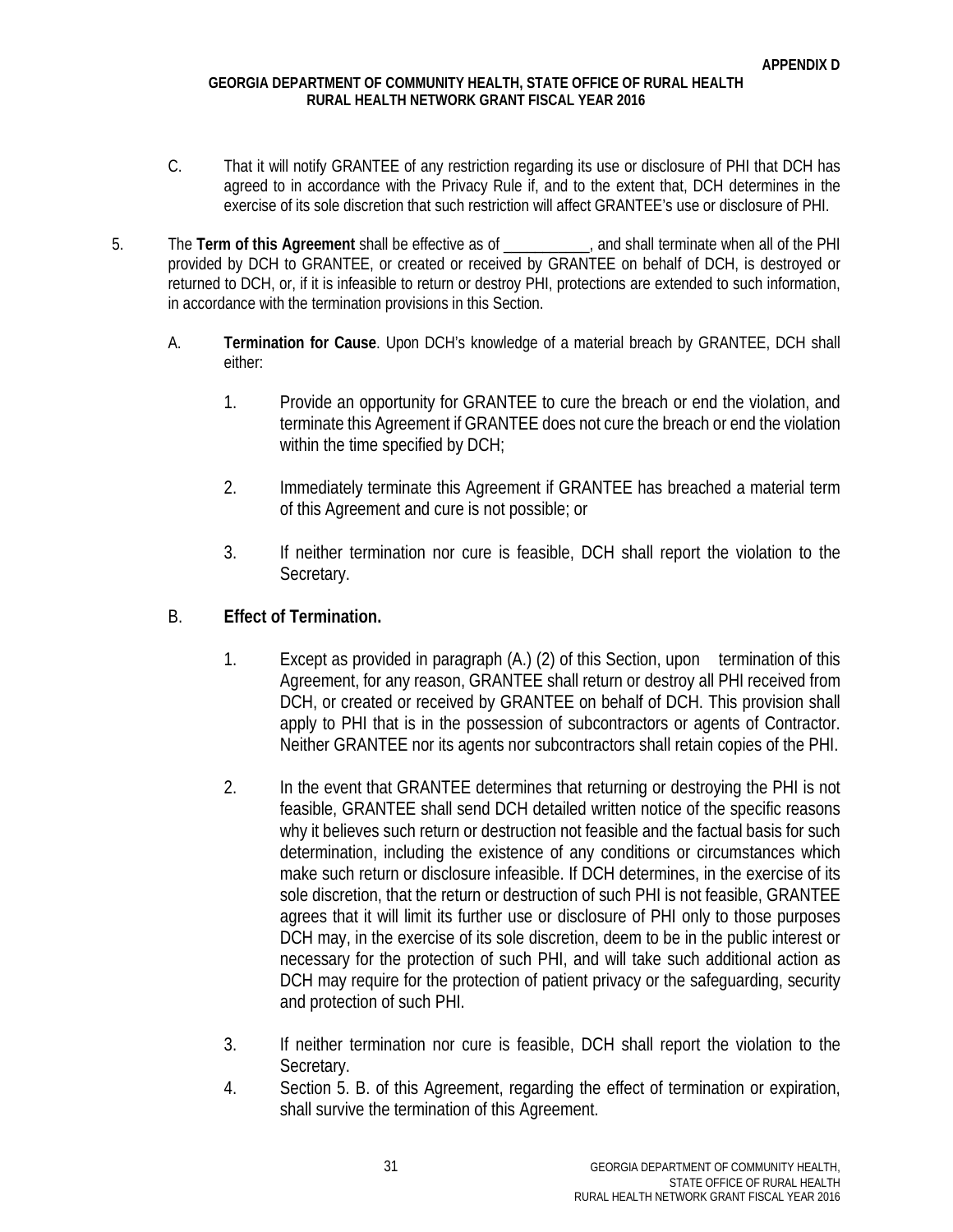#### C. **Conflicting Termination Provisions.**

In the event of conflicting termination provisions or requirements, with respect to PHI, the termination provisions of Section 5 in this Business Associate Agreement shall control and supersede and control those in the underlying Grant.

- 6. **Interpretation**. Any ambiguity in this Agreement shall be resolved to permit DCH to comply with applicable Medicaid laws, rules and regulations, and the Privacy Rule, and any rules, regulations, requirements, rulings, interpretations, procedures or other actions related thereto that are promulgated, issued or taken by or on behalf of the Secretary; provided that applicable Medicaid laws, rules and regulations and the laws of the State of Georgia shall supersede the Privacy Rule if, and to the extent that, they impose additional requirements, have requirements that are more stringent than or have been interpreted to provide greater protection of patient privacy or the security or safeguarding of PHI than those of HIPAA and its Privacy Rule.
- 7. All other terms and conditions contained in the Grant and any amendment thereto, not amended by this Amendment, shall remain in full force and effect.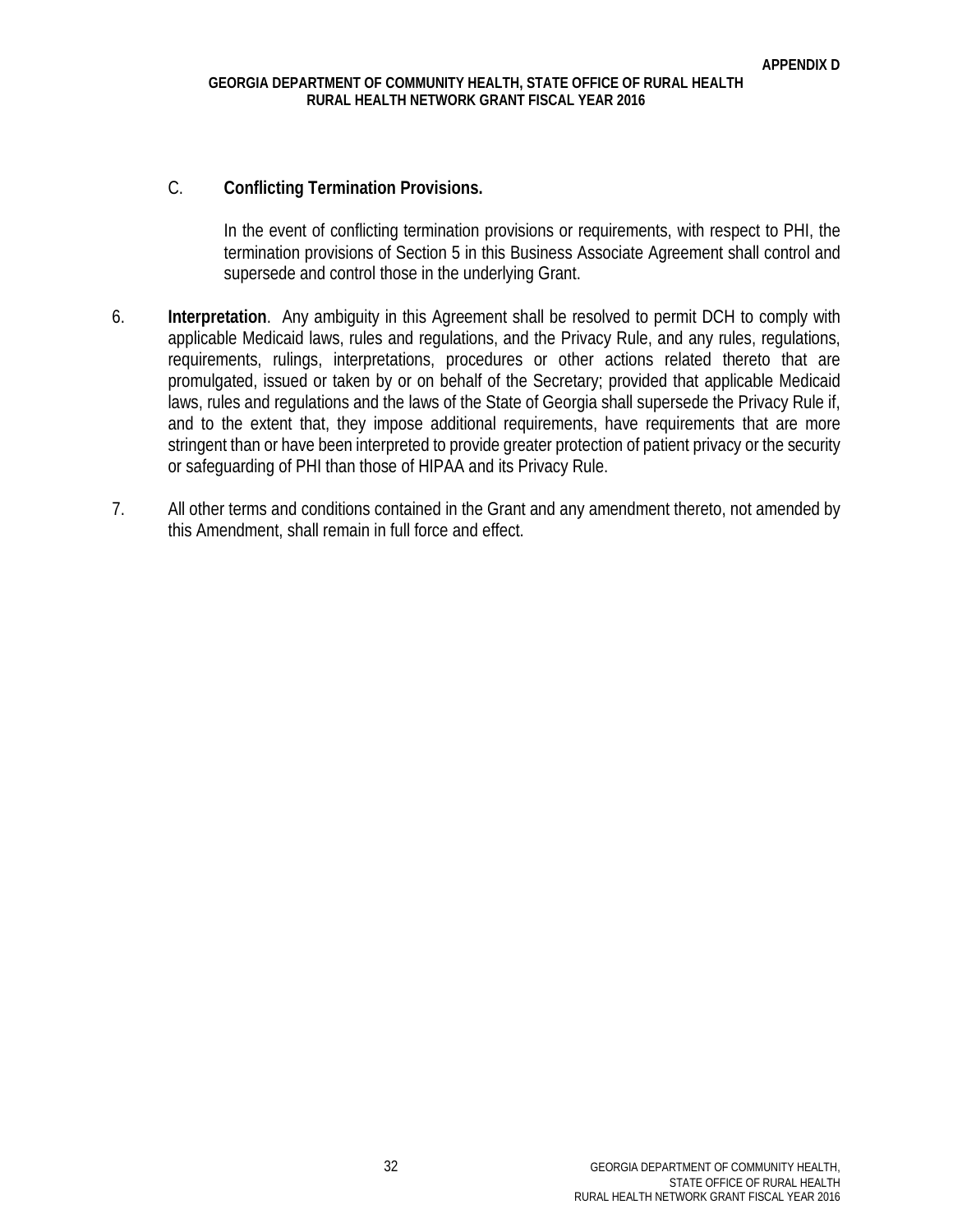# **BUSINESS ASSOCIATE AGREEMENT**

**Signature for this form must be a President, Vice President, CEO or an equivalent Authorized Officer**

# **SIGNATURE PAGE**

**Individual's Name and Title**

**Company Name**

**Address**

\_\_\_\_\_\_\_\_\_\_\_\_\_\_\_\_\_\_\_\_\_\_ \_\_\_\_\_\_\_\_\_\_\_\_\_\_\_\_\_\_ \_\_\_\_\_\_\_\_\_\_\_\_\_\_

\_\_\_\_\_\_\_\_\_\_\_\_\_\_\_\_\_\_\_\_\_\_\_\_\_\_ \_\_\_\_\_\_\_\_\_\_\_\_\_\_\_\_\_\_\_\_\_\_\_\_

\_\_\_\_\_\_\_\_\_\_\_\_\_\_\_\_\_\_\_\_\_\_\_\_\_\_\_\_\_\_\_\_\_\_\_\_\_\_\_\_\_\_\_\_\_\_\_\_\_\_\_\_\_\_\_\_\_\_\_\_\_\_\_\_\_\_\_\_\_\_\_

\_\_\_\_\_\_\_\_\_\_\_\_\_\_\_\_\_\_\_\_\_\_\_\_\_\_\_\_\_\_\_\_\_\_\_\_\_\_\_\_\_\_\_\_\_\_\_\_\_\_\_\_\_\_\_\_\_\_\_\_\_\_\_\_\_\_\_\_\_\_

\_\_\_\_\_\_\_\_\_\_\_\_\_\_\_\_\_\_\_\_\_\_\_\_\_\_\_\_\_\_\_\_\_\_\_\_\_\_\_\_\_\_\_\_\_\_\_\_\_\_\_\_\_\_\_\_\_\_\_\_\_\_\_\_\_\_\_\_\_\_\_

**City State Zip code**

**Telephone Number Fax Number**

\_\_\_\_\_\_\_\_\_\_\_\_\_\_\_\_\_\_\_\_\_\_\_\_\_\_\_\_\_\_\_\_\_\_\_\_\_\_\_\_\_\_\_\_\_\_\_\_\_\_\_\_\_ **E-mail Address**

**Signature Date** 

\_\_\_\_\_\_\_\_\_\_\_\_\_\_\_\_\_\_\_\_\_\_\_\_\_\_\_\_\_\_\_\_\_\_\_\_\_\_ \_\_\_\_\_\_\_\_\_\_\_\_\_\_\_\_\_\_\_\_\_\_\_\_\_\_\_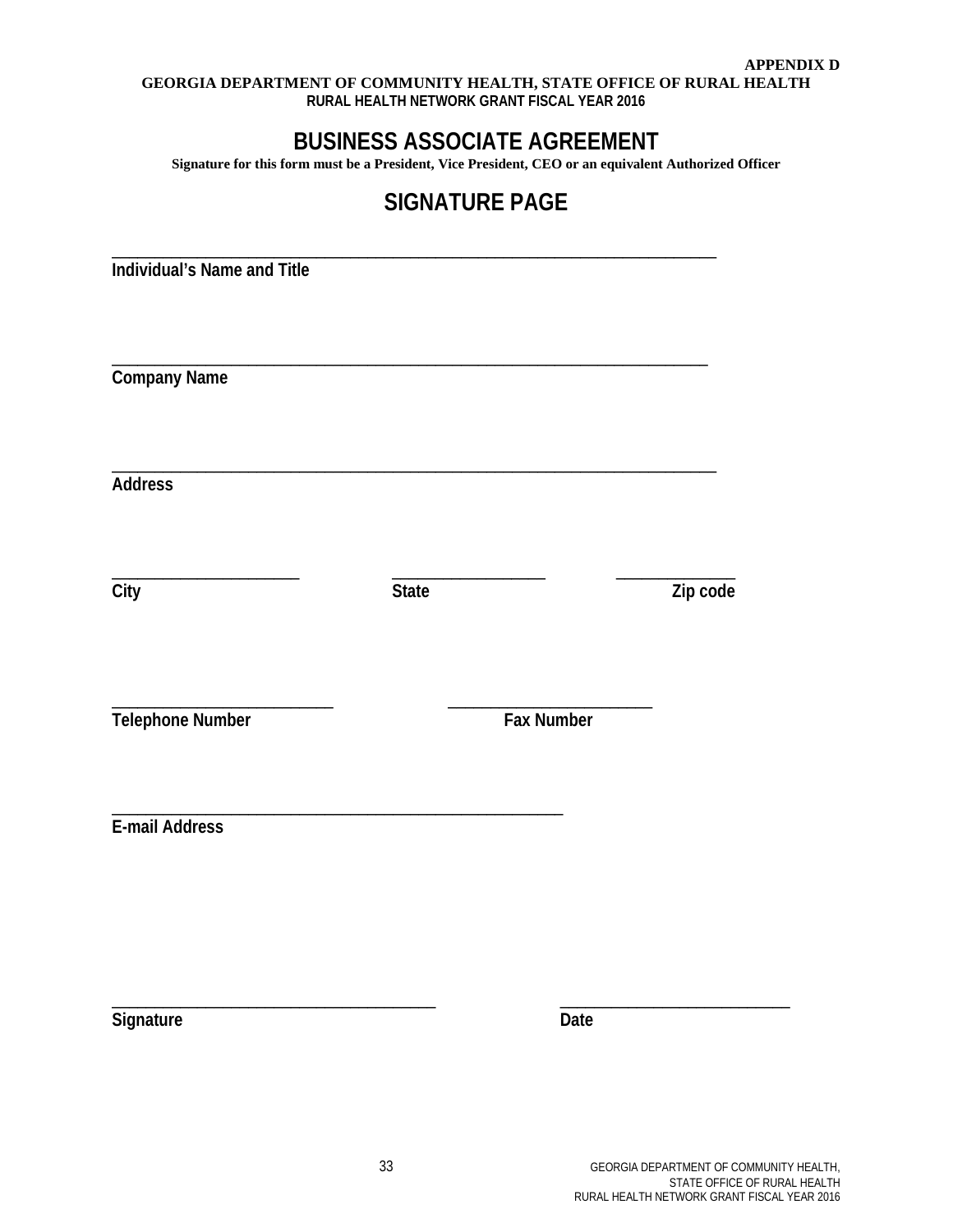No portion of DCH grant funding may be used for **ANY** expenditure(s) prior to the completion of a signed Grant Agreement with the Georgia Department of Community Health. A budget justification which explains each line expense must accompany the budget. \* All consultant and subcontractors and expenses related to such must be identified. If a consultant or sub-contractor has yet to be determined, please explain the selection process and provide quotes.

| <b>CATEGORY</b>                                                                                                                          | <b>GRANT</b><br><b>FUNDS</b><br><b>REQUESTED</b> | <b>NON-GRANT FUNDED</b><br><b>CONTRIBUTIONS</b> |                | <b>TOTAL</b><br><b>REQUESTED</b> |                     |
|------------------------------------------------------------------------------------------------------------------------------------------|--------------------------------------------------|-------------------------------------------------|----------------|----------------------------------|---------------------|
| ADMINISTRATIVE SALARIES AND FRINGE                                                                                                       |                                                  |                                                 | <b>IN-KIND</b> | <b>CASH</b>                      |                     |
| <b>PERSONNEL-SALARIES</b>                                                                                                                |                                                  |                                                 |                |                                  |                     |
| Position - Salary                                                                                                                        |                                                  |                                                 |                |                                  |                     |
| Position - Salary                                                                                                                        |                                                  |                                                 |                |                                  |                     |
| Position - Salary                                                                                                                        |                                                  |                                                 |                |                                  |                     |
| Position - Salary                                                                                                                        |                                                  |                                                 |                |                                  |                     |
| Position - Salary                                                                                                                        |                                                  |                                                 |                |                                  |                     |
| TRAVEL EXPENSES (All Travel must be in accordance with the State of Georgia travel policy which may be reviewed at www.sao.state.ga.gov) |                                                  |                                                 |                |                                  |                     |
| Lodging<br>$\bullet$                                                                                                                     |                                                  |                                                 |                |                                  |                     |
| <b>Meals</b><br>$\bullet$                                                                                                                |                                                  |                                                 |                |                                  |                     |
| Mileage or Air Fare<br>$\bullet$                                                                                                         |                                                  |                                                 |                |                                  |                     |
| Conferences<br>$\bullet$                                                                                                                 |                                                  |                                                 |                |                                  |                     |
| OFFICE OPERATION EXPENSES (This is considered an indirect cost and is limited to 9.27 % of the budget)                                   |                                                  |                                                 |                |                                  |                     |
| Facilities Rental/Mortgage<br>$\bullet$                                                                                                  |                                                  |                                                 |                |                                  |                     |
| Telephone<br>$\bullet$                                                                                                                   |                                                  |                                                 |                |                                  |                     |
| Internet<br>$\bullet$                                                                                                                    |                                                  |                                                 |                |                                  |                     |
| <b>Utilities</b><br>$\bullet$                                                                                                            |                                                  |                                                 |                |                                  |                     |
| <b>Office Supplies</b><br>$\bullet$                                                                                                      |                                                  |                                                 |                |                                  |                     |
| <b>EQUIPMENT EXPENSES</b>                                                                                                                |                                                  |                                                 |                |                                  |                     |
| Computers (hardware, software and network equipment)<br>$\bullet$                                                                        |                                                  |                                                 |                |                                  |                     |
| <b>Printers</b><br>$\bullet$                                                                                                             |                                                  |                                                 |                |                                  |                     |
| Medical (Itemize in budget justification)<br>$\bullet$                                                                                   |                                                  |                                                 |                |                                  |                     |
| <b>ADMINISTRATIVES EXPENSES</b>                                                                                                          |                                                  |                                                 |                |                                  |                     |
| Materials (This includes administrative, educational and clinical materials,<br>$\bullet$<br>itemize in budget justification)            |                                                  |                                                 |                |                                  |                     |
| Consultant Expenses*<br>$\bullet$                                                                                                        |                                                  |                                                 |                |                                  |                     |
| Other Expenses**<br>$\bullet$                                                                                                            |                                                  |                                                 |                |                                  |                     |
| SUB - TOTAL(S)                                                                                                                           |                                                  |                                                 |                |                                  |                     |
| <b>TOTAL FUNDING REQUEST</b>                                                                                                             |                                                  |                                                 |                |                                  | $\pmb{\mathsf{\$}}$ |

**NOTE:** A budget justification which explains each line item expense must accompany the budget. \*All consultant and sub-contractors and expenses related to such must be identified. If a consultant or sub-contract has yet to be determined please explain the selection process and provide quotes. \*\*All expenses identified as other must be fully justified and explained in the budget narrative. Additionally if the grantee has entered into a cost sharing arrangement this to must be reflected in the budget and detailed in the budget justification.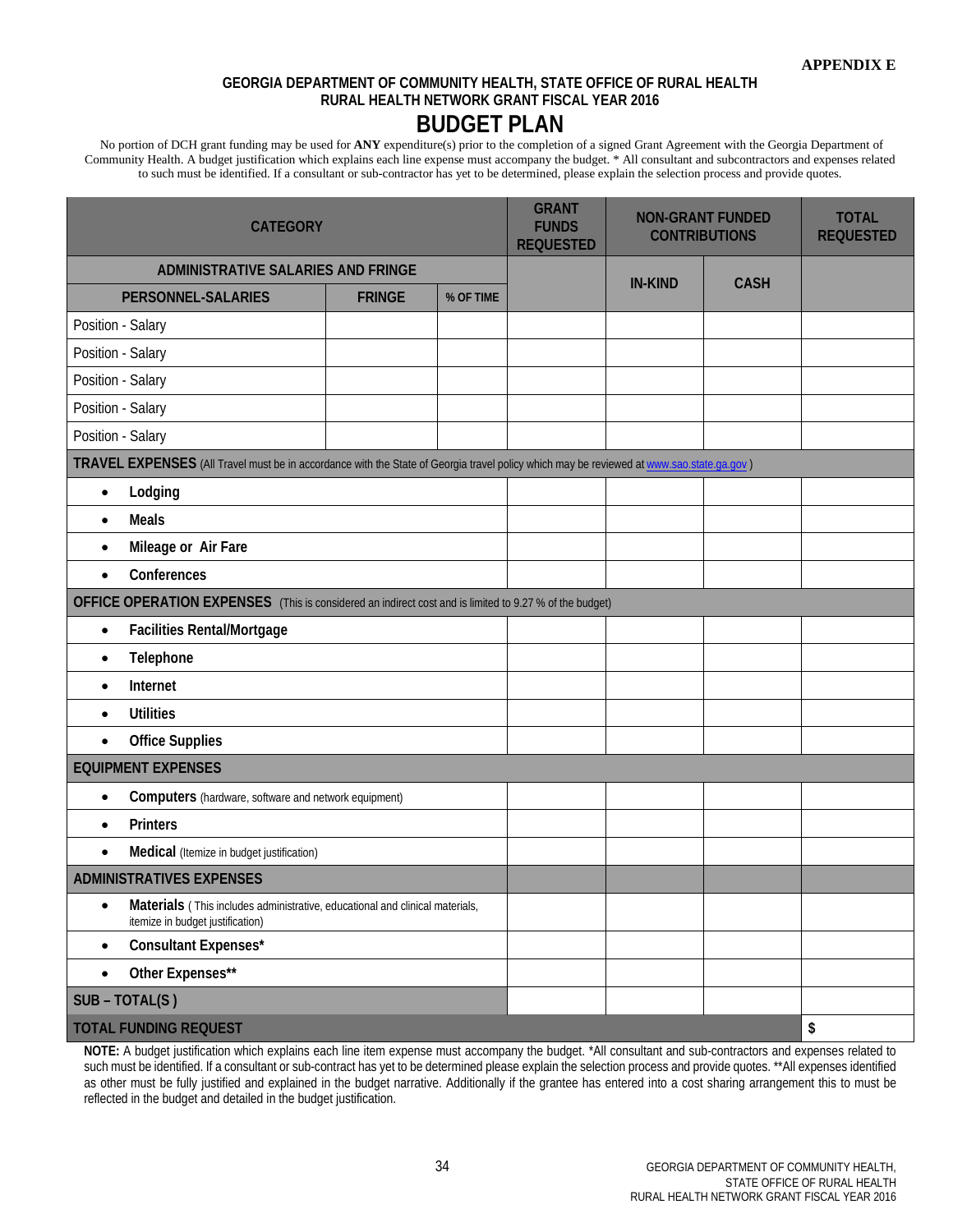### **GEORGIA DEPARTMENT OF COMMUNITY HEALTH, STATE OFFICE OF RURAL HEALTH RURAL HEALTH NETWORK GRANT FISCAL YEAR 2016 BUDGET PLAN (YEAR TWO)**

No portion of DCH grant funding may be used for ANY expenditure(s) prior to the completion of a signed Grant Agreement with the Georgia Department of Community Health. Only complete year two Budget Worksheet when applicable for grant funding. The accompanying budget justification must reflect the two year funding period.

| <b>CATEGORY</b>                                                                                                                          | <b>GRANT</b><br><b>FUNDS</b><br><b>REQUESTED</b> | <b>NON-GRANT FUNDED</b><br><b>CONTRIBUTIONS</b> |  | <b>TOTAL</b><br><b>REQUESTED</b> |                 |                 |  |  |
|------------------------------------------------------------------------------------------------------------------------------------------|--------------------------------------------------|-------------------------------------------------|--|----------------------------------|-----------------|-----------------|--|--|
|                                                                                                                                          | ADMINISTRATIVE SALARIES AND FRINGE               |                                                 |  | <b>YEAR TWO</b>                  | <b>YEAR TWO</b> | <b>YEAR TWO</b> |  |  |
| PERSONNEL-SALARIES                                                                                                                       | <b>FRINGE</b>                                    | % OF TIME                                       |  | <b>IN-KIND</b>                   | <b>CASH</b>     |                 |  |  |
| Position - Salary                                                                                                                        |                                                  |                                                 |  |                                  |                 |                 |  |  |
| Position - Salary                                                                                                                        |                                                  |                                                 |  |                                  |                 |                 |  |  |
| Position - Salary                                                                                                                        |                                                  |                                                 |  |                                  |                 |                 |  |  |
| Position - Salary                                                                                                                        |                                                  |                                                 |  |                                  |                 |                 |  |  |
| Position - Salary                                                                                                                        |                                                  |                                                 |  |                                  |                 |                 |  |  |
| TRAVEL EXPENSES (All Travel must be in accordance with the State of Georgia travel policy which may be reviewed at www.sao.state.ga.gov) |                                                  |                                                 |  |                                  |                 |                 |  |  |
| Lodging<br>$\bullet$                                                                                                                     |                                                  |                                                 |  |                                  |                 |                 |  |  |
| <b>Meals</b><br>$\bullet$                                                                                                                |                                                  |                                                 |  |                                  |                 |                 |  |  |
| Mileage or Air Fare<br>$\bullet$                                                                                                         |                                                  |                                                 |  |                                  |                 |                 |  |  |
| Conferences<br>$\bullet$                                                                                                                 |                                                  |                                                 |  |                                  |                 |                 |  |  |
| OFFICE OPERATION EXPENSES (This is considered an indirect cost and is limited to 9.27 % of the budget)                                   |                                                  |                                                 |  |                                  |                 |                 |  |  |
| Facilities Rental/Mortgage<br>$\bullet$                                                                                                  |                                                  |                                                 |  |                                  |                 |                 |  |  |
| Telephone<br>$\bullet$                                                                                                                   |                                                  |                                                 |  |                                  |                 |                 |  |  |
| Internet<br>$\bullet$                                                                                                                    |                                                  |                                                 |  |                                  |                 |                 |  |  |
| <b>Utilities</b><br>$\bullet$                                                                                                            |                                                  |                                                 |  |                                  |                 |                 |  |  |
| <b>Office Supplies</b><br>$\bullet$                                                                                                      |                                                  |                                                 |  |                                  |                 |                 |  |  |
| <b>EQUIPMENT EXPENSES</b>                                                                                                                |                                                  |                                                 |  |                                  |                 |                 |  |  |
| Computers (Hardware, software and network equipment)<br>$\bullet$                                                                        |                                                  |                                                 |  |                                  |                 |                 |  |  |
| <b>Printers</b><br>$\bullet$                                                                                                             |                                                  |                                                 |  |                                  |                 |                 |  |  |
| Medical (Itemize in budget justification)<br>$\bullet$                                                                                   |                                                  |                                                 |  |                                  |                 |                 |  |  |
| <b>ADMINISTRATIVES EXPENSES</b>                                                                                                          |                                                  |                                                 |  |                                  |                 |                 |  |  |
| Materials (This includes administrative, educational and clinical materials,<br>$\bullet$<br>itemize in budget justification)            |                                                  |                                                 |  |                                  |                 |                 |  |  |
| Consultant Expenses**<br>$\bullet$                                                                                                       |                                                  |                                                 |  |                                  |                 |                 |  |  |
| Other Expenses***<br>$\bullet$                                                                                                           |                                                  |                                                 |  |                                  |                 |                 |  |  |
| SUB - TOTAL(S)                                                                                                                           |                                                  |                                                 |  |                                  |                 |                 |  |  |
| <b>TOTAL YEAR TWO PROJECT REQUEST</b>                                                                                                    |                                                  |                                                 |  |                                  |                 | \$              |  |  |
| \$<br>TOTAL COMBINED REQUEST YEARS ONE AND TWO                                                                                           |                                                  |                                                 |  |                                  |                 |                 |  |  |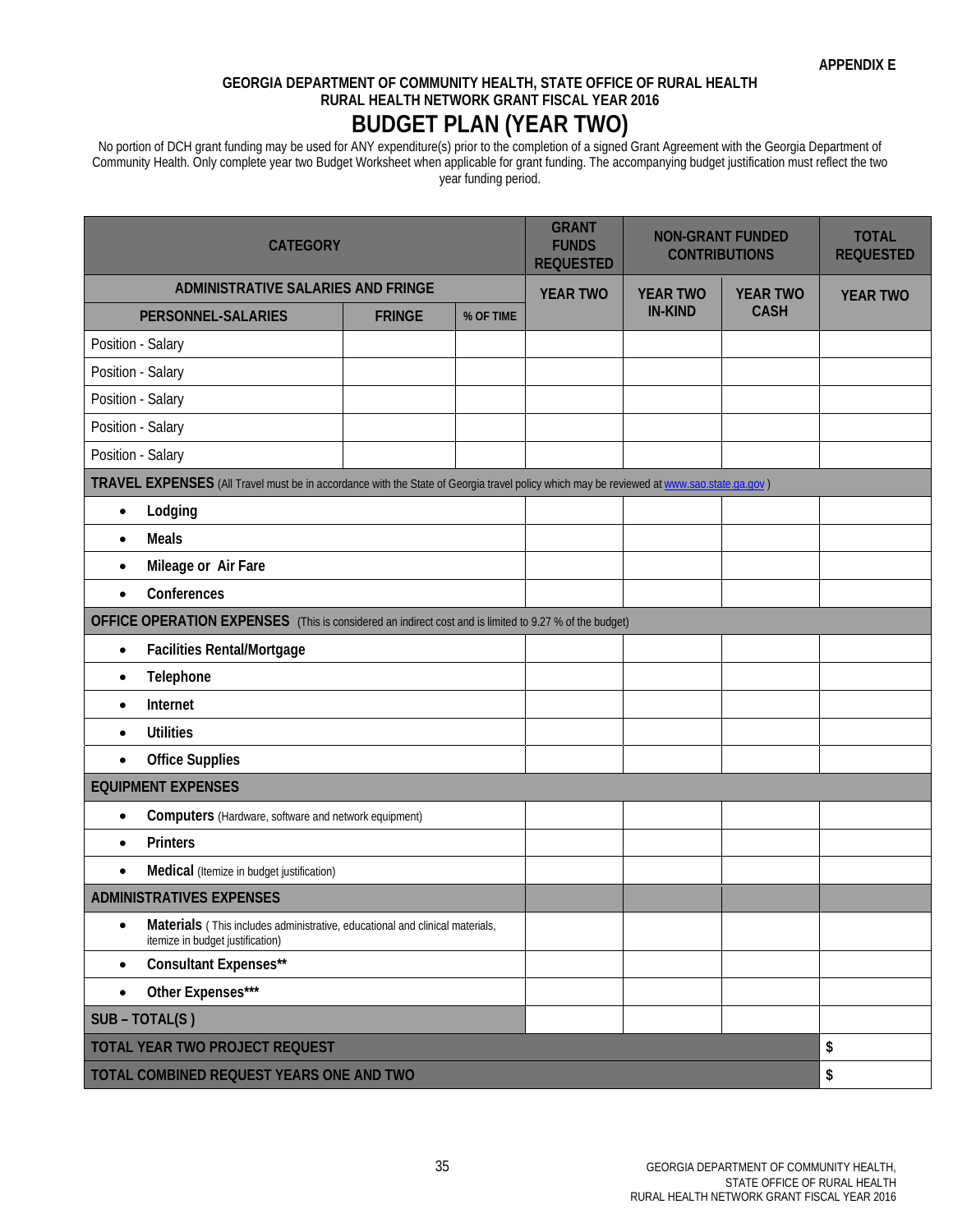| <b>GEORGIA DEPARTMENT OF COMMUNITY HEALTH, STATE OFFICE RURAL HEALTH</b>                                                                                                              |                                                                      |  |  |  |  |  |  |  |
|---------------------------------------------------------------------------------------------------------------------------------------------------------------------------------------|----------------------------------------------------------------------|--|--|--|--|--|--|--|
| RURAL HEALTH NETWORK GRANT FISCAL YEAR 2016                                                                                                                                           |                                                                      |  |  |  |  |  |  |  |
| <b>BIOGRAPHICAL SKETCH</b>                                                                                                                                                            |                                                                      |  |  |  |  |  |  |  |
| Provide the following information for the KEY PERSONNEL and other significant contributors in the alphabetical order.<br>Follow this format for each person. DO NOT EXCEED TWO PAGES. |                                                                      |  |  |  |  |  |  |  |
| <b>COMPANY/AGENCY NAME:</b>                                                                                                                                                           |                                                                      |  |  |  |  |  |  |  |
|                                                                                                                                                                                       |                                                                      |  |  |  |  |  |  |  |
| (LAST, FIRST, MIDDLE):                                                                                                                                                                |                                                                      |  |  |  |  |  |  |  |
|                                                                                                                                                                                       |                                                                      |  |  |  |  |  |  |  |
| <b>CURRENT POSITION/TITLE</b>                                                                                                                                                         |                                                                      |  |  |  |  |  |  |  |
|                                                                                                                                                                                       |                                                                      |  |  |  |  |  |  |  |
| <b>ROLE IN PROPSED PROJECT:</b>                                                                                                                                                       |                                                                      |  |  |  |  |  |  |  |
| <b>POSITION CLASSIFICATION:</b>                                                                                                                                                       |                                                                      |  |  |  |  |  |  |  |
|                                                                                                                                                                                       |                                                                      |  |  |  |  |  |  |  |
| EDUCATION/TRAINING (Begin with baccalaureate or other initial professional education, such as nursing, and include postdoctoral training.)                                            |                                                                      |  |  |  |  |  |  |  |
| <b>INSTITUTION AND LOCATION</b>                                                                                                                                                       | <b>DEGREE</b><br>YEAR(s)<br><b>FIELD OF STUDY</b><br>(if applicable) |  |  |  |  |  |  |  |
|                                                                                                                                                                                       |                                                                      |  |  |  |  |  |  |  |
|                                                                                                                                                                                       |                                                                      |  |  |  |  |  |  |  |
|                                                                                                                                                                                       |                                                                      |  |  |  |  |  |  |  |
|                                                                                                                                                                                       |                                                                      |  |  |  |  |  |  |  |
|                                                                                                                                                                                       |                                                                      |  |  |  |  |  |  |  |

## **NOTE: The Biographical Sketch may not exceed two pages.**

- **A. Experience.** List in chronological order previous positions, concluding with your present position.
- **B. Job Summary.** Detail the qualifications, knowledge, skills and abilities required for the role in the project.
- **C. Responsibility and Authority.** List the related duties and task associated with the role in the project. Identify any and all lines of authority including superiors and subordinates if they are included as key personnel as reflected on Appendix F.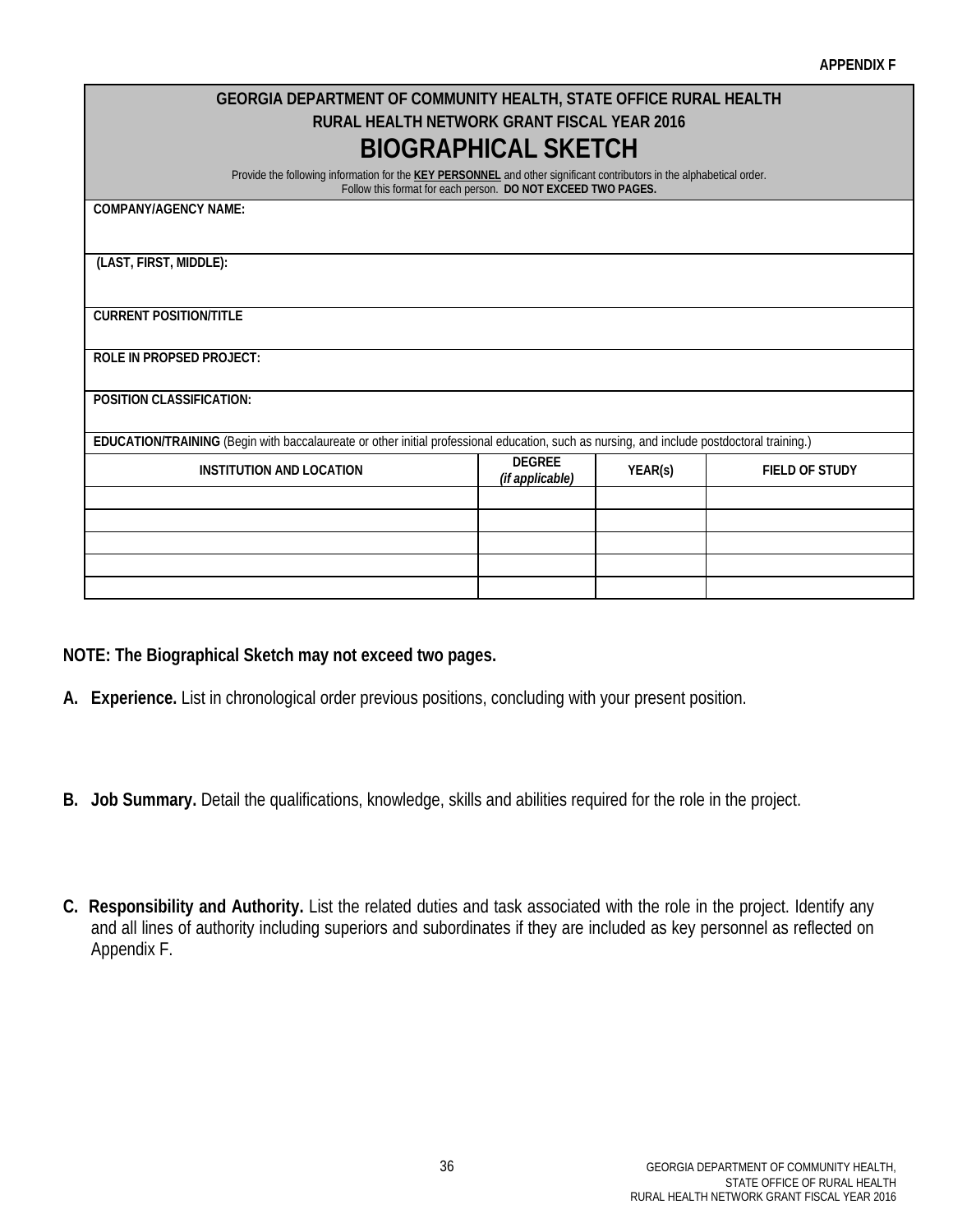## **GEORGIA DEPARTMENT OF COMMUNITY HEALTH, STATE OFFICE OF RURAL HEALTH RURAL HEALTH NETWORK GRANT FISCAL YEAR 2016 PROJECT WORK PLAN TEMPLATE**

| <b>ORGANIZATION:</b>                                                                                                                                                                                                                                                                                                                                                                                                                                                                                                                                                                                                                                                                                                                                                                                                                                                                       |                    |               |                      | <b>POINT OF CONTACT:</b>                                         | PHONE:                                                                                                                                                                                |                                                                                           |  |  |  |
|--------------------------------------------------------------------------------------------------------------------------------------------------------------------------------------------------------------------------------------------------------------------------------------------------------------------------------------------------------------------------------------------------------------------------------------------------------------------------------------------------------------------------------------------------------------------------------------------------------------------------------------------------------------------------------------------------------------------------------------------------------------------------------------------------------------------------------------------------------------------------------------------|--------------------|---------------|----------------------|------------------------------------------------------------------|---------------------------------------------------------------------------------------------------------------------------------------------------------------------------------------|-------------------------------------------------------------------------------------------|--|--|--|
| <b>GRANT PROGRAM:</b>                                                                                                                                                                                                                                                                                                                                                                                                                                                                                                                                                                                                                                                                                                                                                                                                                                                                      |                    |               | <b>GRANT NUMBER:</b> |                                                                  | <b>FUNDING PERIOD:</b>                                                                                                                                                                | <b>AWARD AMOUNT:</b>                                                                      |  |  |  |
| Please be as specific and detailed as possible use additional sheet(s) if necessary. The work plan should follow a logical progression. Objectives should correlate to a deliverable and an action<br>item for achieving deliverable(s). The work plan MUST identify a person responsible for achieving and facilitating the deliverable and action item. The anticipated outcome should be clearly<br>articulated and relate to the objective(s), deliverable(s) and action item(s).<br>Ouarterly reporting requires that the work plan be updated. The update MUST document, explain and reconcile all changes to the work plan to include: end date(s), deliverable(s), action item(s),<br>person responsible and outcome(s). The updated work plan should document all success and/or failure as well as challenges in achievement of a deliverable. Discrepancies between anticipated |                    |               |                      |                                                                  |                                                                                                                                                                                       |                                                                                           |  |  |  |
|                                                                                                                                                                                                                                                                                                                                                                                                                                                                                                                                                                                                                                                                                                                                                                                                                                                                                            |                    |               |                      |                                                                  | outcomes and actual outcomes should be fully explained. Any additional action items taken as a result of any changes, challenges or failures should also be documented and explained. |                                                                                           |  |  |  |
| <b>Start Date:</b><br>Mm/Yr                                                                                                                                                                                                                                                                                                                                                                                                                                                                                                                                                                                                                                                                                                                                                                                                                                                                | End Date:<br>Mm/Yr | Objective(s): |                      | Deliverable(s):<br><b>Action Item(s):</b><br>Person Responsible: |                                                                                                                                                                                       | Anticipated Outcome(s):<br><b>Actual Outcome(s):</b><br><b>Additional Action Item(s):</b> |  |  |  |
|                                                                                                                                                                                                                                                                                                                                                                                                                                                                                                                                                                                                                                                                                                                                                                                                                                                                                            |                    |               |                      | Deliverable(s):<br>Action Item(s):<br>Person Responsible:        |                                                                                                                                                                                       |                                                                                           |  |  |  |
|                                                                                                                                                                                                                                                                                                                                                                                                                                                                                                                                                                                                                                                                                                                                                                                                                                                                                            |                    |               |                      | Deliverable(s):<br>Action Item(s):<br>Person Responsible:        |                                                                                                                                                                                       |                                                                                           |  |  |  |
|                                                                                                                                                                                                                                                                                                                                                                                                                                                                                                                                                                                                                                                                                                                                                                                                                                                                                            |                    |               |                      | Deliverable(s):<br>Action Item(s):<br>Person Responsible:        |                                                                                                                                                                                       |                                                                                           |  |  |  |
|                                                                                                                                                                                                                                                                                                                                                                                                                                                                                                                                                                                                                                                                                                                                                                                                                                                                                            |                    |               |                      | Deliverable(s):<br>Action Item(s):<br>Person Responsible:        |                                                                                                                                                                                       |                                                                                           |  |  |  |
|                                                                                                                                                                                                                                                                                                                                                                                                                                                                                                                                                                                                                                                                                                                                                                                                                                                                                            |                    |               |                      | Deliverable(s):<br>Action Item(s):<br>Person Responsible:        |                                                                                                                                                                                       |                                                                                           |  |  |  |
|                                                                                                                                                                                                                                                                                                                                                                                                                                                                                                                                                                                                                                                                                                                                                                                                                                                                                            |                    |               |                      | Deliverable(s):<br>Action Item(s):<br>Person Responsible:        |                                                                                                                                                                                       |                                                                                           |  |  |  |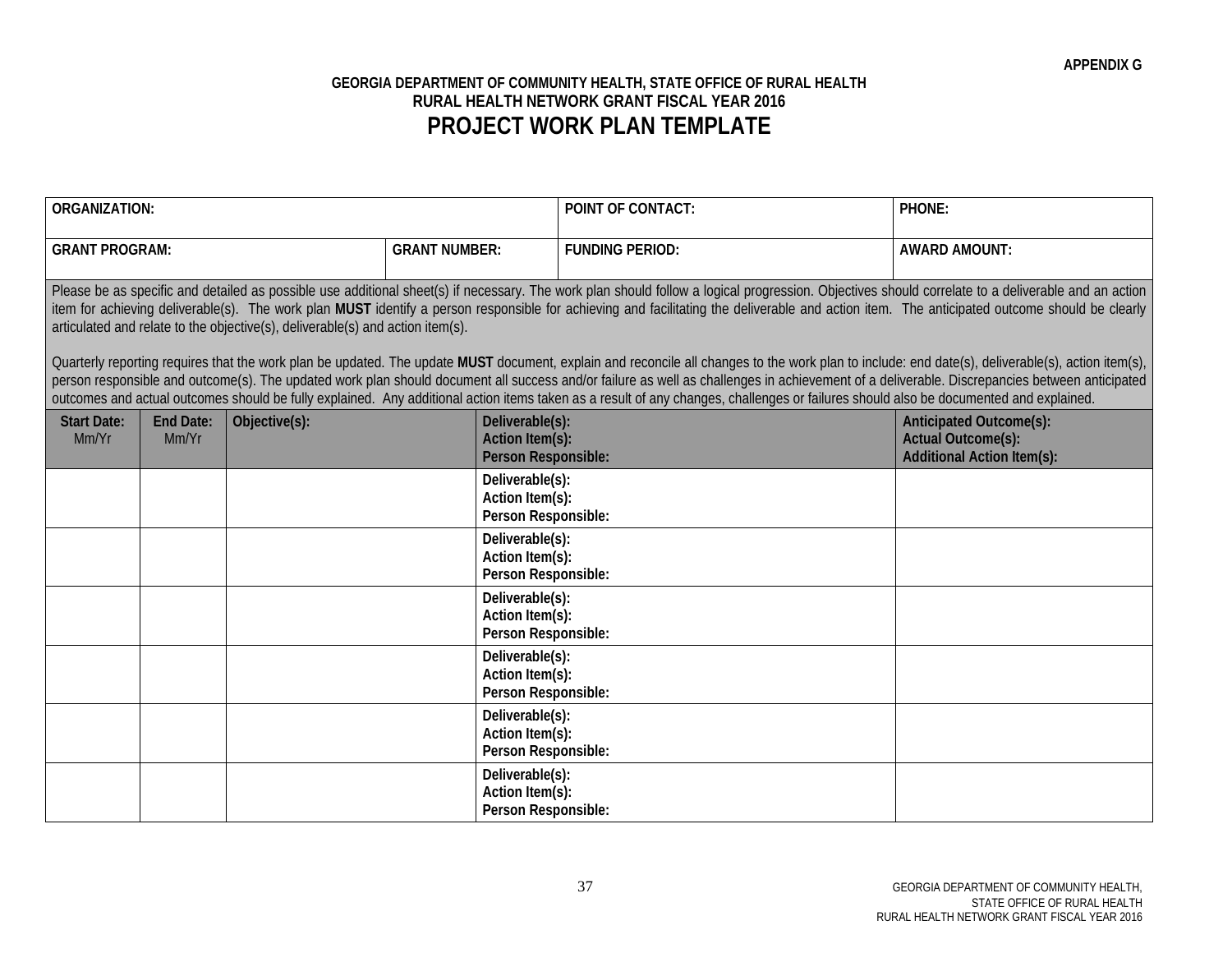| <b>ORGANIZATION:</b>                                                                                                                                                                                                                                                                                                                                                                                                                                                                          |        |                      |          |                     | <b>POINT OF CONTACT:</b> |        |        |        |        | <b>PHONE:</b> |        |        |        |
|-----------------------------------------------------------------------------------------------------------------------------------------------------------------------------------------------------------------------------------------------------------------------------------------------------------------------------------------------------------------------------------------------------------------------------------------------------------------------------------------------|--------|----------------------|----------|---------------------|--------------------------|--------|--------|--------|--------|---------------|--------|--------|--------|
| <b>GRANT PROGRAM:</b>                                                                                                                                                                                                                                                                                                                                                                                                                                                                         |        | <b>GRANT NUMBER:</b> |          |                     | <b>FUNDING PERIOD:</b>   |        |        |        |        | AWARD AMOUNT: |        |        |        |
| The work plan should follow a chronological progression and complement the project work plan. All activities/deliverables detailed in the work plan should be included on the timeline and listed<br>chronologically in the manner of completion over the grant cycle. Cells MUST be color coded and adjacent to that activity to indicate the start of the activity and the end of the activity.<br>The first four lines are examples. Please delete the examples before entering your data. |        |                      |          |                     |                          |        |        |        |        |               |        |        |        |
| <b>ACTIVITY/DELIVERABLE:</b>                                                                                                                                                                                                                                                                                                                                                                                                                                                                  | Jul16' | Aug 16'              | Sept 16' | Oct <sup>'</sup> 16 |                          | Nov'16 | Dec'16 | Jan'17 | Feb'17 | Mar'17        | Apr'17 | May'17 | Jun'17 |
|                                                                                                                                                                                                                                                                                                                                                                                                                                                                                               |        |                      |          |                     |                          |        |        |        |        |               |        |        |        |
|                                                                                                                                                                                                                                                                                                                                                                                                                                                                                               |        |                      |          |                     |                          |        |        |        |        |               |        |        |        |
|                                                                                                                                                                                                                                                                                                                                                                                                                                                                                               |        |                      |          |                     |                          |        |        |        |        |               |        |        |        |
|                                                                                                                                                                                                                                                                                                                                                                                                                                                                                               |        |                      |          |                     |                          |        |        |        |        |               |        |        |        |
|                                                                                                                                                                                                                                                                                                                                                                                                                                                                                               |        |                      |          |                     |                          |        |        |        |        |               |        |        |        |
|                                                                                                                                                                                                                                                                                                                                                                                                                                                                                               |        |                      |          |                     |                          |        |        |        |        |               |        |        |        |
|                                                                                                                                                                                                                                                                                                                                                                                                                                                                                               |        |                      |          |                     |                          |        |        |        |        |               |        |        |        |
|                                                                                                                                                                                                                                                                                                                                                                                                                                                                                               |        |                      |          |                     |                          |        |        |        |        |               |        |        |        |